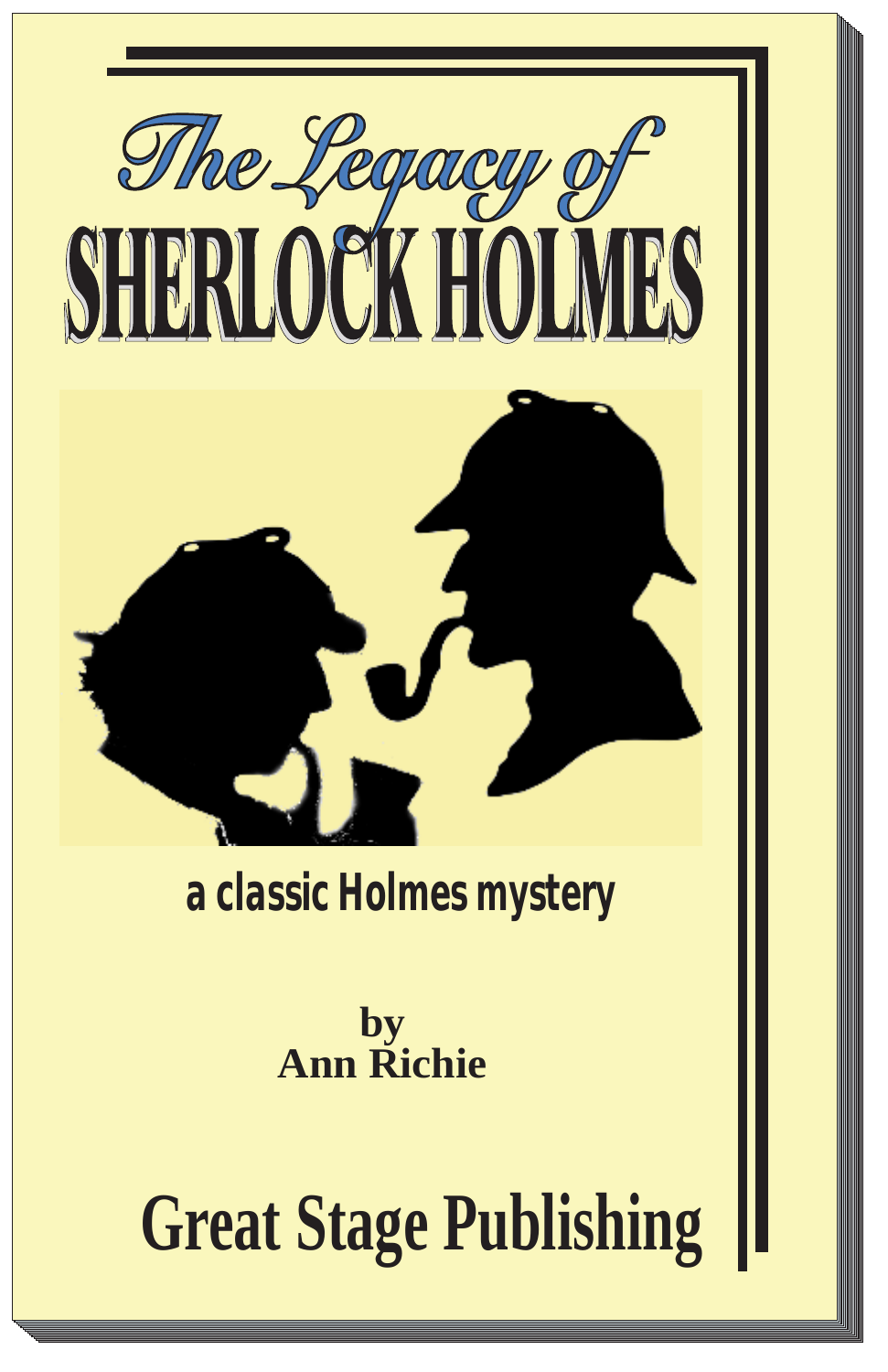The Legacy of Sherlock Holmes is subject to a royalty and is fully protected under the copyright laws of the United States of America and other participating countries. All rights including professional, amateur, public reading, and any other forms of production are strictly reserved.

Great Stage Publishing is granted by the playwright the right to license this work and licensing agreements must be made in advance of production.

Rights to make copies of this publication for purposes of production are granted under signed license agreements. Producer agrees to only make copies needed for actors, director(s), stage manager(s), technicians, costumer(s) and others directly associated with the production. No transfer or "loaning" is allowed.

Whenever the play is licensed through Great Stage Publishing and produced the following notice must appear in all programs, printing and advertising of the play: "Produced by special arrangement with Great Stage Publishing"

Authorship credit must be given on all programs, printing and advertising for the play. Author(s) name(s) shall be no less than 50% of size of largest type on the page.

No changes are allowed without express permission of the author. Contact Great Stage Publishing with all requests.

Great Stage Publishing 11702-B Grant Rd. #602 Cypress, TX 77429 www.greatstagepublishing.com! greatstagepublishing@gmail.com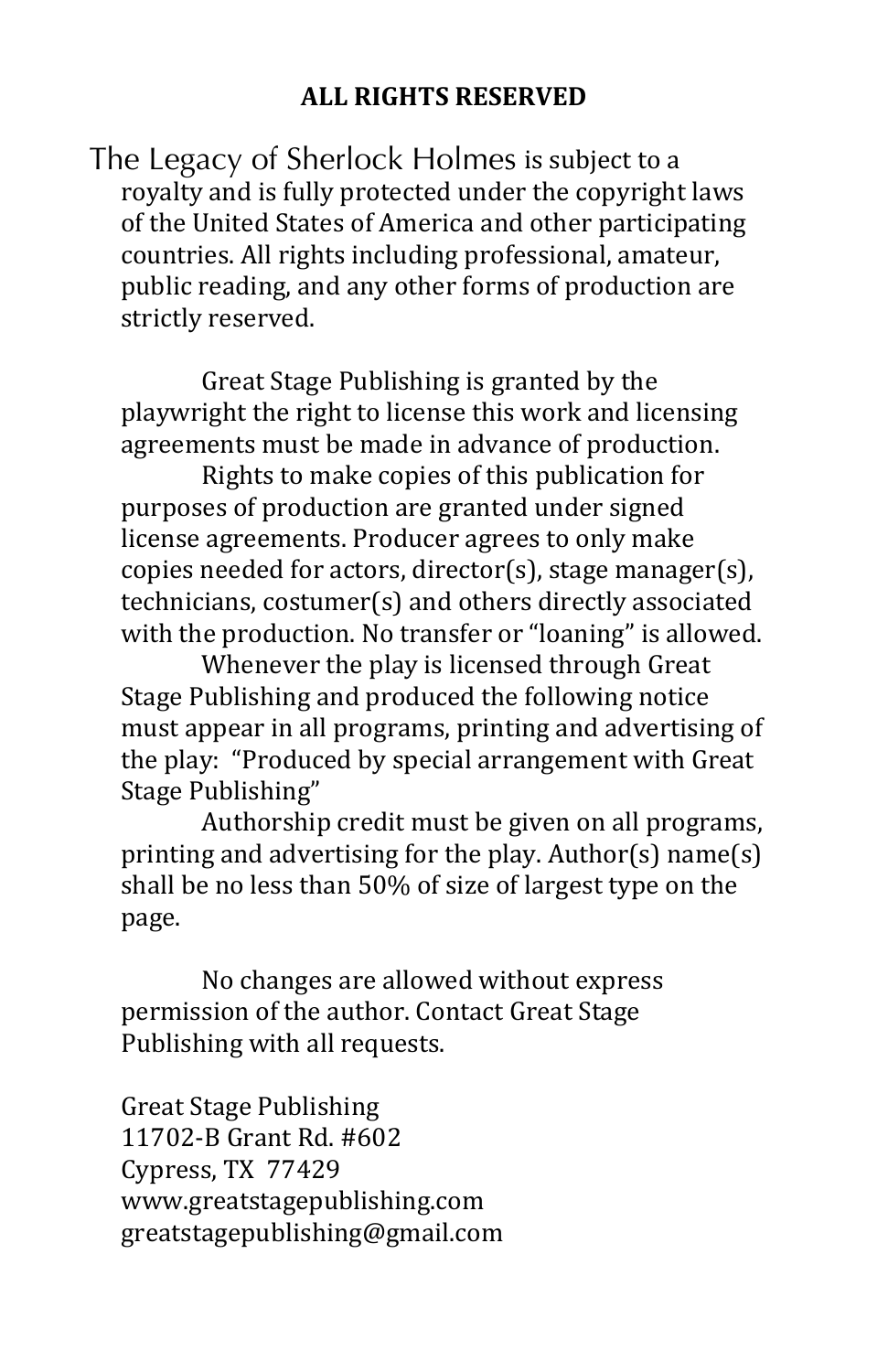# **The Legacy of Sherlock Holmes Act I – Scene 1**

[Study at 221B Baker Street]

# **LIGHTS UP FULL**

[Watson is seated at a writing desk and writing while a pre-recorded introduction is played – there can be programmed pauses when he stops writing to look up and think for interest - OR - to better engage the audience, Dr. Watson can be at his desk writing at lights up and after a moment, look up and rise to address the audience with greeting "Welcome" or "Good Evening" and rove stage as he gives the following introduction live]

**Watson (Recording)**<br>
hn Watson – physician and<br>
nsulting Detective, Sherlock<br>
ce began some years ago I am Dr. John Watson – physician and colleague of master Consulting Detective, Sherlock Holmes. Our acquaintance began some years ago when a chap named Stamford tapped me on the shoulder as I stood in front of The Criterion Bar. I recognized him as a dresser of wounds from Barts – oh, St. Bartholomew's Hospital. I never knew him well, but I was exuberant at the thought of having company for lunch. While sharing a hansom toward The Holborn, I told him about my many adventures in service as a Surgeon with the Fifth Northumberland Fusiliers in the recent Afghan War – and the Jezail bullet that I took at the Battle of Maiwand. Were it not for the devotion and determination of my orderly, Murray, I would surely have landed in the hands of the murderous Ghazis. I was transported with the other wounded to Peshawar – where a medical board ordered that I should be dispatched home to the British Isles on the Oduction live<br>
Watson (Recording)<br>
Not Formance Colle<br>
Ulting Detective, Sherlock Holn<br>
Performance Performance Collection<br>
The Criterian Bar, I recogne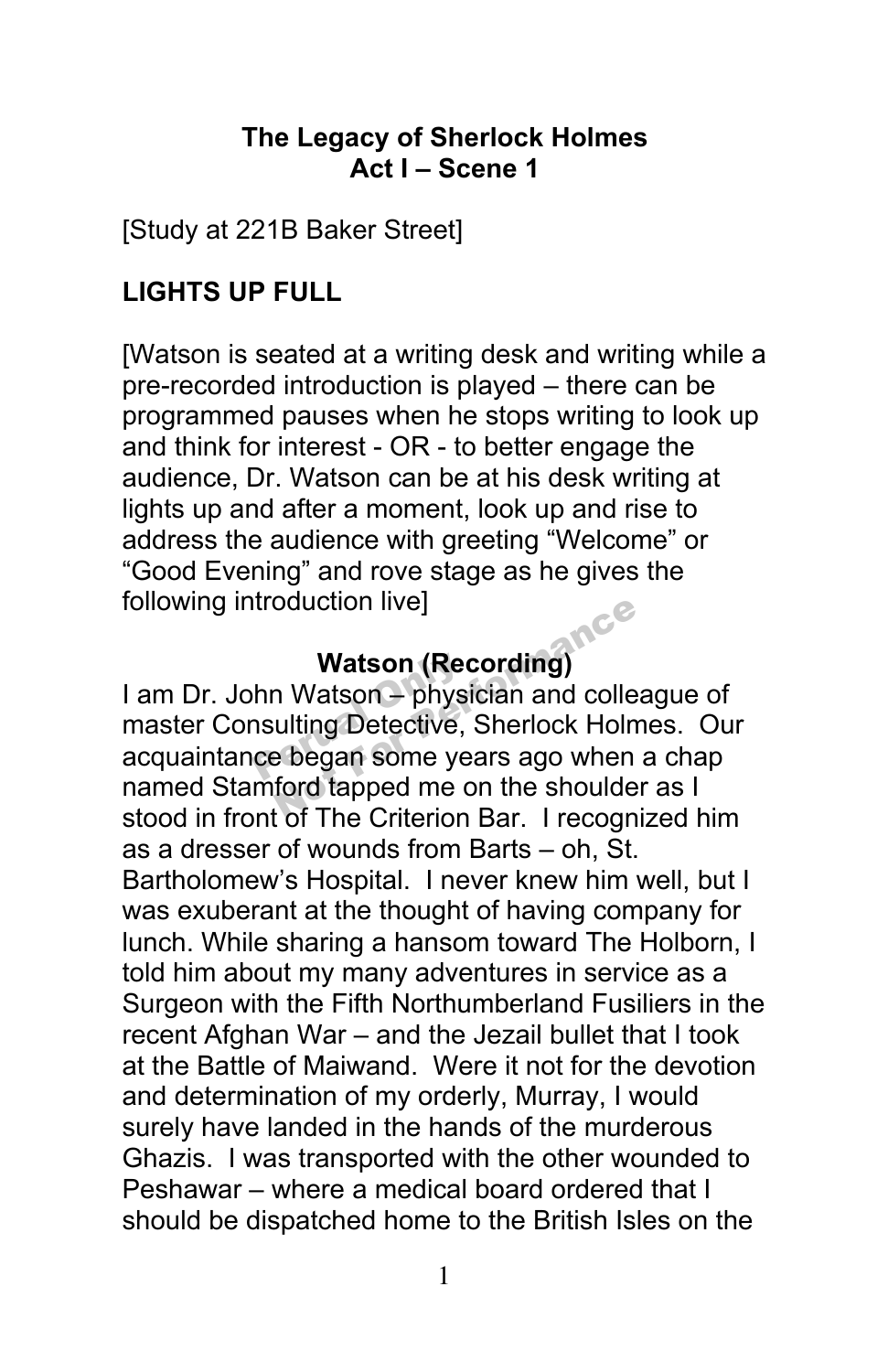SS *Orontes* immediately. A few weeks later, I landed in Portsmouth and eventually made my way to London where I took up residence in a hotel on The Strand. I lived entirely above my means - that which eleven shillings and a sixpence a day would allow – and for a considerable time, I found no purpose in life. I imparted to Stamford my desire to seek more economical accommodations outside of my hotel. He laughed and said that I was the second person to say such a thing on that same day. He told me about a gentleman by the name of Sherlock Holmes – who had expressed a desire to rent a flat at No. 221B Baker Street. He said that the man complained that he couldn't afford it unless the cost was shared, and that he could find no one for this purpose. It seemed like the very arrangement for me - and I suggested an interview with this man on that very day. Stamford and I made our way to a laboratory at Barts where I met Sherlock Holmes for the first time. He was focused intensely on mixing compounds in a series of flasks. Later I was told that he was seeking a reagent to detect human hemoglobin – which was of particular interest to me as a physician. To my astonishment, the very minute that we shook hands, he commented "You've been in Afghanistan." Then he proceeded to rattle off a half dozen or more reasons how he arrived at that conclusion. I scarely remember a word of what he was saying as I was astonished by his brilliant observtions. e our way to a labor<br>ck Holmes for the f<br>ensely on mixing c<br>er I was told that h arrangement for me - and I sught<br>in this man on that very day. Sour way to a laboratory at Barts<br>is Holmes for the first time. He is<br>nsely on mixing compounds in a<br>laws told that he was seeking<br>tect human hemoglobin – whic

After an exchange of our shortcomings, and although I found some of his habits quite peculiar – I concluded that he seemed well meaning enough and was clearly bright such that conversation would never lag. We agreed upon arrangements, viewed the flat, and entered into possession of 221B Baker Street. Little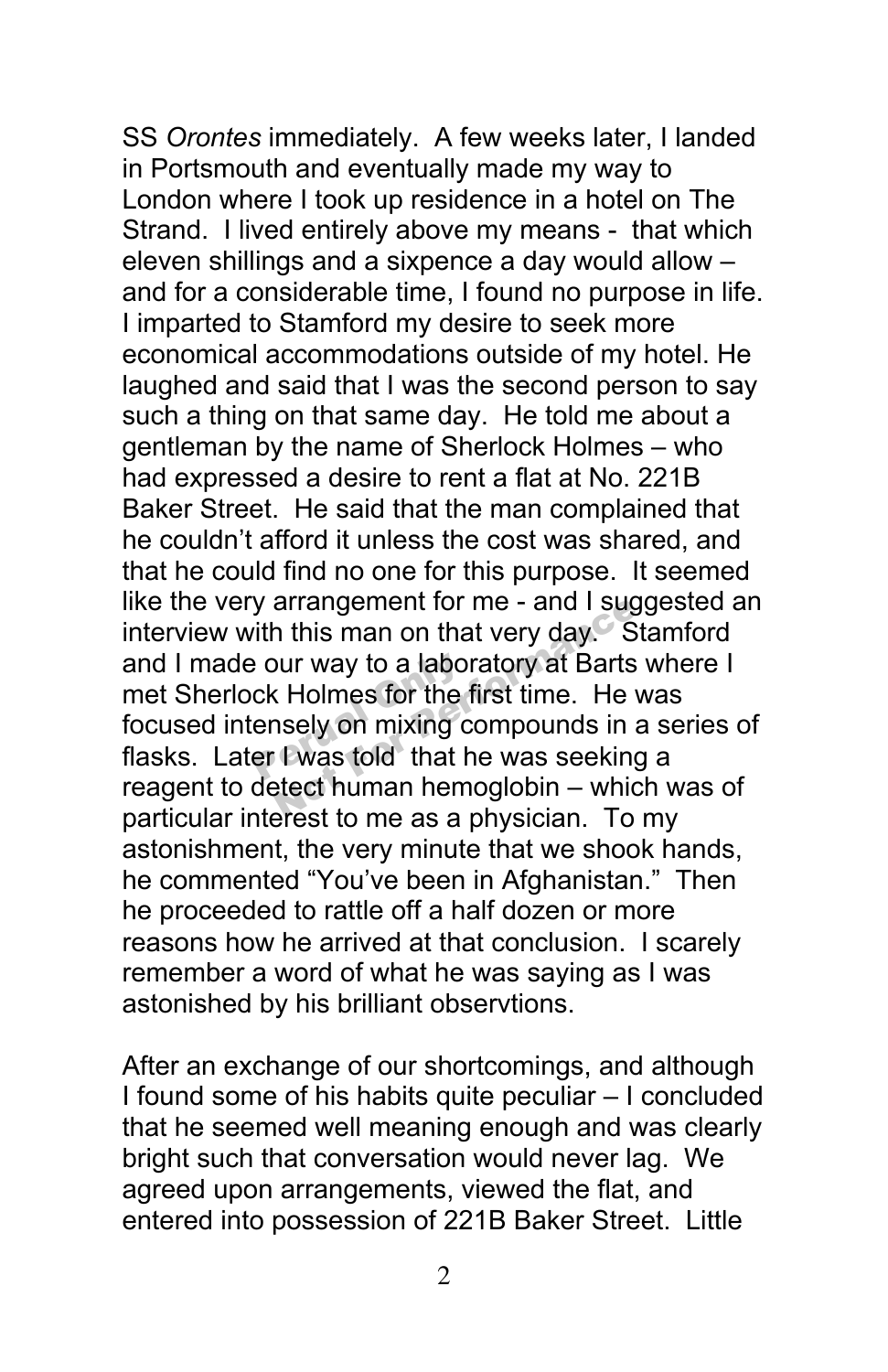did I know that this decision would change the direction of my life forever. As I would discover, Sherlock Holmes was a Consulting Detective with superior powers of observation and deduction. His prowess was so great , that Scotland Yard would regularly call upon his services in the event of difficult cases. Over time, we developed a mutual respect, and it has been my great privilege to accompany him to the scenes of some of the most heinous crimes in England.

[Sherlock (unaware of Watson's presence) ENTERs the study – mildly irritated because supper is late. He sits in his chair near the fireplace in contemplation while smoking his Calabash pipe. If still seated, Watson rises to complete his monologue by addressing the audience directly]

#### **Watson**

I began to chronicle my memoirs of these remarkable cases with *A Study in Scarlet.* It was during this case that I would first witness his keen powers of intuition and deduction that lent to his considerable reputation. The following is a true account of " The Case of Death at University" Watso<br>chronicle my mem<br>A Study in Scarlet. Reference the monologue by<br>
The audience directly]<br>
Not Formation<br>
Not Formally monoirs of these reformance the Study in Scarlet. It was during<br>
The that leads to be considerable to the considerable in

[Watson crosses to the fireplace chair and sits across from Holmes]

#### **Watson**

I beg pardon if I delayed your supper, Holmes. I wanted to capture some thoughts before they escaped me.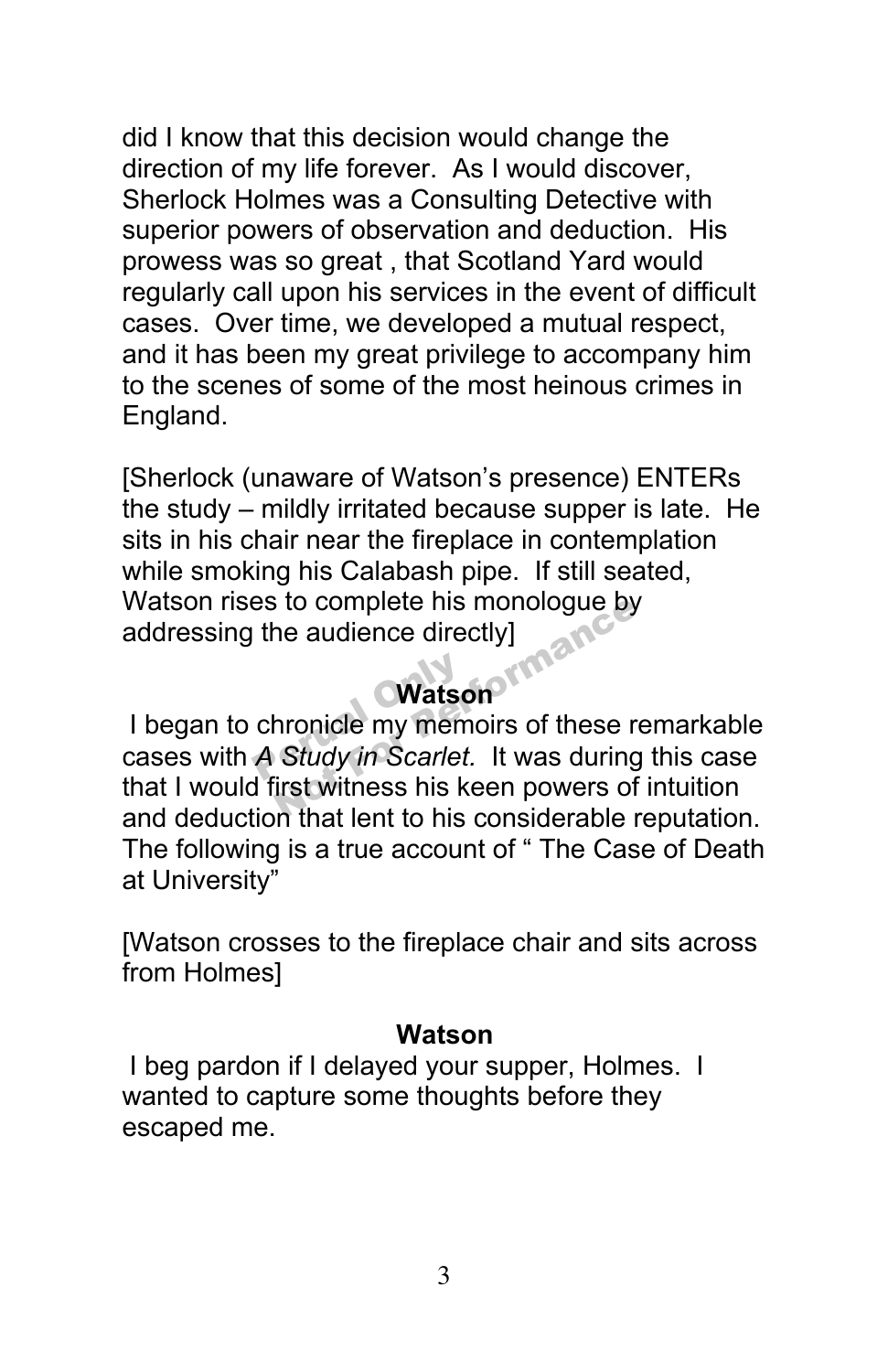#### **Holmes**

Not at all, Watson. It is young Miss Hudson who may take sole credit for that offense. First breakfast and now supper is late! Whatever possessed Mrs. Hudson to retire?

#### **Watson**

Mrs. Hudson's Great-Niece Emma is a fine young woman– and will get used to your schedule and develop skills to suit you in time. It has been a mere five weeks since she arrived.

#### **Holmes**

It has been precisely five weeks, four days, and two hours since Mrs. Hudson introduced her - and you would have thought that she should have developed skills enough to serve meals at the proper hour.

# **Watson**

Mrs. Hudson has assured us that she will be Watson<br>Mrs. Hudson has assured us that she will be<br>exceptionally valuable once she is given the chance to settle in. Notice in to serve meals at the proper has assured us that she will be valuable once she is given the

#### **Holmes**

The question that I have is whether I will still be living at that point in time. (Grumbles) Competence and attention to detail is of short supply in youth today.

#### **Watson**

Holmes, there is nothing that you can do about the fact that Mrs. Hudson was getting along in years and felt compelled to pass her service into the hands of one with whom she could trust. Miss Hudson is most agreeable and her aunt speaks highly of her capabilities.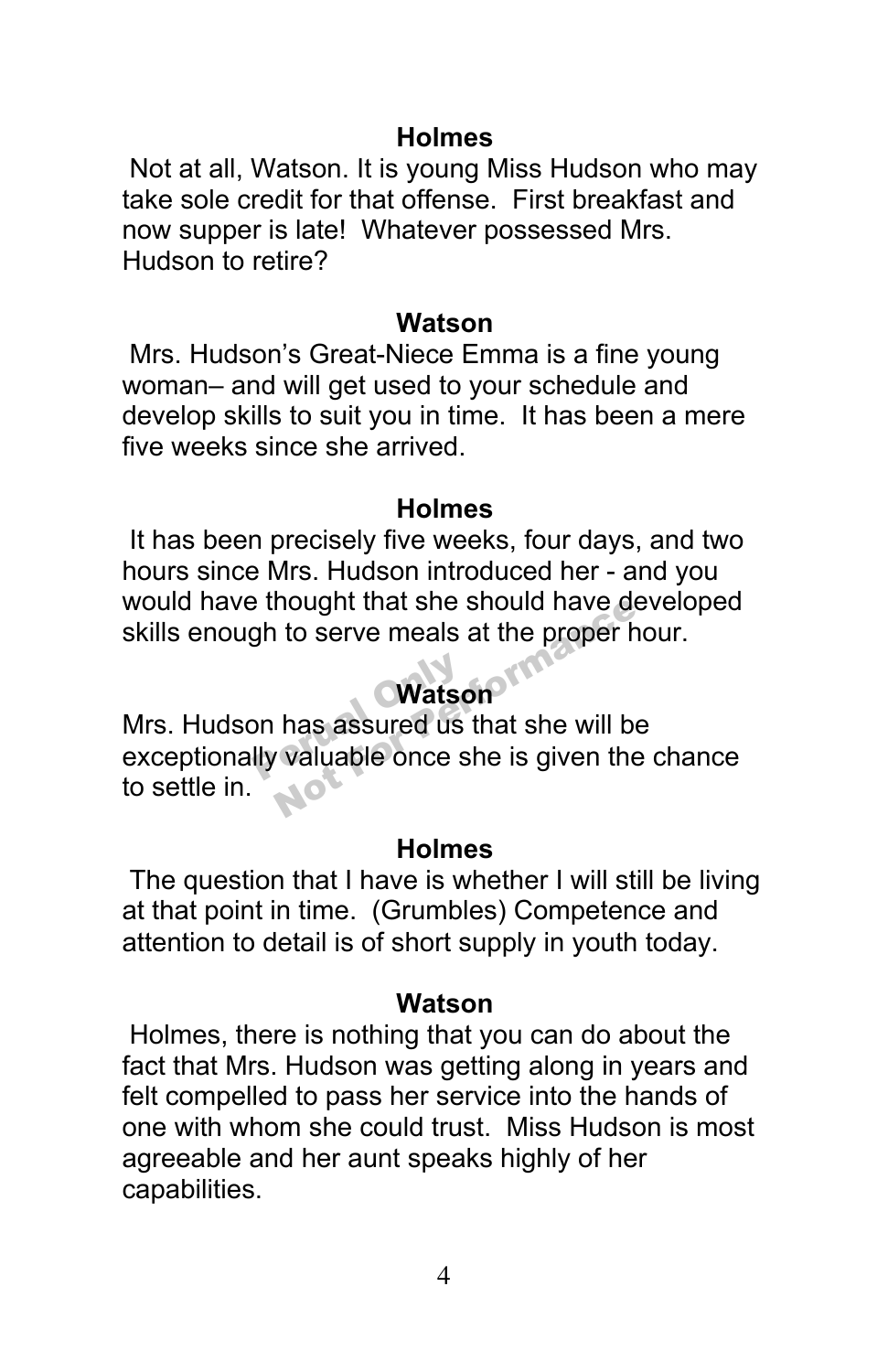#### **Holmes**

Well that is to be determined, is it not?

#### **Watson**

Quite so, quite so.

#### **Holmes**

Mrs. Hudson retiring…I suppose that we, too, will fade into the abyss of obscurity soon enough.

#### **Watson**

Whatever makes you say that? I thought that I had your word that reliance on your "7% solution" was abated. (Note: "7% solution" refers to Holmes' prior Cocaine habit)

# **Holmes**

And if I said it, then it is…although there are times when I crave the clarity it brings. id it, then it is...alth<br>
ve the clarity it bring<br>  $\mathcal{C}^{\text{max}}$   $\mathcal{C}^{\text{max}}$ Holmes<br>
it, then it is...although there are<br>
the clarity it brings.<br>
Watson<br>
neral health and well-being, I contained the state of the state of the state of the state of the state of the<br>
what doplorable by

# **Watson**

For your general health and well-being, I certainly hope that you refrain from that deplorable habit. It would be the death of you. What are you grousing about anyway? Sherlock Holmes is a well-respected name in England and around the world. A good deal of right has been done by your superior powers of observation and deduction. I would venture to say that you are a legend at The Yard– and that is hardly obscurity, as you say.

#### **Holmes**

(disgruntled) A legend…most of whom are likely deceased so that they don't have to endure the embellished lies that are told about them. For those unfortunate souls who live on past their usefulness,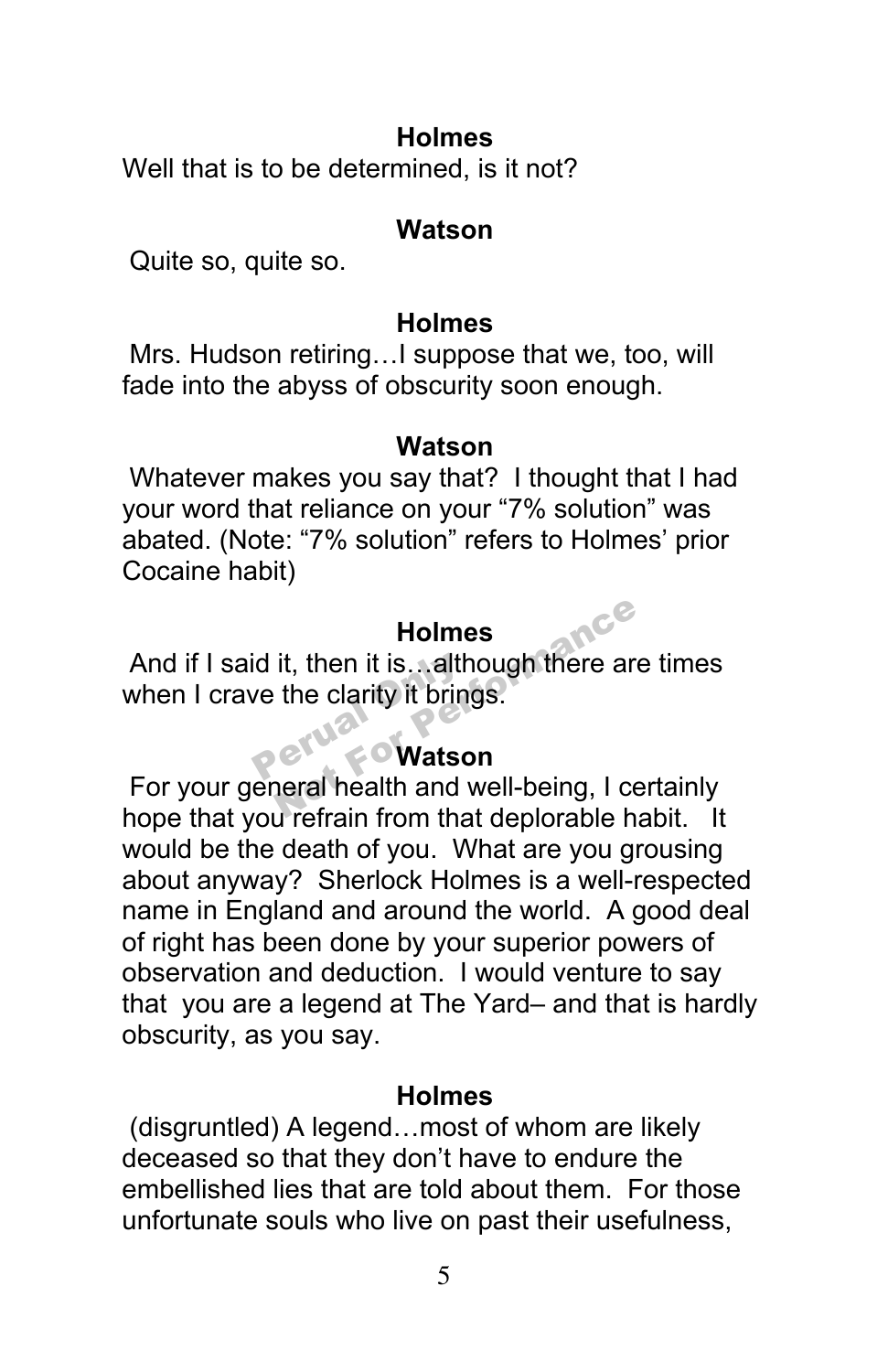they are diminished into targets of pity and fodder for gossips.

#### **Watson**

Your morbid humor is overwhelming at times, Holmes. What you need is a nice **murder** to solve. That would **cheer** you in no time!

#### **Holmes**

I am merely commenting on the inevitable paradox of life.

#### **Watson**

What on earth do you mean?

#### **Holmes**

We are born without awareness, are educated, hone our vocation – and with the proper dedication and forbearance, we excel at those skills. However, if we have the misfortune to live beyond our prowess, we decline with the ravages of time and return to the state from which we arrived in this world…without awareness – and there it ends. n – and with the pr<br>e, we excel at those<br>isfortune to live be<br>n the ravages of tin Holmes<br>
- without awareness, are educa<br>
- and with the proper dedicatic<br>
we excel at those skills. Howe<br>
fortune to live beyond our prow<br>
the ravages of time and return<br>
ich we arrived in this world...w<br>
and there it onde

#### **Watson**

Your cheerfullness is in short supply this evening, Holmes. I personally subscribe to a more optimistic philosophy.

#### **Holmes**

How can you possibly derive optimistism from eventual decripitude?

#### **Watson**

One can achieve immortality by passing on one's knowledge and skills to the subsequent generation,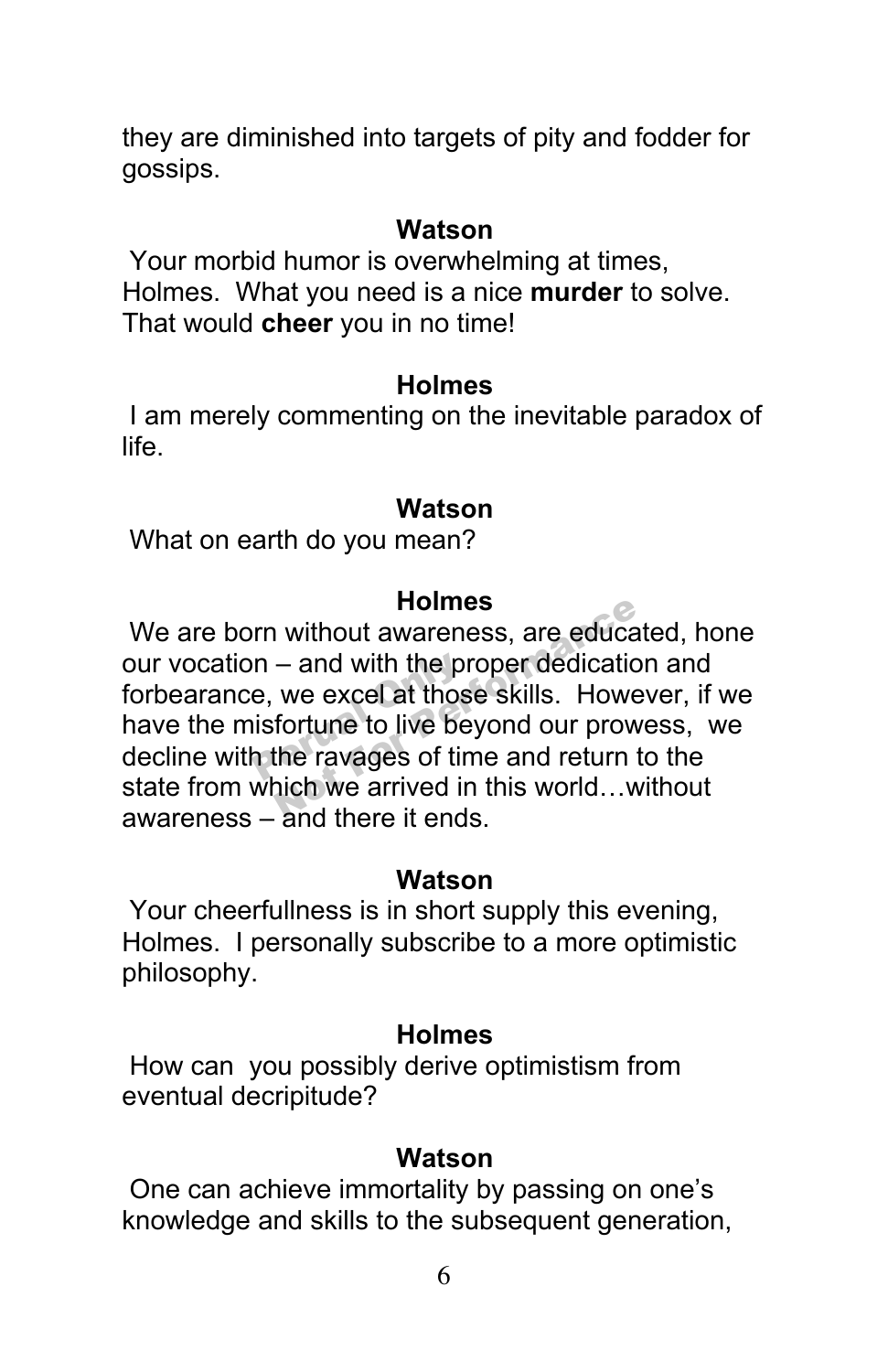and they, in turn, do the same. In that, you live on in perpetuity.

#### **Holmes**

Did it escape your atttention that I never married?

#### **Watson**

Certainly not – although sometimes it happens that way. It is never too late in that regard you know.

#### **Holmes**

There is no potential for that in my life. Miss Irene Adler would have been the only woman of my acquaintence who would have enticed me to follow that path.

### **Watson**

Are you saying that you have regrets for your choice?

# **Holmes**

Are you saying that you have regrets for your choice?<br> **Holmes**<br>
I can have no regrets for a choice I was never given. She chose the opera and the theatre – and set out to America for her preferred life. I have neither seen nor heard from her since the day that she announced her choice to me. Watson<br>
ing that you have regrets for you<br>
Holmes<br>
o regrets for a choice I was never<br>
in the theatre – and<br>
Not proforted life, I have poithed

#### **Watson**

That is tragic indeed, Holmes. And you have never attempted to contact her?

### **Holmes**

No, she made her position clear when she left  $-$  to have no ties in order to advance her career. At any rate, it is history.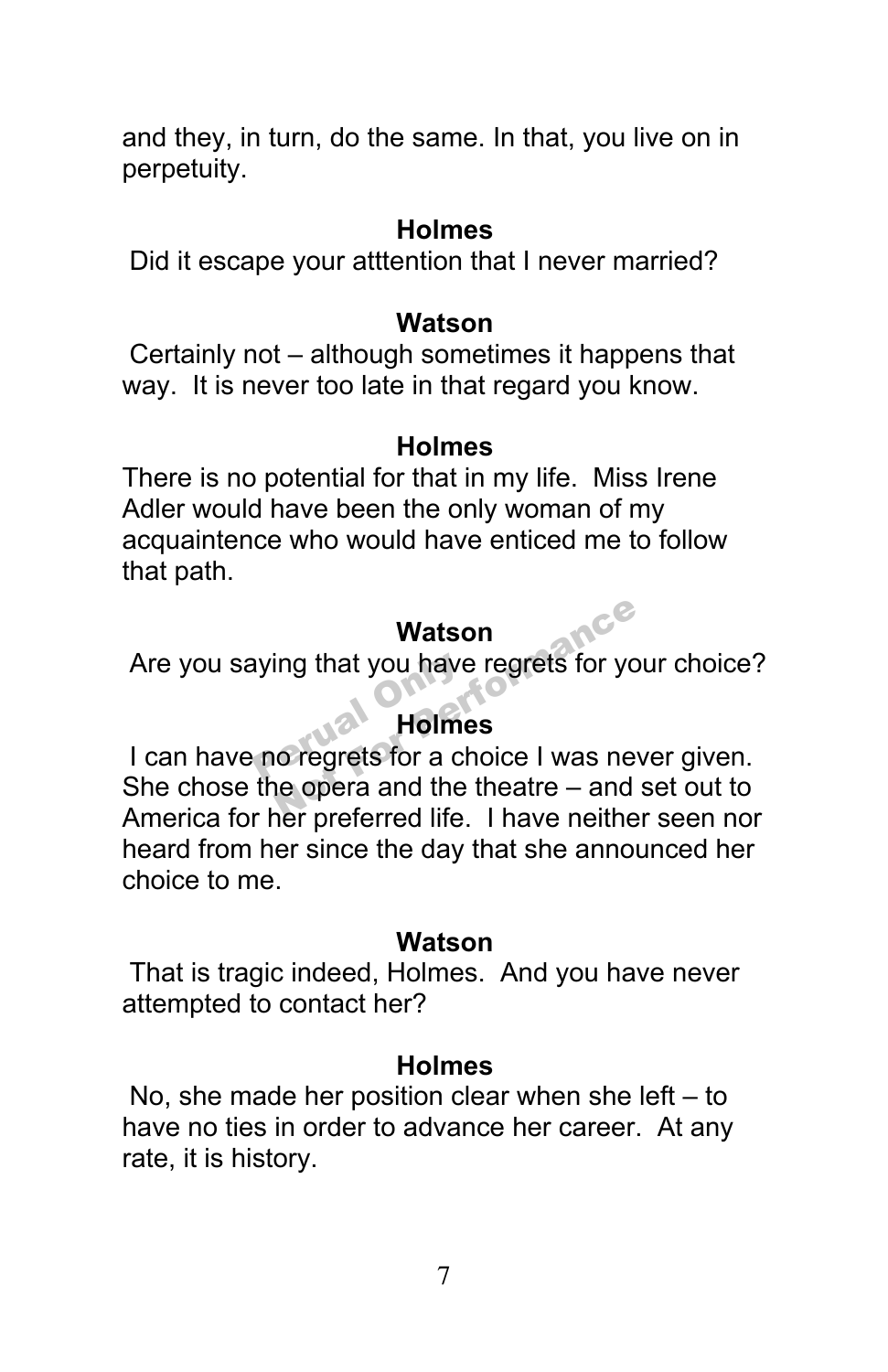#### **Watson**

I see. (pauses – changes subject) What about your brother Mycroft's ward - young Sherlock Holmes? You could be his mentor. He is your namesake after all.

#### **Holmes**

I cringe at the thought of my brother's wicked sense of humor. Clearly, there is no limit to his disdain of me. How could he name some cast-off after me?

#### **Watson**

It is hardly disdain when someone honors you by naming a child after you. His mother died in childbirth before he was named, and they could locate no father or other relatives. Mycroft was showing you a kindness as you will likely never marry.

# **Holmes**

I haven't the time for such nonsense.…and Mycroft should be ashamed. **Produce**<br>The time for such no<br>ashamed Notice. Mycroft was showing you<br>you will likely never marry.<br>Holmes<br>time for such nonsense....and<br>hamed.

#### **Watson**

I am told that young Sherlock is completing his studies in sciences this year at University of London. Quite bright, I understand. Mycroft has imparted to me that the young man admires your work and desires to be a detective himself.

#### **Holmes**

Oh, this is Mycroft's mischief - I know it! How could an orphan understand the first thing about becoming a detective? It is a commitment to a dedicated lifestyle, to possessing an innate quality to understand something without direct evidence, to honing the skills necessary to solve crimes, and to giving up worldly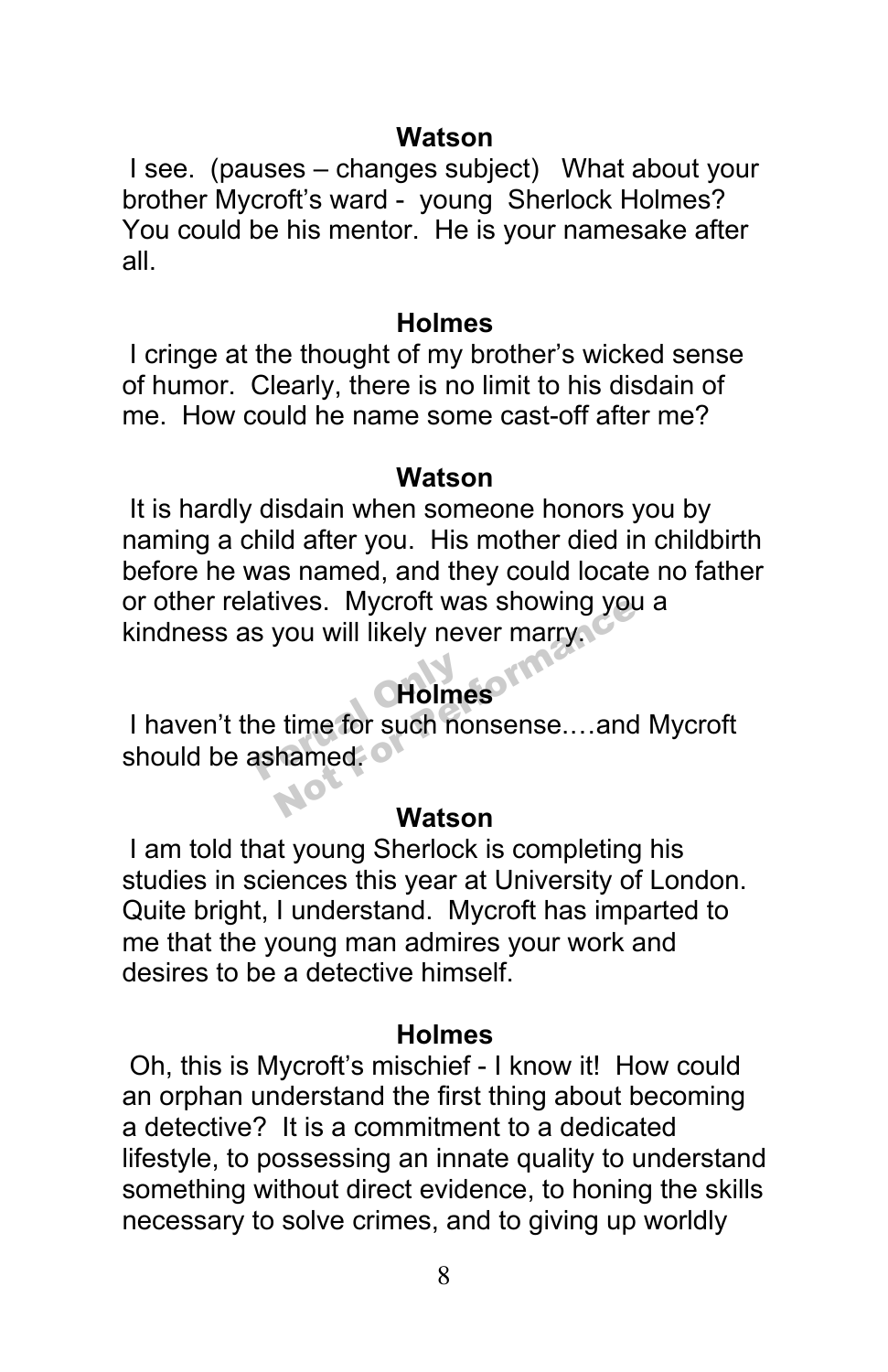pursuits that would interfere with absolute focus. I have observed, that young men today are highly unlikely to master a professon of this nature.

#### **Watson**

Certainly not without the tutelage of someone capable such as yourself.

#### **Holmes**

I am not interested in charity, Watson.

#### **Watson**

As you know, Mycroft has seen to it that he has received the finest care and education since he was only weeks old. You must admire a man with that sort of devotion to a child that is not his own. mance

### **Holmes**

Mycroft is clearly intent upon goading me. Holme<br>clearly intent upon<br>P<sup>eru</sup>n C Watso

# **Watson**

Perhaps you will become re-acquainted with young Sherlock soon – now that he is an upperclassman at universtiy?

#### **Holmes**

"Re-acquainted" would imply that I had met him before…which I have not.

#### **Watson**

I am all astonishment! Mycroft has had his ward these 18 years – and you have never **met** him?

#### **Holmes**

As I have stated…I have not.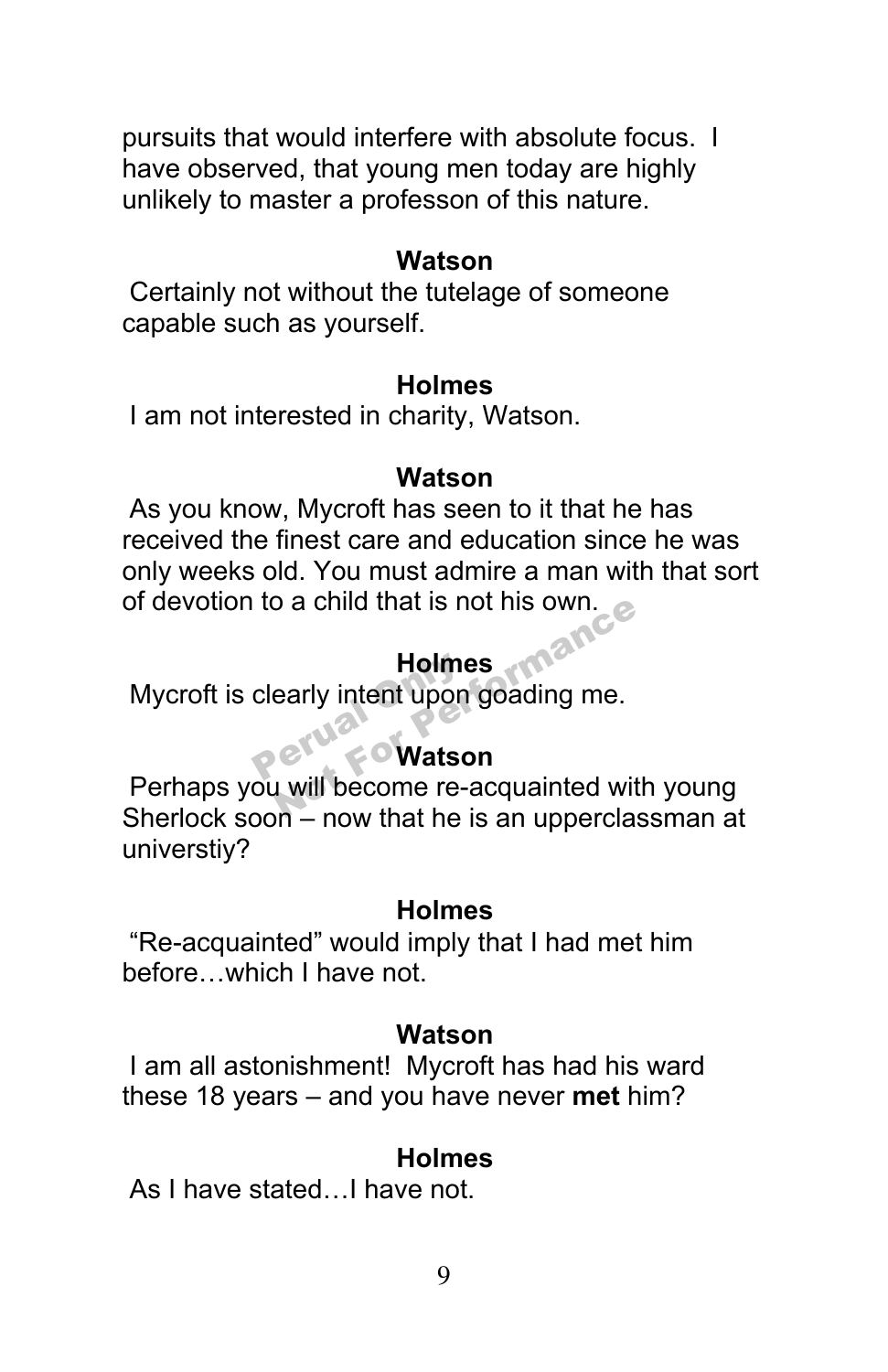#### **Watson**

I met him several years ago, when the young man and Mycroft were dining at the Diogenes Club just before Young Sherlock left for university.

#### **Holmes**

I have never met him because he has been in the care of nannies, and was sent away to boarding schools as soon as he could talk.

#### **Watson**

Well, he is a fine young man is what I say. As it happens, I have heard that Inspector LeStrade's son, James, is young Sherlock's chum at university and he also has an interest in detective work.

#### **Holmes**

So I have heard. LeStrade is strutting like a peacock that his progeny would follow in his footsteps. heard. LeStrade is<br>geny would follow<br>**Perual Converts** Holmes<br>
Pard. LeStrade is strutting like a<br>
eny would follow in his footstep<br>
Watson<br>
Quite so, quite so.

#### **Watson**

(chuckling) Quite so, quite so.

### [Emma **ENTERs**]

#### **Emma**

Are you ready for supper to be served, sirs?

#### **Holmes**

Yes, Miss Hudson. I should also have been ready to sup some half hour ago had you asked the same question. However, it is clear to me that you have been out on the streets of London in the rain - to purchase some logs of wood, because the wood in the shed was saturated. You knew that it would have filled the flat with smoke had it been used, and thus it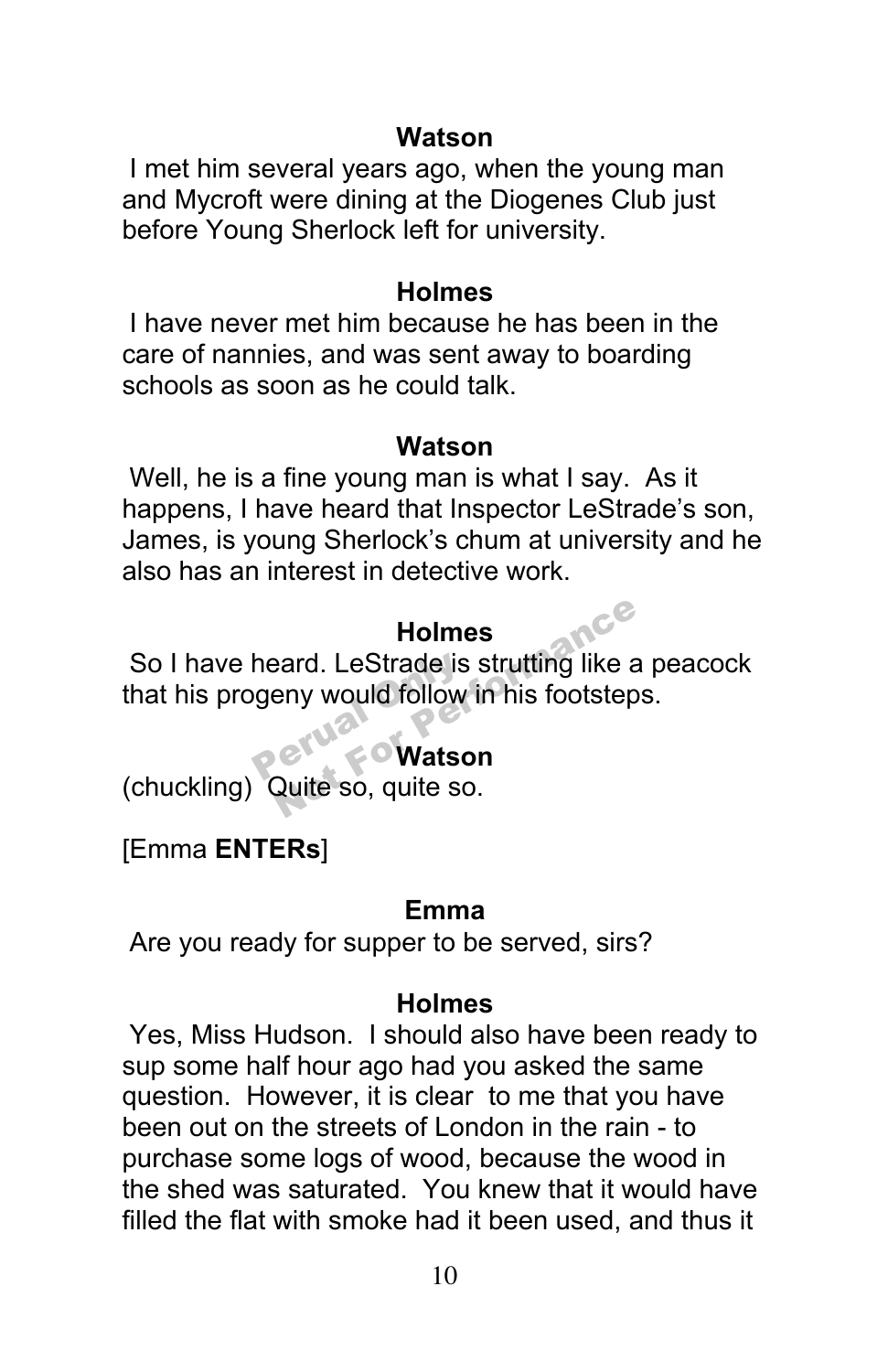would have been evident that you left the door of the shed open when you removed logs from it earlier in the day.

#### **Watson**

 (amazed) All right, Holmes, I am all atonishment. Pray tell us with how you have come to this conclusion.

#### **Holmes**

Elementry, my dear fellow. Miss Hudson has a line of mud at the base of her muslin petticoat, the only area of clothing that was apparently not covered by her cloak. Her boots are still wet and there is a fine line of mud around the right outer sole which remains after she made an attempt to clean them. However, the boots have not dried completely – and thus, she was in the rain within the last…half hour. There are minute shards of wood in a thick band across her waist in the front where she held the wood inside her cloak to prevent it from also getting wet. She surmised that she would be able to make this purchase, and get back in a reasonable time – but she miscalculated that she would be delayed due to needing to tidy herself afterward and is thus, late for supper. The only reason that she should have undertaken this errand at this unlikely hour and on such an unfavorable and rainy afternoon, is that the wood in the shed was unusable because it had become wet. rain within the last.<br>rds of wood in a thi<br>Pront where she het where she<br>Prent it from also got de an attempt to clean them. For and the most divided completely – and the most in within the last...half hour. This of wood in a thick band acros ront where she held the wood in the most of the would be able to make the m

[Watson chuckles]

### **Emma**

 My utmost apologies, sirs. I wanted to explain that when I when I went out to the woodshed to fetch a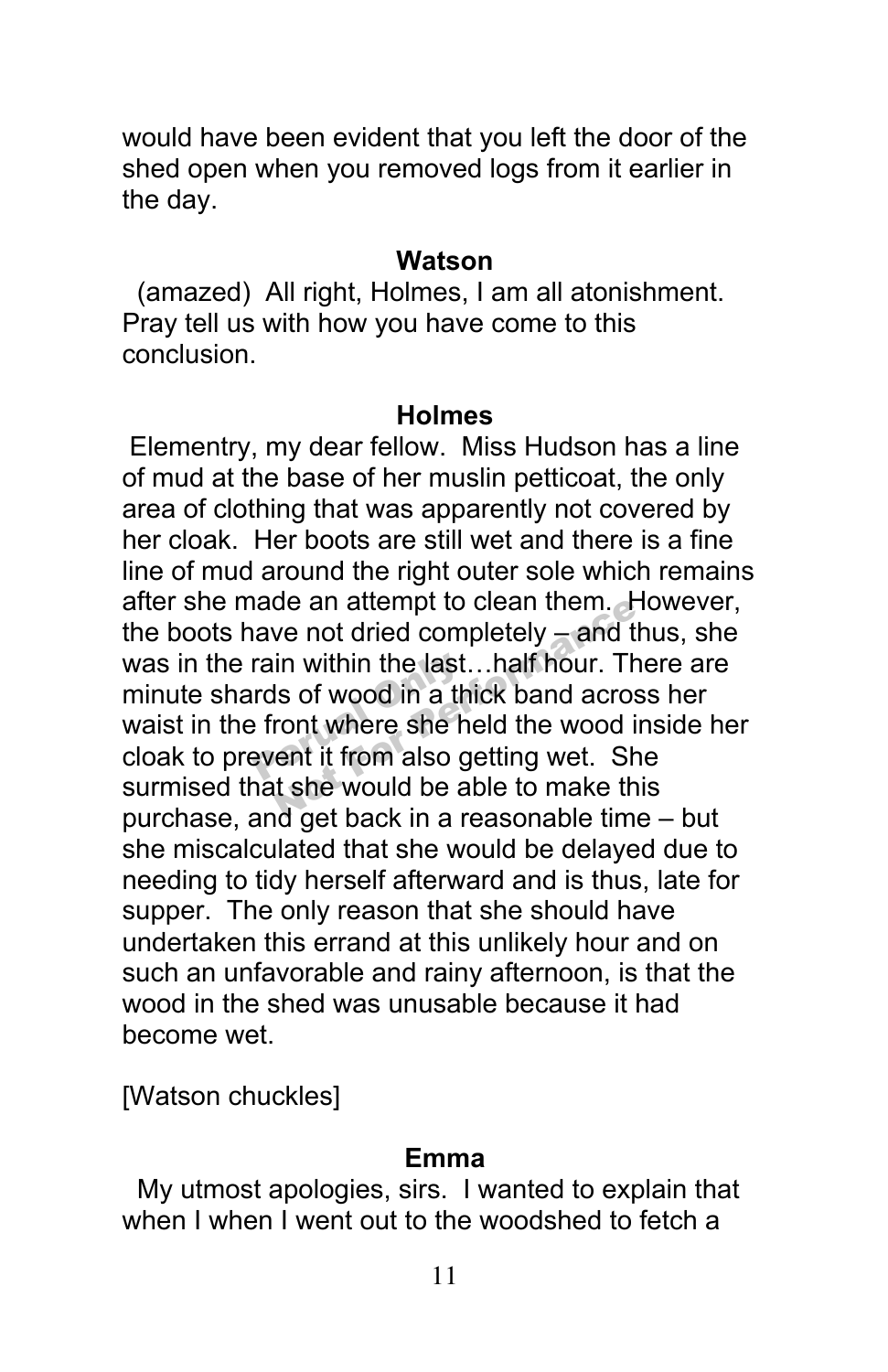few logs for the oven. As you say, I found that I had not latched the door properly and it was ajar. The entire load of wood was wet from the afternoon rain. I knew that had I used wet wood, the smoke would have been most offensive. I left in haste to acquire logs that were dry. I failed to inform you of my intentions and departure because you were engrossed in your lab experimentation - and I did not want to disturb you. Now I have delayed your supper – and for that, I am most sincerely sorry.

[Watson smiles]

#### **Watson**

You never cease to amaze me, Holmes. Yes, Miss Hudson, we are ready to dine. Please announce when you are ready for us to be seated. are ready to dine. Please annot<br>
e ready for us to be seated.<br> **CHolmes**<br>
do so, Miss Hudson.<br> **Emma** 

# **Holmes**

Yes, please do so, Miss Hudson. e do so, Miss Huds<br>Perso, Miss Huds

### **Emma**

Thank you, sirs, I will return forthwith.

# **[SOUND CUE: DOORBELL RINGS]**

# **Emma**

Excuse me please. I will answer the bell.

(Emma **EXITs** to answer it)

### **Watson**

As I said, Holmes, I have no doubt that Miss Hudson will become quite suitable once she is familiar with the routine.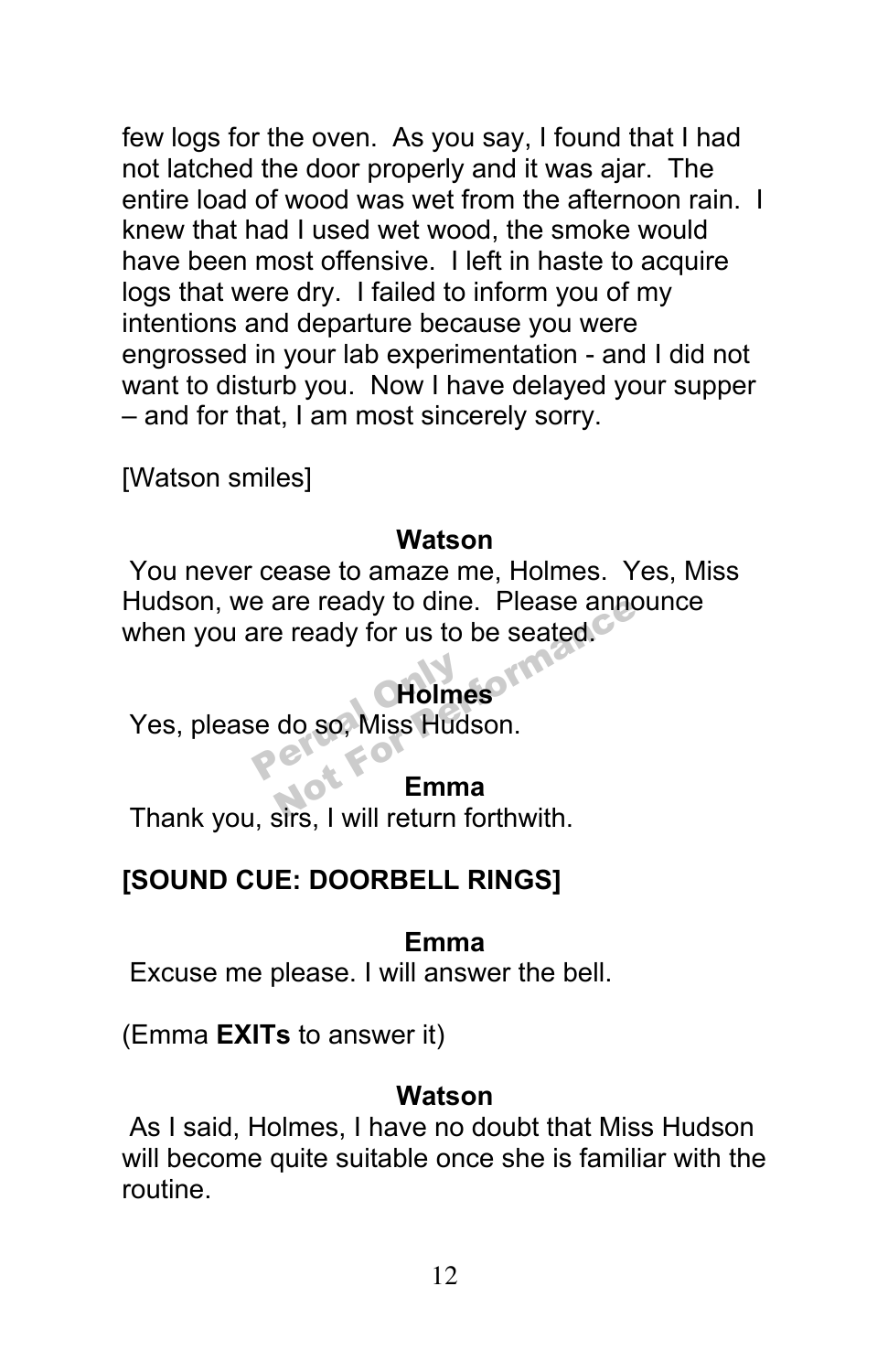# **Holmes**

If only we can maintain our rationality in the interim.

# **Watson**

You are quite the curmudgeon when you have not supped! I wonder who would be calling at this untimely hour.

# **Holmes**

Someone, no doubt, who would suspect that we had already dined by this time.

[Emma **ENTERs** followed by young Sherlock Holmes and James LeStrade. Sherlock has a folded newspaper in one of his pockets]

# **Emma**

Please, sirs – Masters Sherlock Holmes and James LeStrade Please, sirs – Masters Sherlock Holme<br>LeStrade<br>[Young Sherlock is attracted to Emma] Emma<br>
– Masters Sherlock Holmes and<br>
lock is attracted to Emmal

# **Sherlock**

(awkward, stammers a bit) Uh, yes…thank you...uh, Miss

[Emma blushes and lowers her head to hide her smile as she assists Sherlock and James to hang their coats on the hat rack (or hall tree) making certain that Sherlock's coat is the first to be placed (so that it is the last to be retrieved later – and his hat is placed in a spot so that it can be easily forgotten later]

# **Holmes**

Thank you, Miss Hudson. We will look forward to our supper.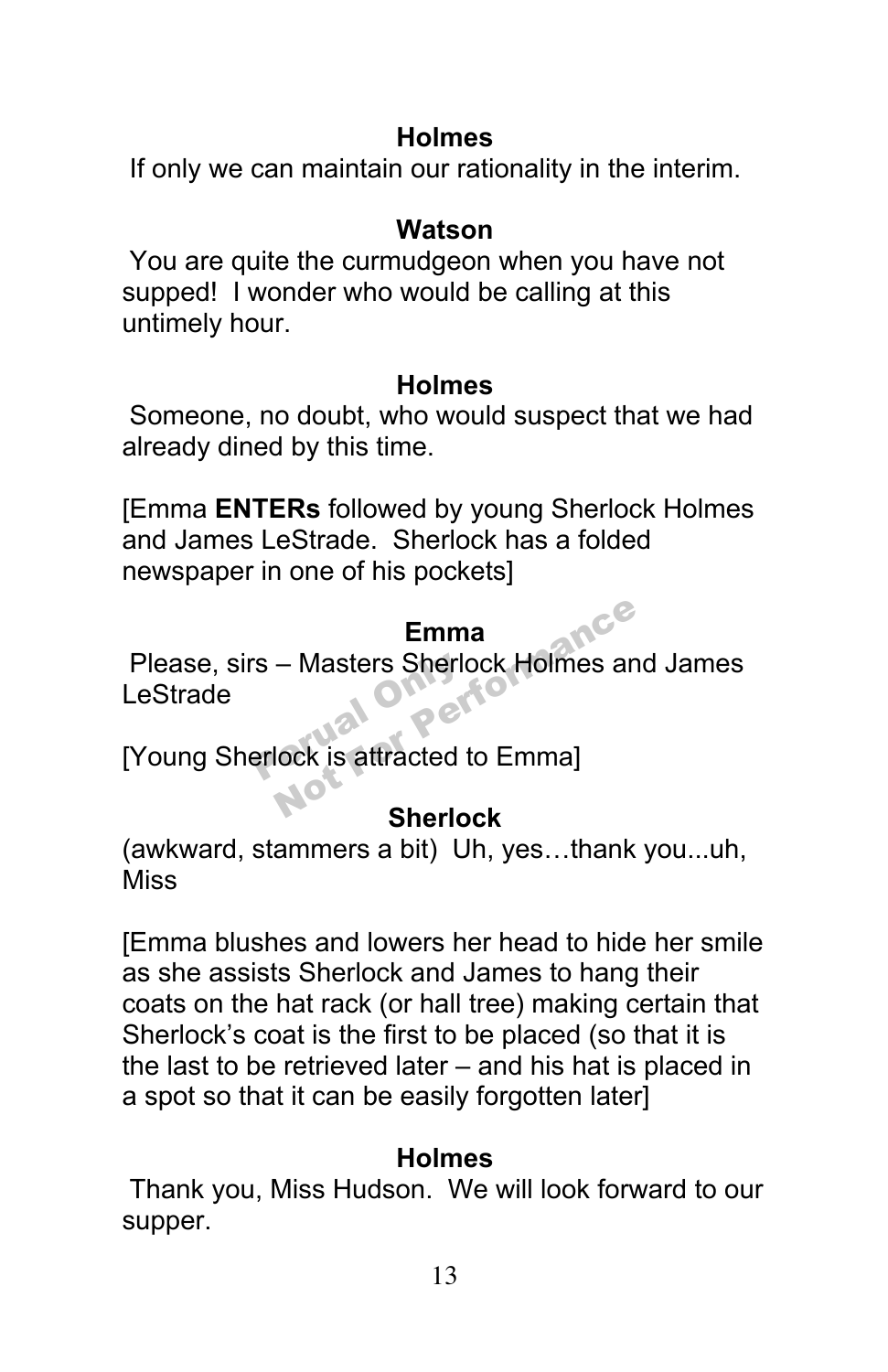#### **Emma**

Yes, sir.

[Emma **EXITs** as young Sherlock watches her briefly, awkwardly. He then turns his attention to Holmes who has been studying him since he arrived – Sherlock is suddenly star-struck]

#### **Watson**

(breaking the awkward silence] Young Sherlock Holmes, so nice to see you again. It has been several years since we met.

#### **Sherlock**

(nods his head in respect) Yes sir, it is good to see you again too, sir. (turns to face Holmes) Mr. Holmes, it is my great pleasure to meet you. My Guardian…uh, your brother Mycroft Holmes…sends his regards. Perual S, sir. (turns to race Holmes) iv<br>
pleasure to meet you. My<br>
h, your brother Mycroft Holmes<br> **Prince Holmes**<br> **Prince Holmes**<br> **Prince Holmes**<br> **Prince Holmes**<br> **Prince Holmes**<br>
Prince Holmes<br>
Prince Holmes<br>
Prince Holmes

#### **Holmes**

Thank you… I am aware of my only brother's name and that he is your Guardian. (dryly) I have regards to return to him as well.

#### **Watson**

(turning to James) And this would be?

### **Sherlock**

(remembering his manners) Oh, Yes sir! May I please introduce James LeStrade. I believe that you are acquanted with his father, Inspector LeStrade of Scotland Yard. James is my roommate at University this year.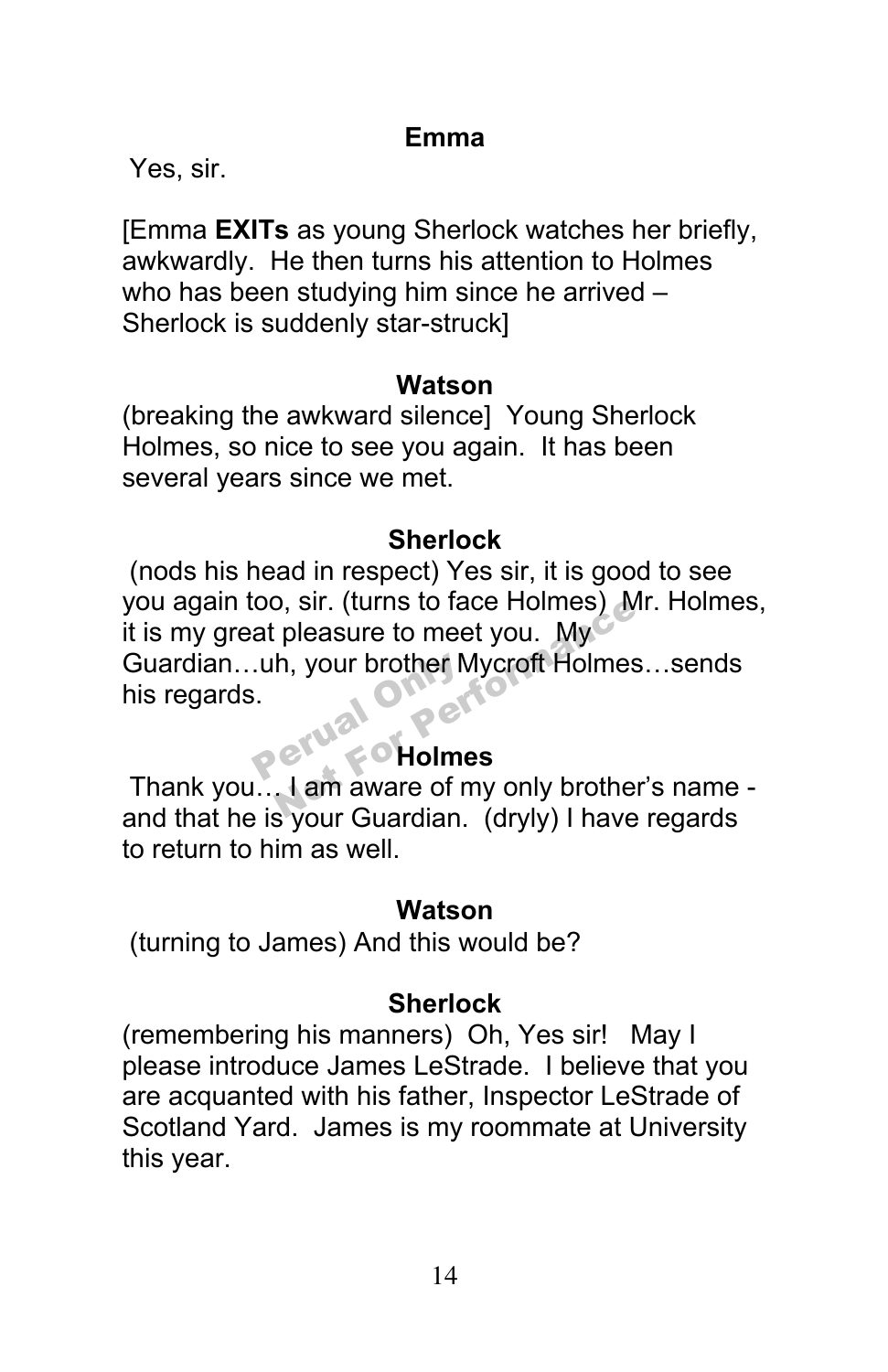#### **James**

(nods his head in respect) It is my pleasure to make your acquaintance, sirs. Mr. Holmes, I have heard so much about you from my father.

#### **Holmes**

I have no doubt.

### **Watson**

James, I understand that you want to be a Detective and follow in your father's footsteps.

### **James**

Yes, sir! It is my earnest hope to begin my 2-year training at Scotland Yard upon completon of my studies at University.

# **Watson**

I am sure that your father is pleased. Watso<br>that your father is p<br>P<sup>eru</sup>re Oholme

# **Holmes**

 (sarcastically) Yes, he could use the assistance. Inversity.<br>
Watson<br>
at your father is pleased.<br>
(V) Yes, he could use the assis

# **Sherlock**

I must confess that we are here for a purpose, sir. We would like to ask your counsel regarding detective work.

# **Holmes**

As an extension of your studies?

# **Sherlock**

(uncomfortable, looks at James nervously) No, sir, we have both matriculated to the College of **Chemistry**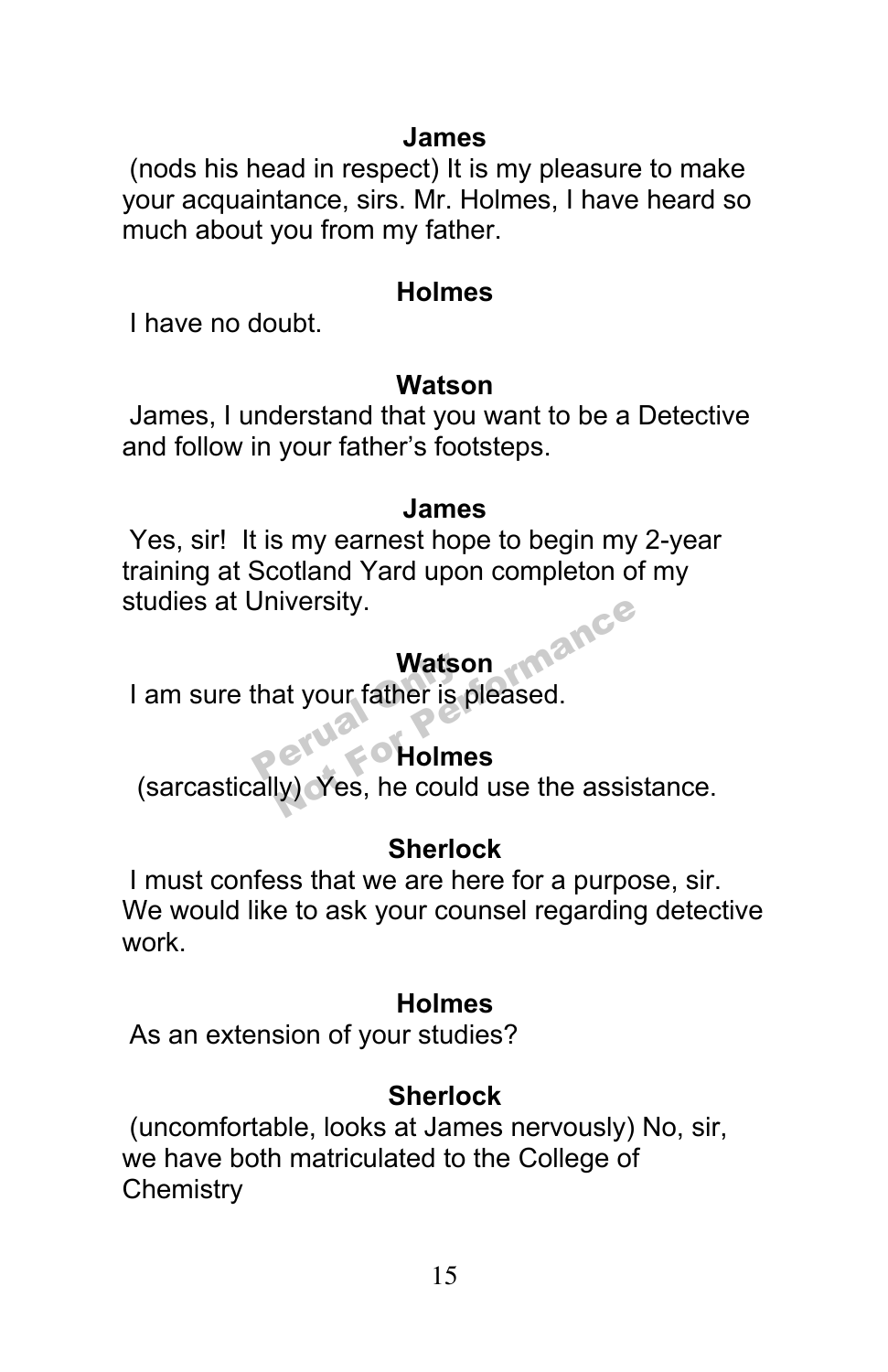[brief pause as Holmes studies young Sherlock and James]

#### **Holmes**

Well then?

### **Sherlock**

We would like for you to help us solve a murder…(quickly adds) **fictitious**, of course!

#### **Watson**

Well then, you have come to right man for the job! **Murder** is Holmes' exceptional prowess!

[Holmes scowls at Watson]

#### **Watson**

Well, he knows quite a bit about it after all.

# **Sherlock**

Well, he knows quite a bit about it after all.<br>
Sherlock<br>
Yes sir, I know – and that is why we have come for your guidance. We would like to know how one goes about unraveling clues that would lead to the capture of a murderer. Watson<br>
ws quite a bit about it after all.<br>
Sherlock<br>
ow – and that is why we have c<br>
e. We would like to know how

#### **Holmes**

Fictitious, you say?

### **Sherlock**

Yes sir. Perhaps we could write a work of Fiction for credit at University, much like Dr. Watson writes to chronicle your cases.

#### **James**

Yes, we feel that this sort of exercise will help us get into the mindset of a real Detective.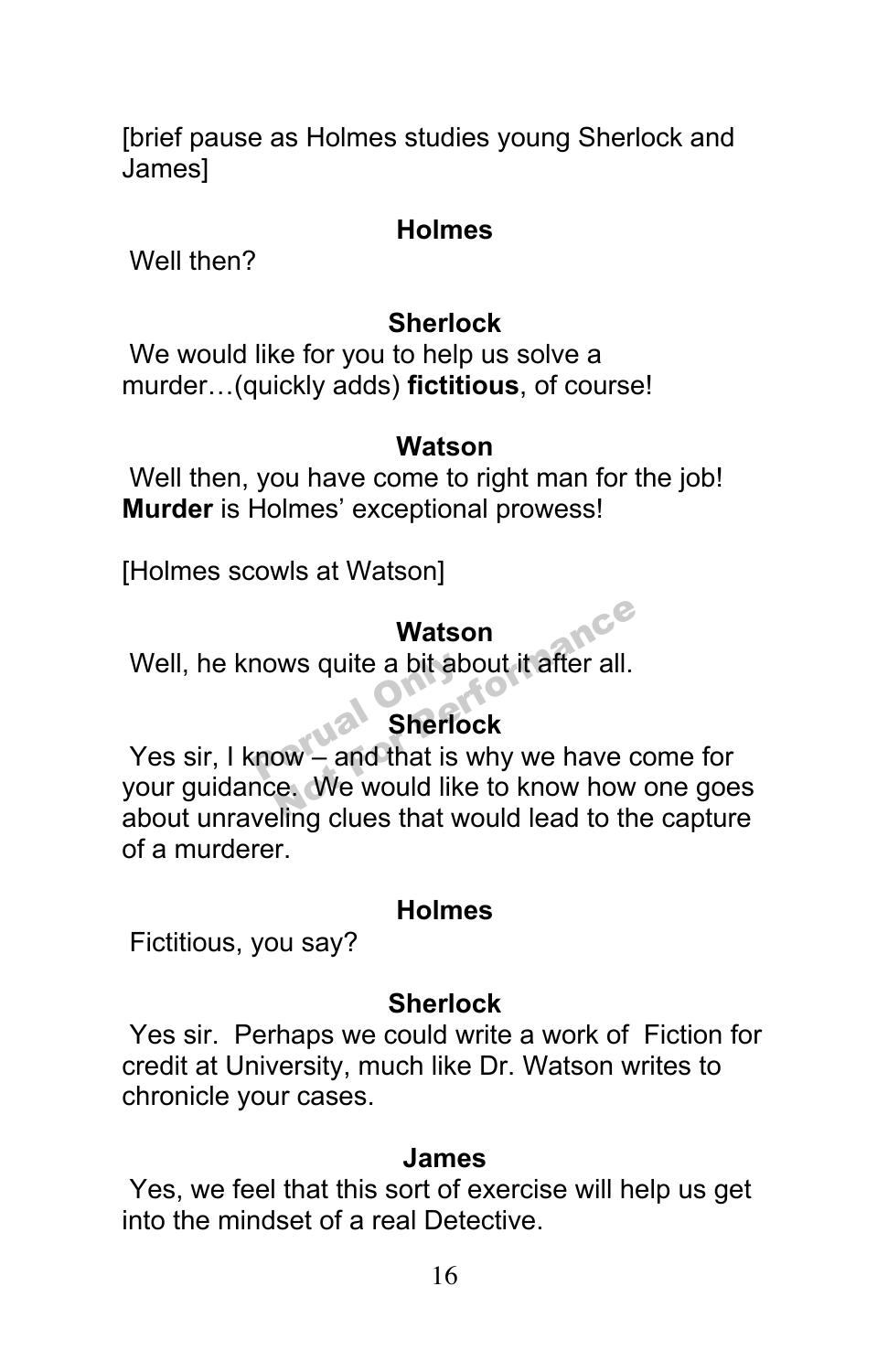# **Holmes**

I see. Do you happen to have a particular…"fictitious" crime in mind for this lesson?

# Sherlock and **James**

Oh yes, sir! Yes!

# **Sherlock**

It is the murder of… a…well, shall we call him a "Knight of Grammar".

### **Watson**

A Professor of Language, do you mean?

# **Sherlock**

I suppose so, yes.

Yes sir.

# James<br>**Perual Only ett**<br>Perual Only ett **Holmes**

And how did this murder take place? James<br>James<br>Let Mall Oldmes<br>Let For Holmes<br>Lihis murder take place?

# **Sherlock**

That is what we want to discover sir. (catches himself) I mean…

### **James**

(quickly adds) We have not decided the details of the crime yet, sir.

[Holmes pauses briefly]

# **Holmes**

So pray tell me, what are the circumstances of this crime and what would you know of the crime scene?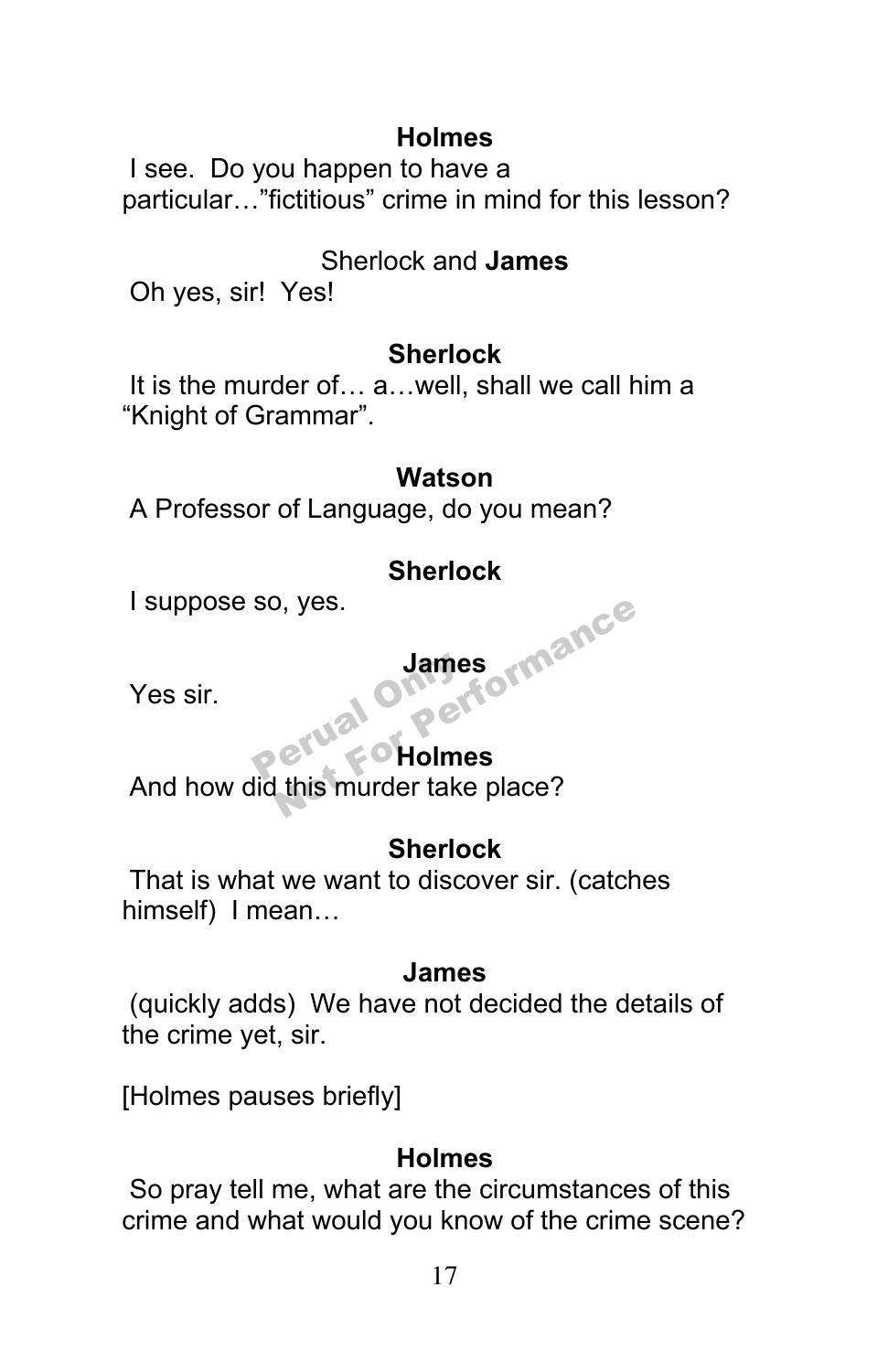#### **James**

We weren't permitted to enter the crime scene...(Sherlock cuts him off)

#### **Sherlock**

That is…as James mentioned, that we haven't determined what clues our crime scene should yield yet. However, we are clear about certain aspects of the case. The Professor was one of distinction – the sort that most members of his professon would envy. He was hearty and hale –and working on another publication. He was quite prolific, you know.

#### **Holmes**

Do you know the nature of this work?

#### **James**

No sir, we do not – nor does his son, Henry. do not – nor does l<br>Perual Molme<br>Perus Fo James<br>
o not – nor does his son, Henry<br>
erwal Holmes<br>
Richardsk

#### **Holmes**

His son?

# **Sherlock**

Yes, we felt, sir, that our case should include a history of the family members as well.

#### **Watson**

That is quite reasonable, you know - as so often they are involved in these murders.

#### **James**

That would not be the case with Henry– because he is a hard-working student who must have made his father very proud.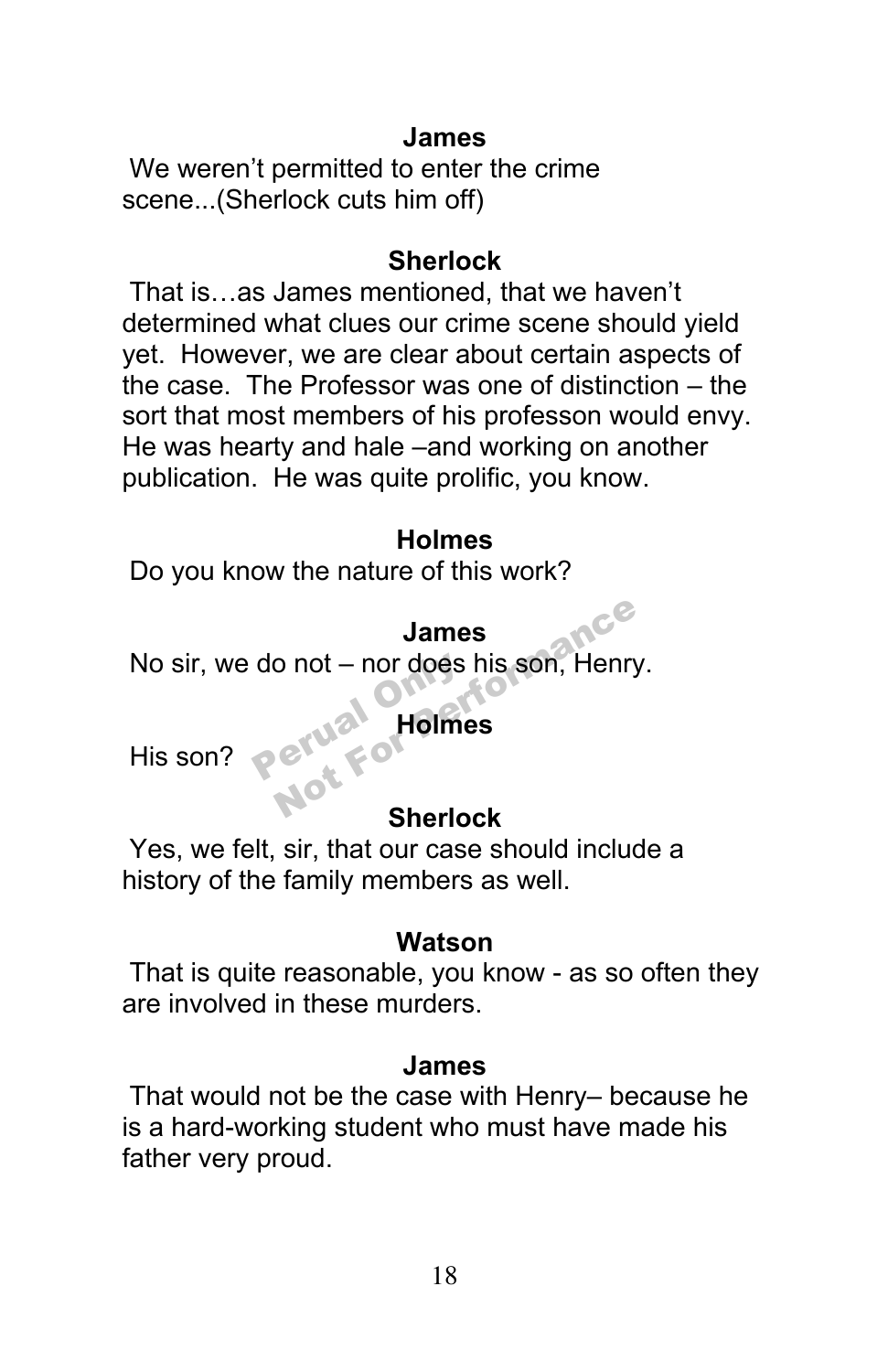# **Sherlock**

His motivation to excel would likely be an indication of his affection toward his father.

### **Holmes**

Then the Professor and his son were close?

# **Sherlock**

No sir. Henry was boarded at Westminster School from the time he was 7 years until he was admitted to University of London where he has boarded ever since.

#### **Watson**

And Henry spent holidays and weekends with his family? Sherlock<br>sir.<br>et Watson<br>ar – even sad.

Very rarely, sir.

# **Sherlock**<br>
Perual Only enter **Watson**

Most peculiar – even sad.

### **James**

His mother died many years ago just before Henry entered Westminter School. Outside of classes, his father - the professor – keeps to himself, presumably to focus on his projects and publications.

# **Sherlock**

Henry's mother died young. It was rumored that there was foul play… but little was done to pursue it and the case went no further.

# **James**

So her killer was never caught.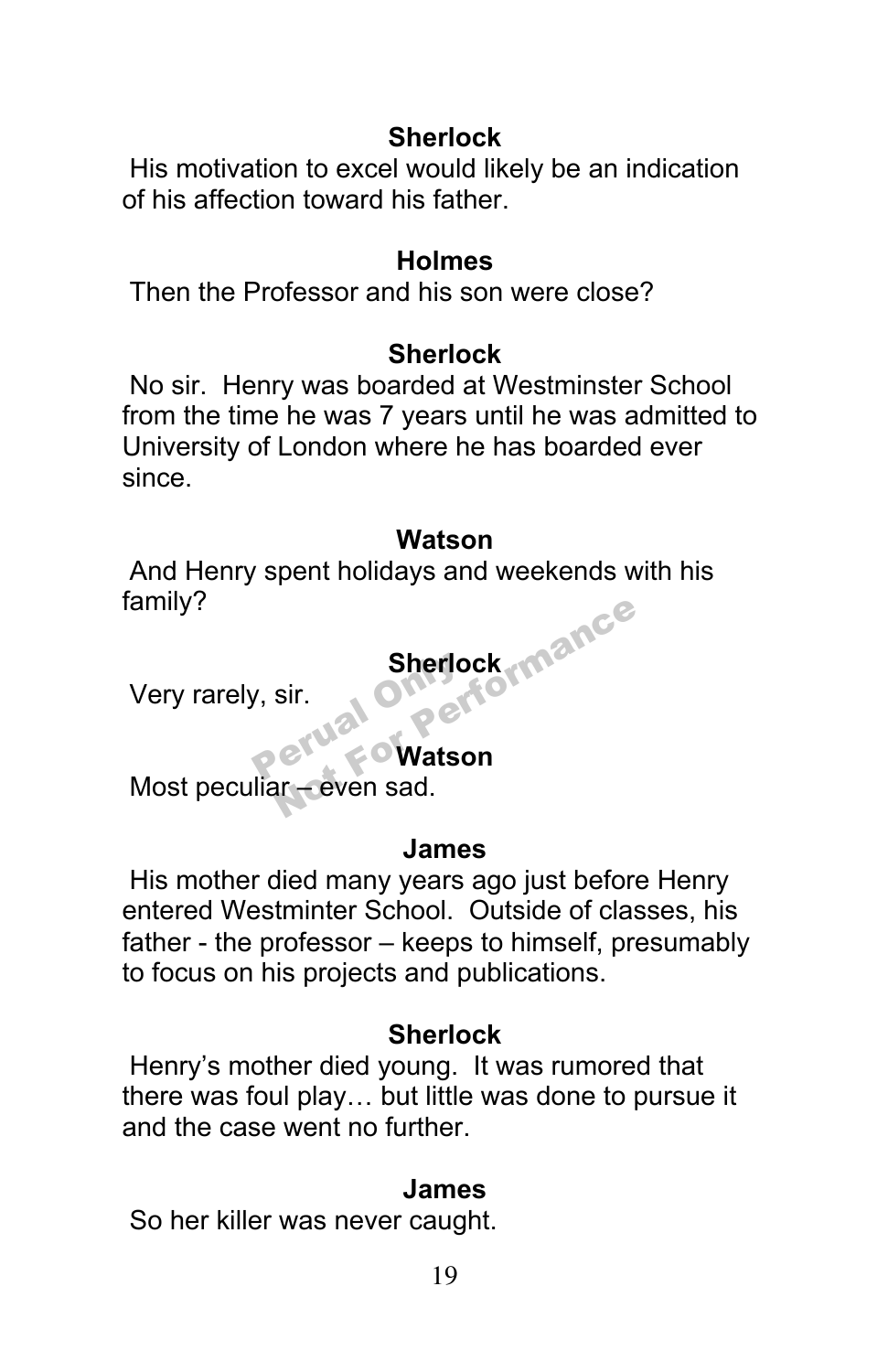## **Holmes**

I see. Murdered, you say?

# **Sherlock**

Yes, sir. She was a kind and loving mother to Henry and a devoted wife to the professor.

#### **James**

I understand that she took Henry on frequent outings such as picnics and trips to the fair - and the sweet shop for candy floss or chocolate bars.

#### **Watson**

How tragic that she would be taken from her family – and when her son was so young.

# **Holmes**

You say that the case was not investigated. What<br>
did the Coroner rule as the cause of death?<br>
Sherlock did the Coroner rule as the cause of death? Holmes<br>
You say that the case was not investigated. V<br>
Hid the Coroner rule as the cause of death?<br>
There was no definitive cause of death found<br>
Sherlock<br>
There was no definitive cause of death found<br>
Sherlock

# **Sherlock**

otherwise – and so it was ruled as "natural causes".

### **James**

She had no issues with ill health – just like the professor.

### **Watson**

I find your murder cases to be most compelling.

# **Holmes**

Westminster is a prestigious school - as is the University of London…and of great expense as well.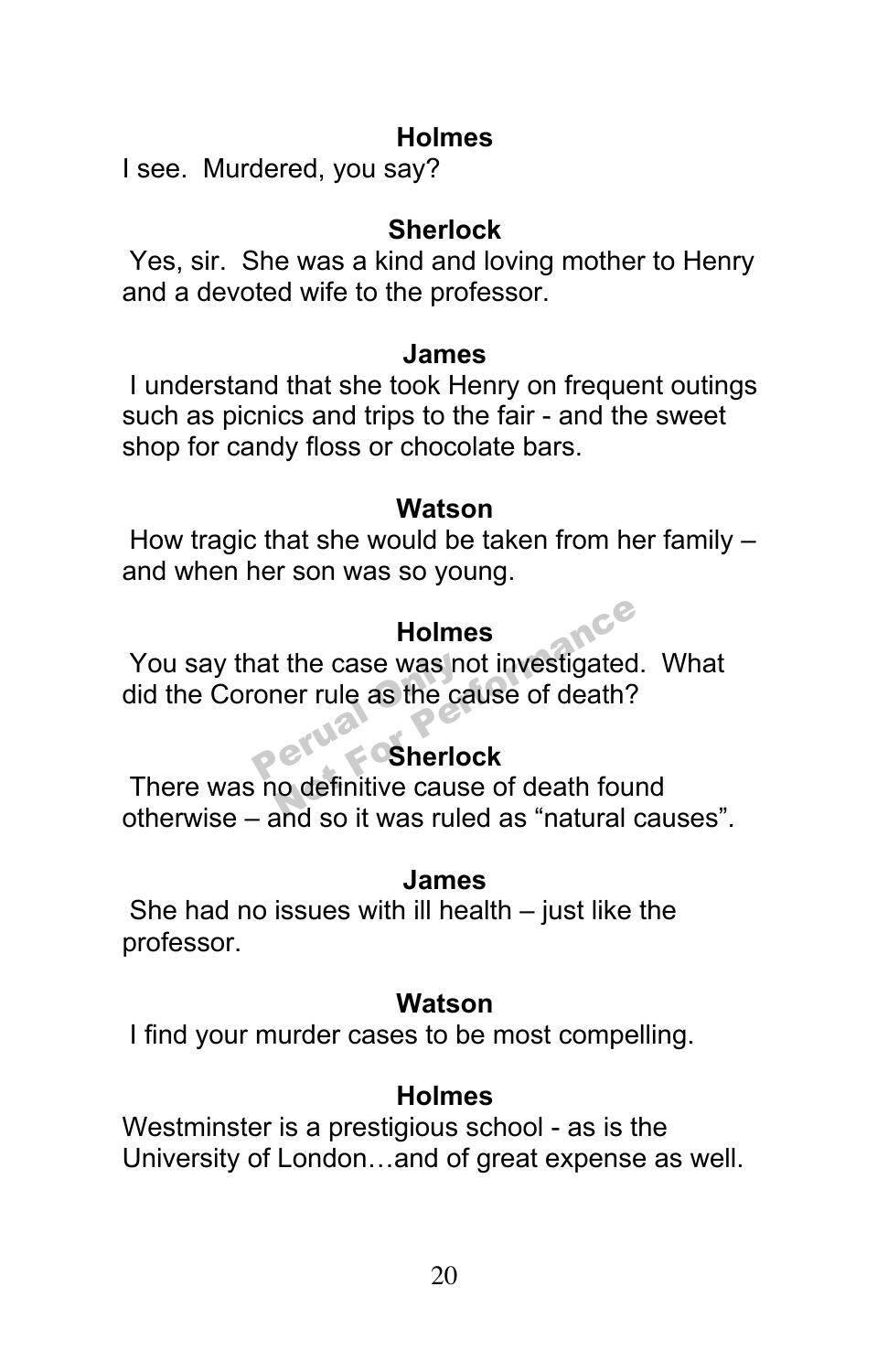#### **Sherlock**

It is, indeed, sir – but Henry's aunt was quite benevolent and afforded him this excellent education. She has been living in her brother's home since the death of her husband.

#### **Watson**

They must have been a great comfort to each other in their grief.

#### **James**

Yes, that is what we are given to understand.

### **Holmes**

Please go on with the details of your case. How was the professor's body found? Were there indications of murder?

# **Sherlock**

No sir, not according to the Coroner. He has stated that the death was of natural causes – with no indications of foul play and no definitve cause of death otherwise. (emphatic) That cannot be, sir, as the Professor was never sick a day in his life and far too young to die of advanced age. Sherlow<br>according to the C<br>ath was of natural rs body round? Were there incording<br>
Sherlock<br>
ccording to the Coroner. He has<br>
h was of natural causes – with<br>
f foul play and no definitve cause

### **Watson**

Death from natural causes can occur at any age.

# **Sherlock**

(very seriously) I am telling you that the Coroner missed something. I know it - and we want to prove it.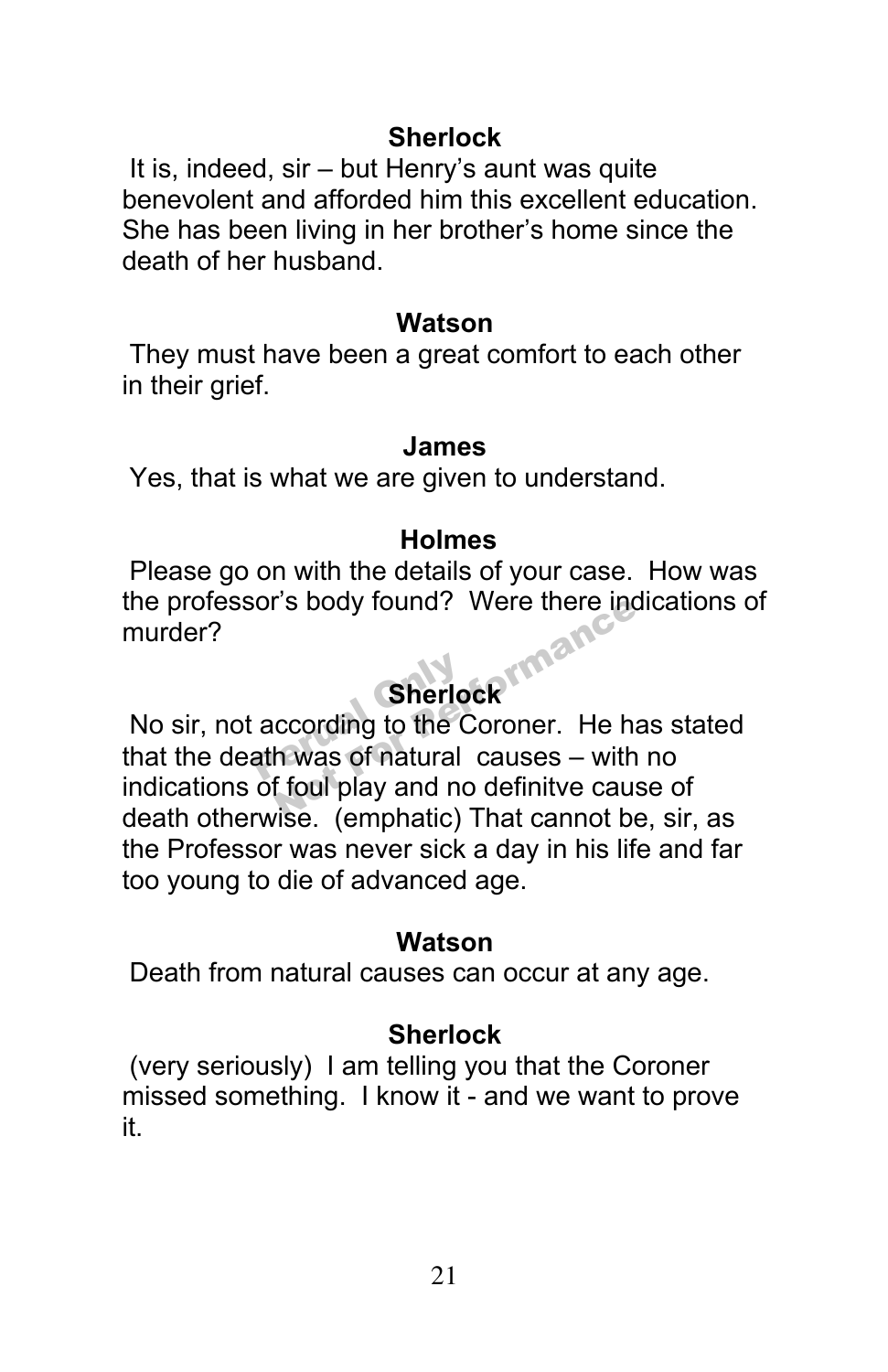#### **James**

(covering for him) Yes, we have decided that our "fictitious" case will have an incompetent Coroner who has mis-interpreted the cause of death of the professor.

#### **Sherlock**

The true cause of death is murder - and that of his wife as well…although that case may possibly remain unsolved.

#### **Watson**

Well this is a case of your creation, you can decide whatever circumstance you like.

#### **James**

Yes, of course.

[brief pause as Holmes ponders the situation] e as Holmes ponde Imance

# **Sherlock**

Please, sir – will you advise us on the qualities of a competent detective and give us guidance on how to solve a murder? My Guardian has spoken so highly of your skills and intuition. Can these be learned – and rather quickly?

#### **Holmes**

Skills can certainly be learned through training – but intuition cannot. It is innate and of the utmost importance to being a competent detective. But even innate intuition must be practiced to develop a keen sense.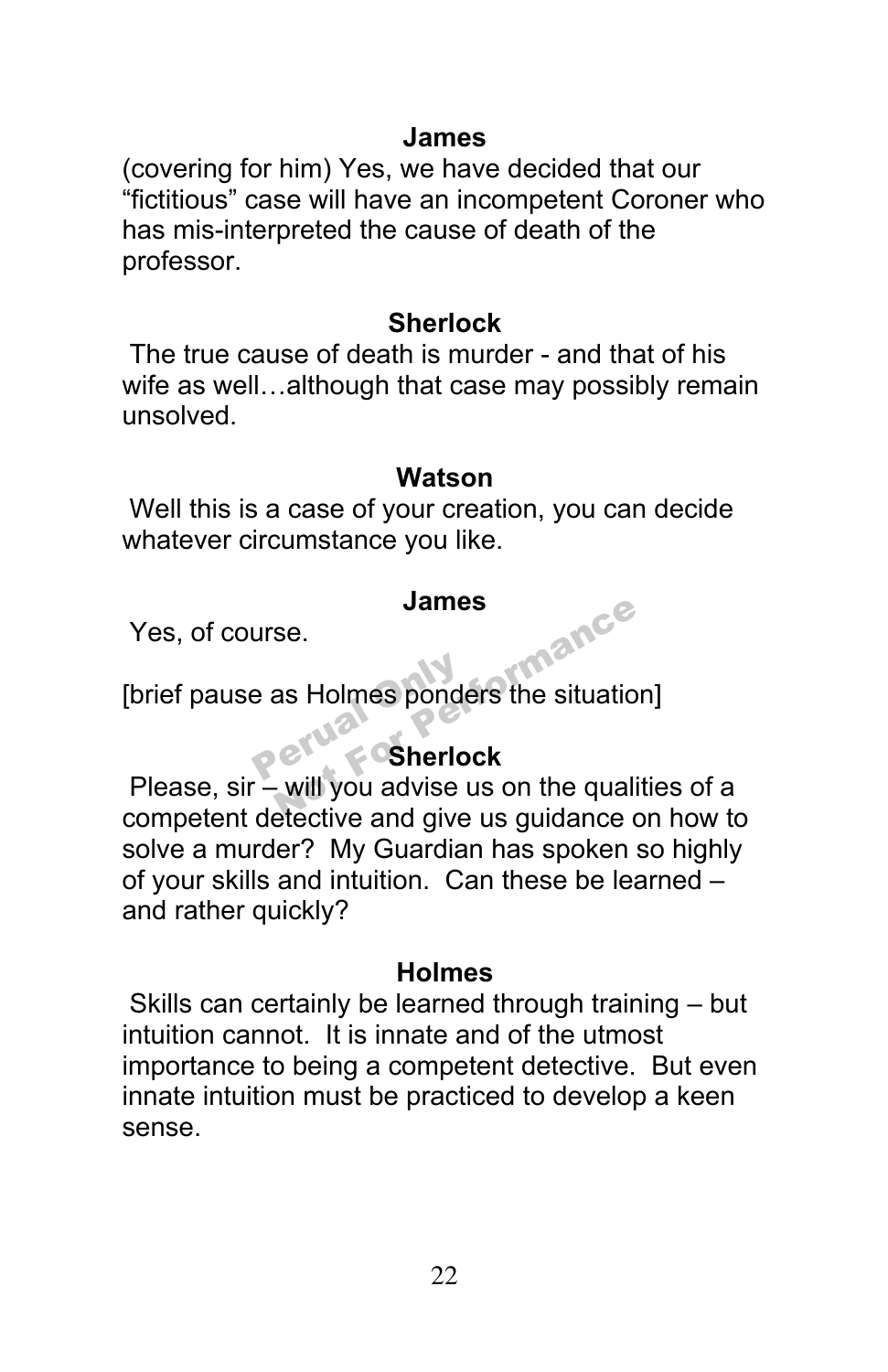# **Sherlock**

We will be grateful for any of your help. We are, in earnest, motivated to learn, sir.

#### **James**

Yes sir, we will follow any instruction that you can give us.

[Holmes pauses briefly to observe Sherlock and James]

#### **Holmes**

The first thing about solving a crime is to gather the clues – which involves certain skills. The second task is to interpret the clues correctly – which requires intuition. You can present the same clues to many, and they may or may not come to the proper conclusion to solve the crime. I can present the same clues to<br>y or may not come to the prope<br>solve the crime.<br>**Sherlock**<br>lace to start is the crime scene<br>or clues that may have been m

# **Sherlock**

So a good place to start is the crime scene. We can good place to start is the crime scene. We should look for clues that may have been missed by the Coroner.

#### **James**

(looking at Sherlock eagerly) Yes, we should start at the crime scene.

#### **Holmes**

So where have you decided that your "ficticious" murder will have taken place?

Sherlock Oh, yes – it would have happened in the study of the professor's home. Don't you agree, James?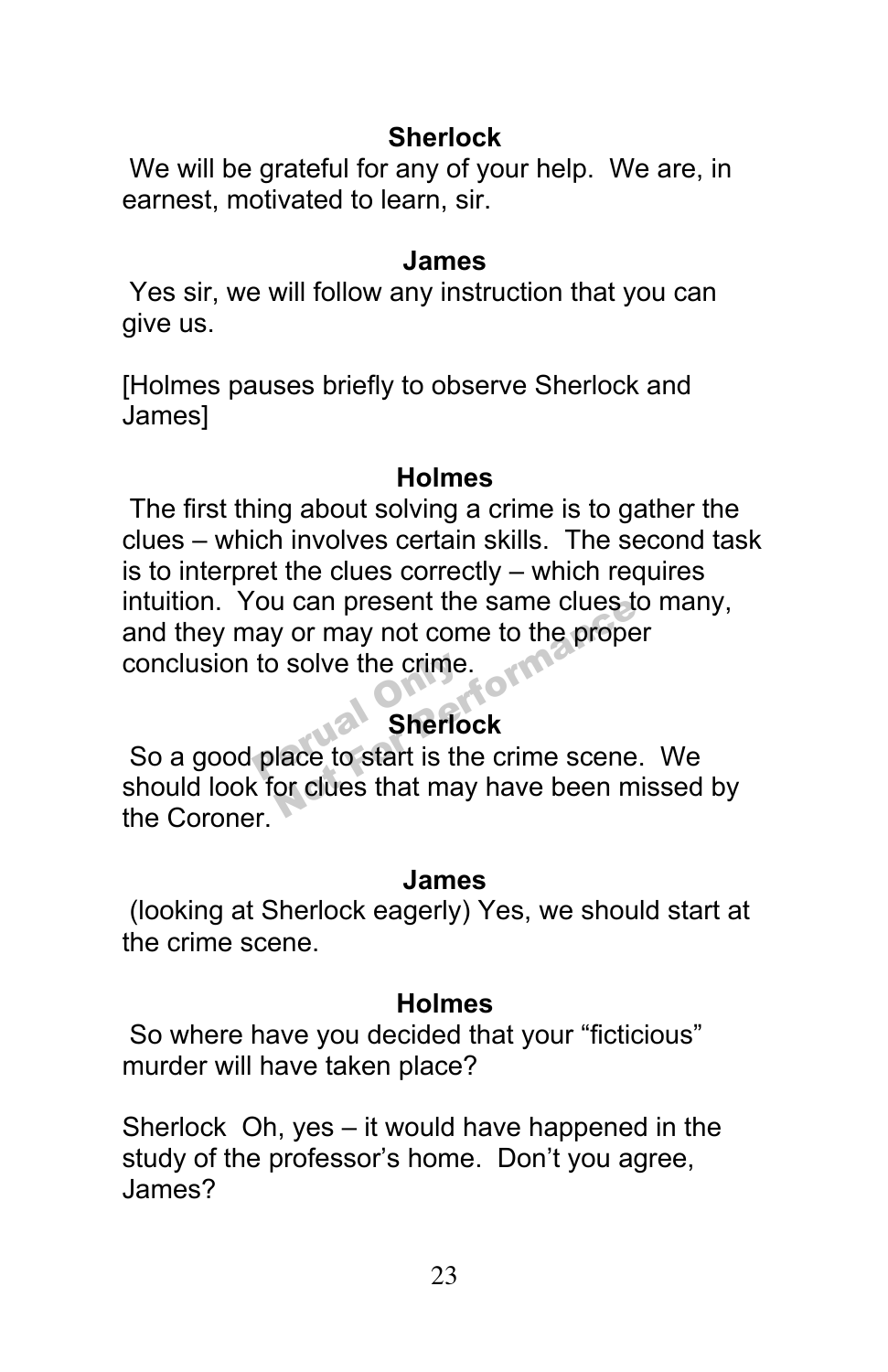#### **James**

Yes, yes it would have happened there. He should be collapsed over his typewriter – presumably working on a publication – presumably of his current research.

#### **Watson**

This is tragic. You have placed your professor in a situation where he would never get credit for his laborious work. Couldn't you re-create your victim to be murdered **after** he published his final work? It would bring a shred of justice to your story after all.

#### **Sherlock**

No, I am afraid not, sir – because it could possibly lead to a different conclusion.

#### **Watson**

Poor fellow.

# **Holmes**

Well, gentlemen, I propose that we meet again tomorrow once you have had the opportunity to decide what evidence you want to devise as clues in your case. Remember, that despite your initial impression, never let your assumptions mislead you when considering the importance of a clue. Should you possess the quality of intuition, it should guide you toward merging and making sense of the clues. Perual C Watson<br>
Watson<br>
C<sup>T Hal</sup> F<sup>o</sup> Holmes<br>
Mal Propose that we meet age you have had the enpertunity

### **Sherlock**

Thank you, sir. We are happy to have this guidance and shall return with further discussion.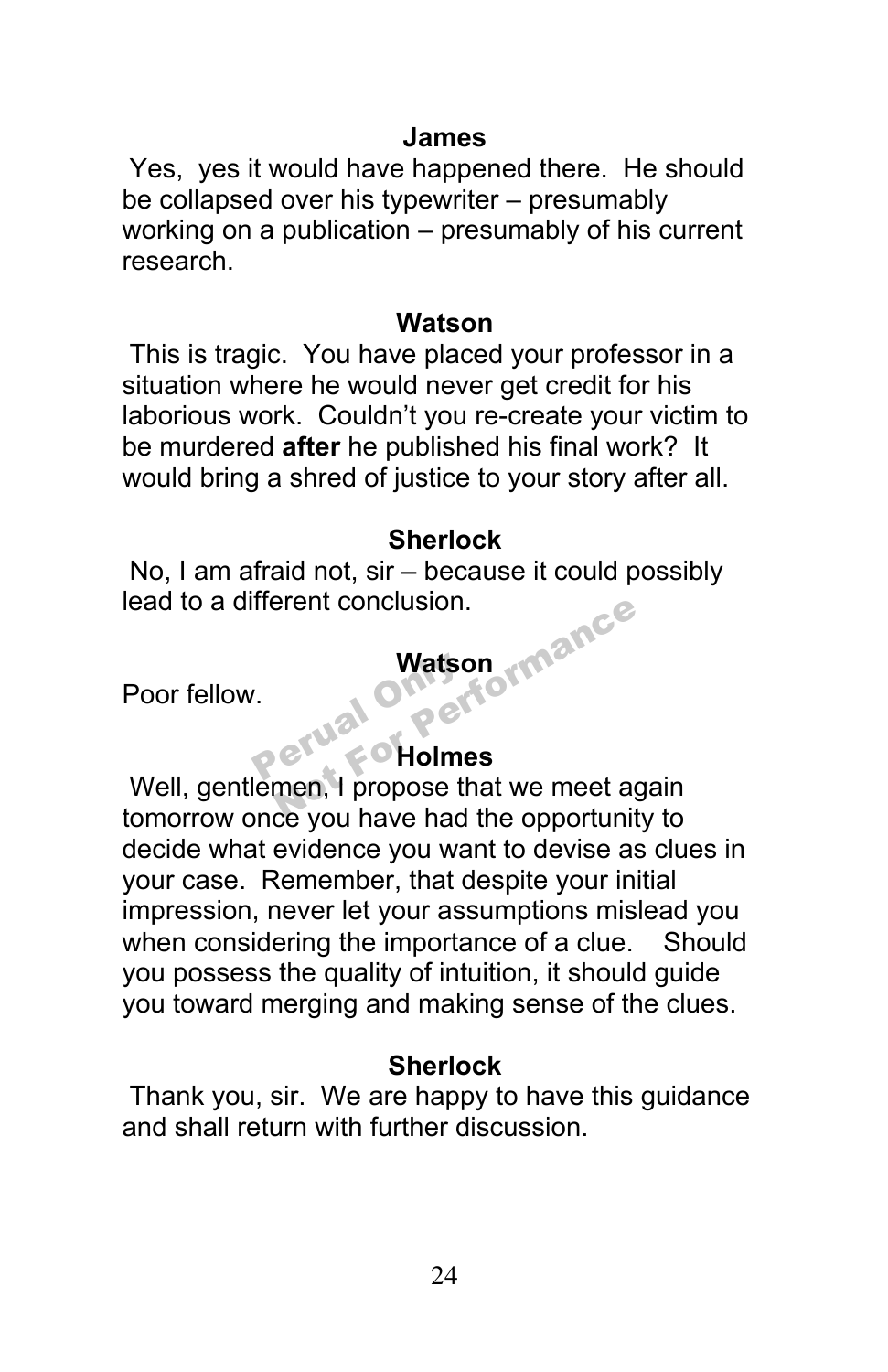## **Holmes**

Please call earlier in the day - as we hope to be supping at this hour tomorrow.

#### **James**

Of course, sincerest apologies, sirs. We will call in the morning if that is agreeable.

[Holmes nods as Watson rises and **RINGs** for Emma as Sherlock and James get their coats (don't put them on) and only James gets his hat]

### **Watson**

I will ring for Miss Hudson to show you out.

### **James**

Oh no, sir, that won't be necessary.

# **Sherlock**

Don't be rude, James…if he **insists**. Sherlow<br>ude, James, if he i James<br>
nat won't be necessary<br>
Sherlock<br>
le, James...if he insists.<br>
James<br>
Mother James

# **James**

But Sherlock…

# **Sherlock**

(ignores James) Many thanks for your help, sir – many, many thanks!

[Emma **ENTERs**. Only James gets his hat as Emma has distracted Sherlock who leaves his hat]

# **Emma**

You called me, sir?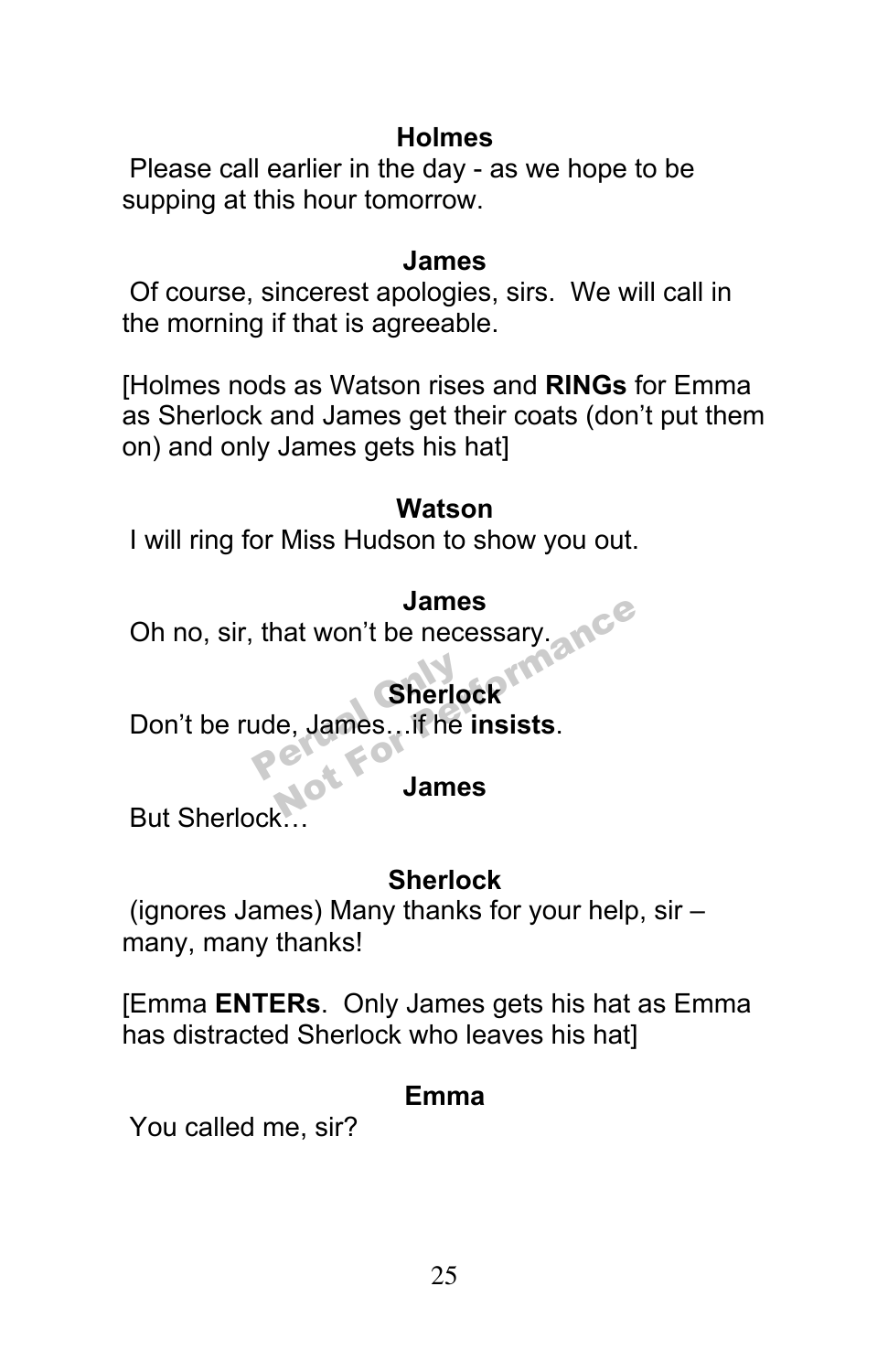#### **Watson**

Yes, Miss Hudson, will you please show these gentlemen to the door?

#### **Emma**

Yes, sir. (blushing as Sherlock approaches) Follow me, please.

[Emma **EXITs** as the two follow. James begins to follow Emma – but Sherlock quickly pushes in front of him to be closer to Emma – James is annoyed but shakes his head as he follows]

#### **Watson**

Well, Holmes – you have two rather eager young students, do you not?

### **Holmes**

Yes, and I thought that I would see one of them **drool** for a moment. Well Watson, we have a crime to solve. Holme<br>thought that I woul<br>moment. Well Wa you not?<br>
Holmes<br>
hought that I would see one of the<br>
noment: Well Watson, we have

### **Watson**

Whatever do you mean?

# **Holmes**

I mean that young Sherlock and his friend James are great storytellers – but very poor liars.

### **Watson**

What is it that you say?

# **Holmes**

I say that young Sherlock and James want to investigate the death of Professor William Blakely as a murder and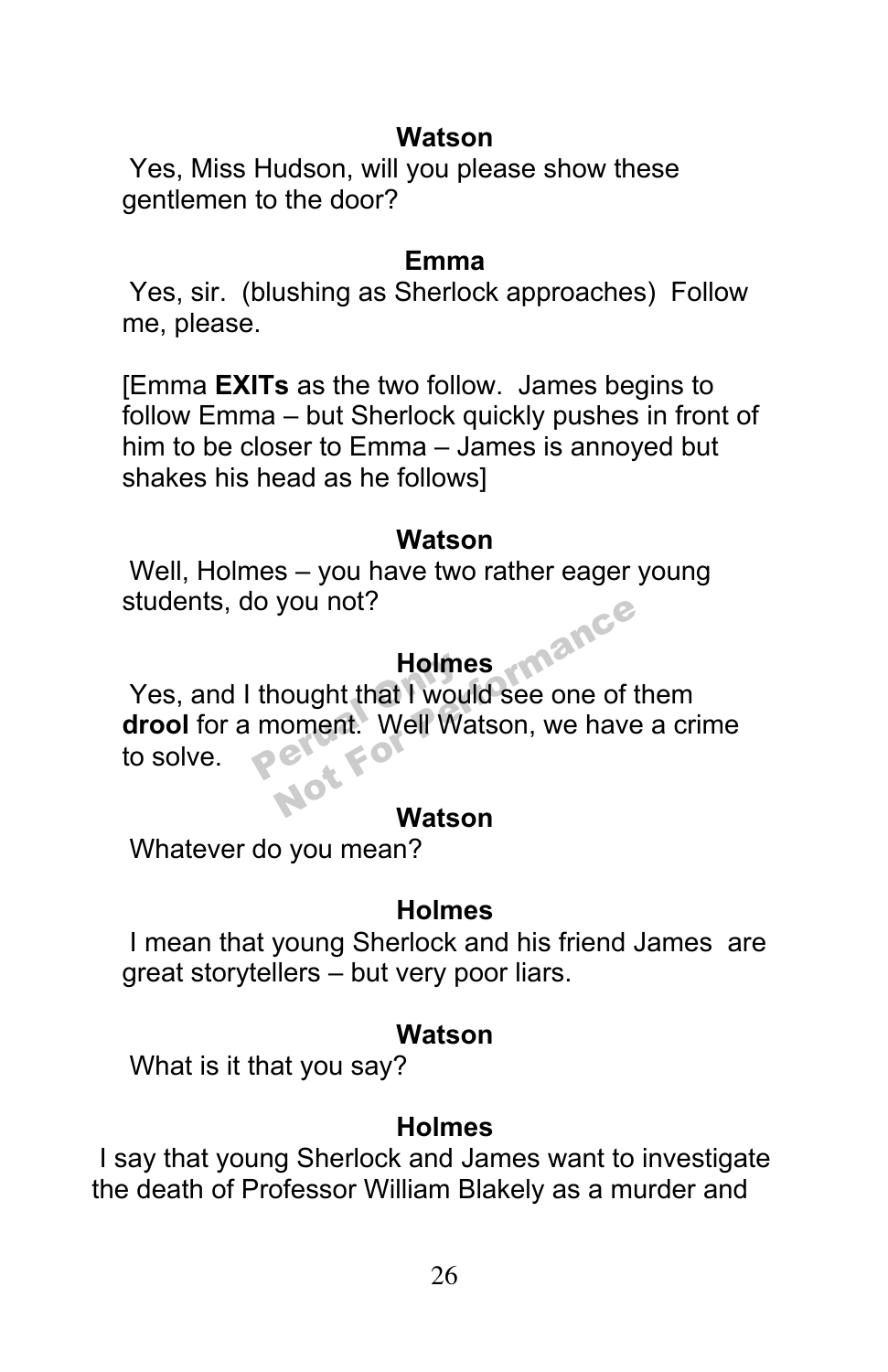were suggesting that the death of his wife, Sarah Blakely, some ten years ago was the same.

#### **Watson**

How do you know that?

#### **Holmes**

Young Sherlock and James stammered and stuttered their way through the details of their "fictitious" murder case as if they had an affliction. Also, I noticed today's copy of The London News in the pocket of young Sherlock's jacket. I read the article this morning that chronicles the life and awards for distinction of Professor Blakely - as well as mentioning that the body was discovered in his study of his home across his typewriter. The suggested cause of death by the Coroner – was deemed to be from "natural causes".

#### **Watson**

Extraordinary!

#### **Holmes**

Also, his supposed "fictitious" son named Henry is a nickname for Harry – a shortened form of Harrison - the son of Professor Blakely. No doubt a schoolmate of these two aspiring young detectives who want to solve this mystery and find justice for their friend. Perual - was deemed to be from hat<br>
Watson<br>
Watson<br>
sed "fictitious" son named Hen

#### **Watson**

Come to think of it, I do recall that bit in the morning news. Holmes, do you think that there is any chance that this could be, in fact, murder?

#### **Holmes**

I don't know yet, Watson – but I assure you that it will be investigated thoroughly. I must admit that I find two early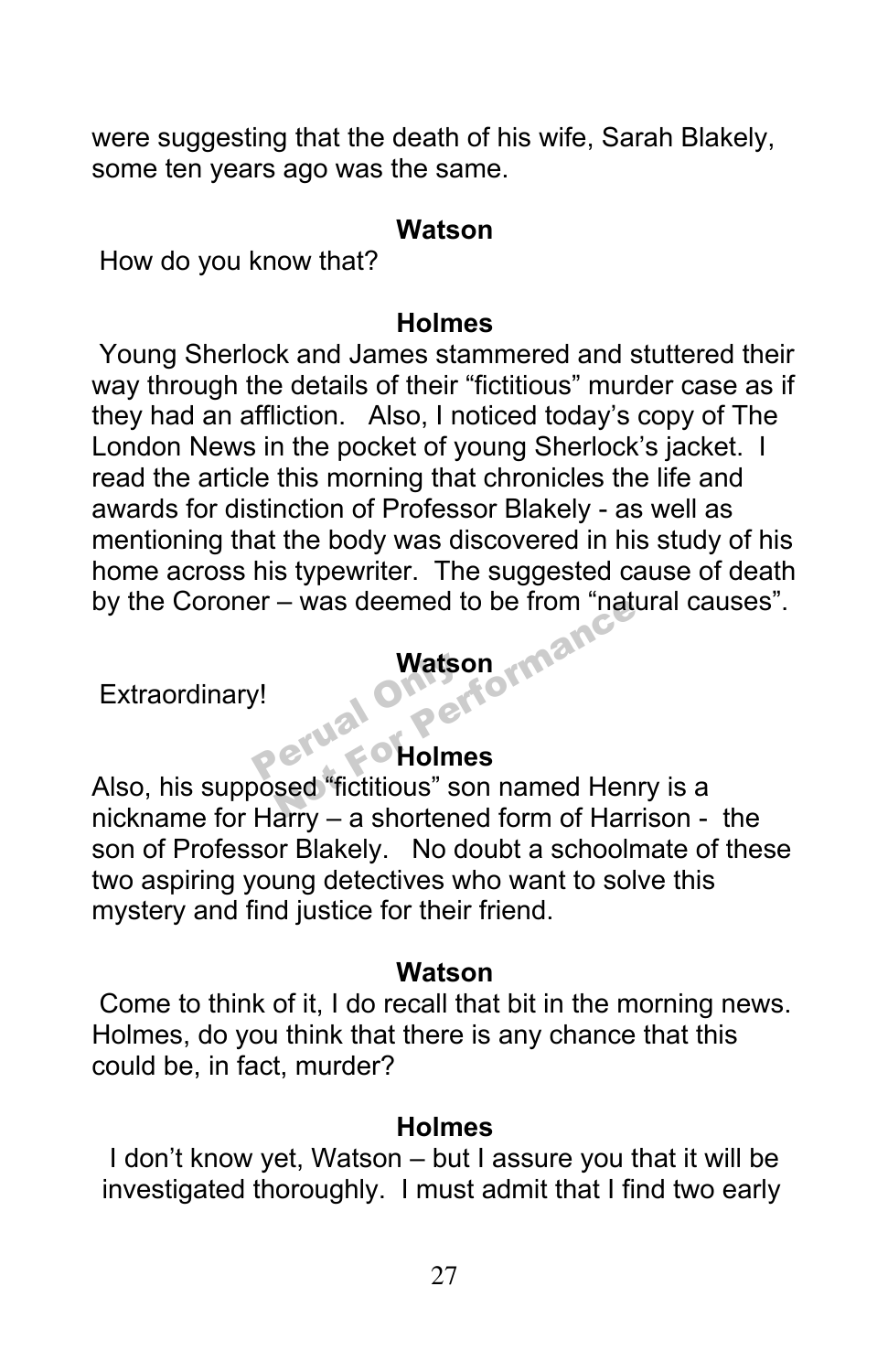deaths from natural causes in one family to be a curious coincidence, don't you, Watson?

[Holmes grabs his capecoat and Top Hat – and quickly heads toward the door]

#### **Watson**

I suppose so - if you put it that way. Where are you going?

#### **Holmes**

**We** are going to Professor Blakely's study, of course. I want to arrive before our aspiring young detectives get there and destroy any evidence that remains.

#### **Watson**

Won't we have time for a bit of supper before we depart?

# **Holmes**

(smiles wryly at Watson) Come along, Watson – "the game is afoot!"<sup>®</sup> y at Watson) Come<br>http://www.fo watson<br>
e time for a bit of supper before<br> **CHolmes**<br>
at Watson) Come along, Watson<br>
Persuadely as Watson loss on the

(Holmes **EXITS** quickly as Watson less enthusiastically reaches for his Top Hat and coat and follows him – Watson sighs in resignation as he **EXITS**)

[Emma **ENTERS** immediately after their exit]

#### **Emma**

(proudly) Supper is served, sirs. (brief pause as she sees they are not there) Sirs?

**BLACKOUT END ACT I , SCENE 1 (set Professor Blakely's Study)**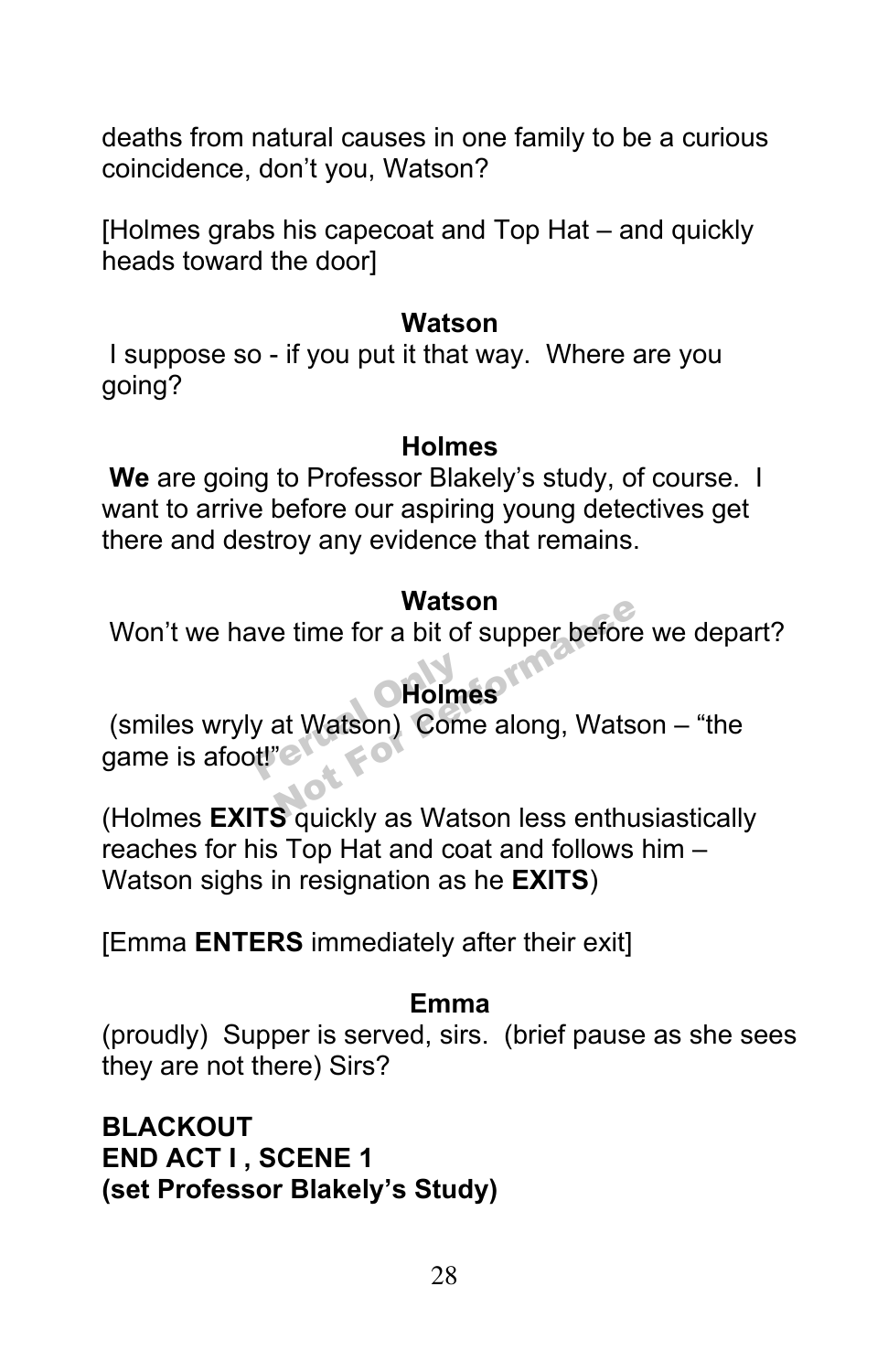# **The Legacy of Sherlock Holmes Act I – Scene 2**

[Study of Professor Blakely's home]

# **LIGHTS UP to FULL**

[An extinguished lantern is on a table within an arm's reach of the drapes. An unknown woman in a dark cape (that obscures her identity) is seen looking around the room – but her face is always obscured from the audience. When voices are heard from the veranda, she rushes across the room and turns off the lights.

# **LIGHTS DIM TO GHOST LIGHTS**

She hides behind the drapes. There is a shoestring that is in sight on the floor (optional)– but the lantern is left on the table Perua ID GHOST LIGHTS<br>
ind the drapes. There is a sho-<br>
floor (optional)— but the lantern<br>
Iden, Holmes and Watson are total

After she is hidden, Holmes and Watson are then seen at the veranda (patio) door with Watson holding a lantern while Holmes uses a small tool to pick the lock – it takes him no time to gain entry.]

# **LIGHTS increase to LOW LIGHT**

[…as Holmes & Watson **ENTER** with a lighted lantern. Holmes walks straight to the couch to take a throw blanket and places it at the crack at the bottom of the door as Watson finds the switch to raise the lights, extinguishes his lantern, and places it on a table near the light switch]

# **LIGHTS to FULL**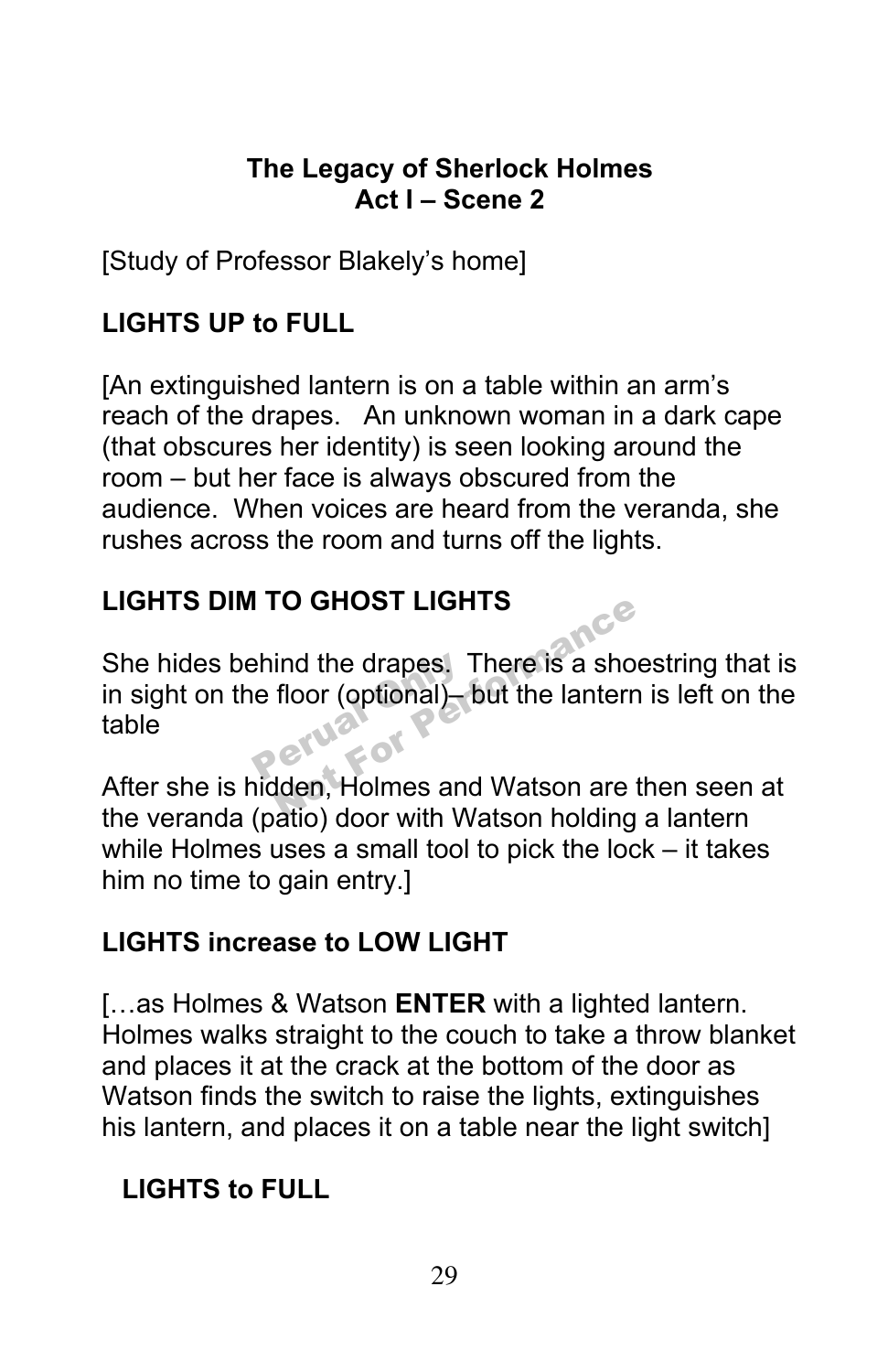# **Watson**

I say, Holmes, that is a handy tool for lock picking.

# **Holmes**

Thank you, Watson. Actualy, I selected it from your medical bag.

[After Holmes places the blanket at the bottom of the door, he sets a chair against the door to jam it]

# **Watson**

**What**?? That is a precision medical instrument!

# **Holmes**

Yes - and It is far superior to the tool that I have used in the past for gaining entry. mance

# **Watson**

(Mumbling indignantly) **Far** superior! Of course, it is! Far superior **cost** as well! Precision medical instrument!o<sup>c</sup> **Watso**<br>Perual Only Cost as well!<br>Preserved The Cost of Sections<br>Perual Terms

### **Holmes**

There! That should delay their entry sufficiently.

[As Holmes and Watson are drawn to the desk, a hand is seen reaching out from the drapes to retrieve the lantern without being seen. It can happen while Holmes and Watson are talking – but it should be silent and slow enough for the audience to see it happen]

# **Watson**

 This would be the desk where the professor was found. The news article stated that he was "collapsed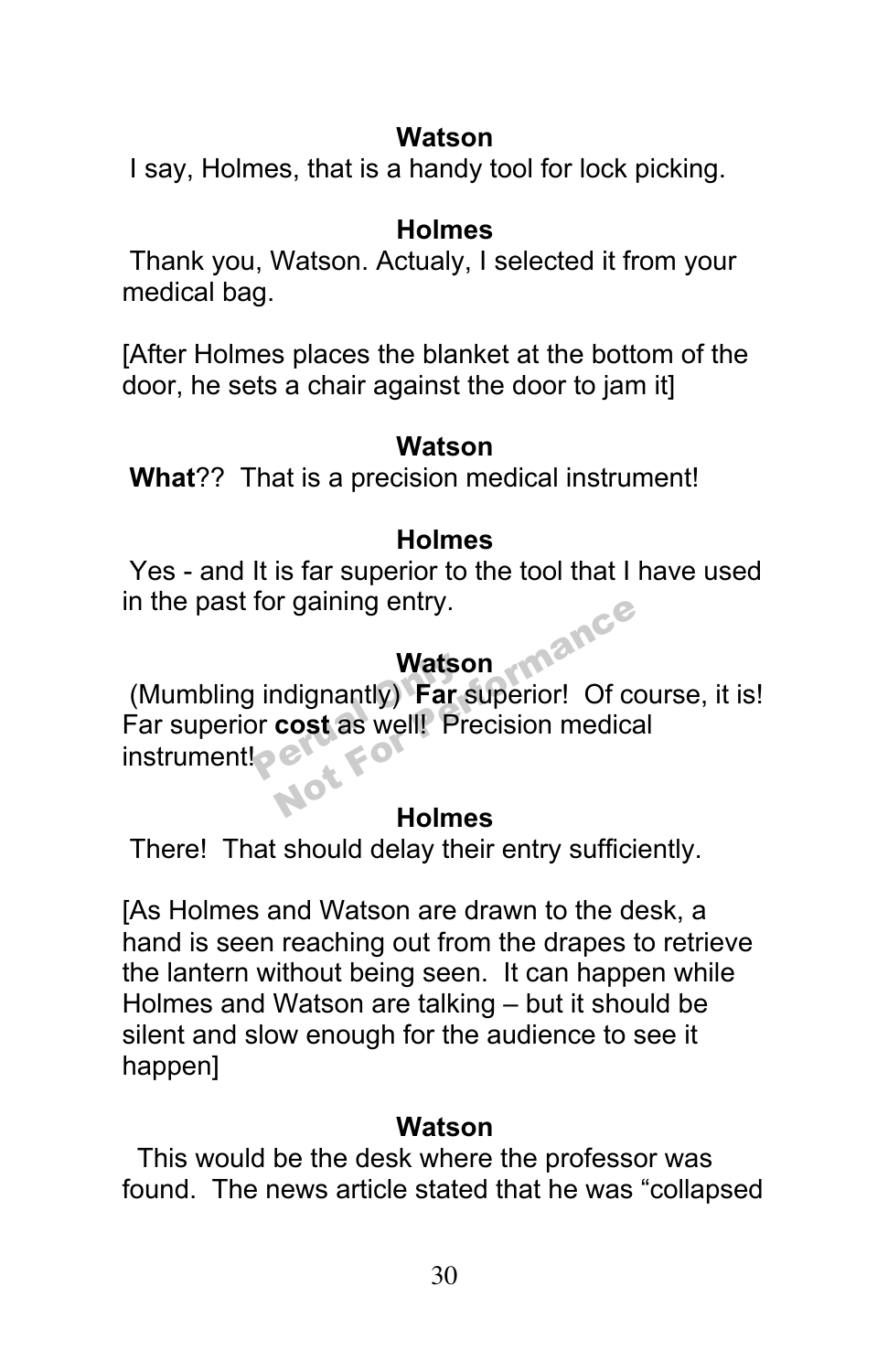over his typewriter – where he was presumably working on his next publication."

#### **Holmes**

Hello! This is odd! There is no paper in or around this typewriter [Holmes looks inside the desk drawers] – nothing anywhere.

#### **Watson**

Perhaps Inspector LeStrade took it away for evidence?

[Holmes brings out his large magnifying glass and begins to examine the typewriter ribbon rotating it with his finger – stops, looks around and spies a letter opener on the desk that he uses to turn the typewriter ribbon to read what had been written while he speaks]

# **Holmes**

He would not need evidence if the Coroner deemed this a death by natural causes. **Holm**<br>not need evidence<br>n by natural causes d what had been written while<br>
Holmes<br>
of need evidence if the Coroner<br>
by natural causes.<br>
Watson

### **Watson**

Oh, of course not.

### **Holmes**

(as he continues to turn and study the typewriter ribbon) Hmmm. Hmmmm. Hmmmm.

### **Watson**

What have you discovered, Holmes?

# **Holmes**

I can confirm that the professor was indeed working on a "publication" or two – both of which were inflammatory to say the very least.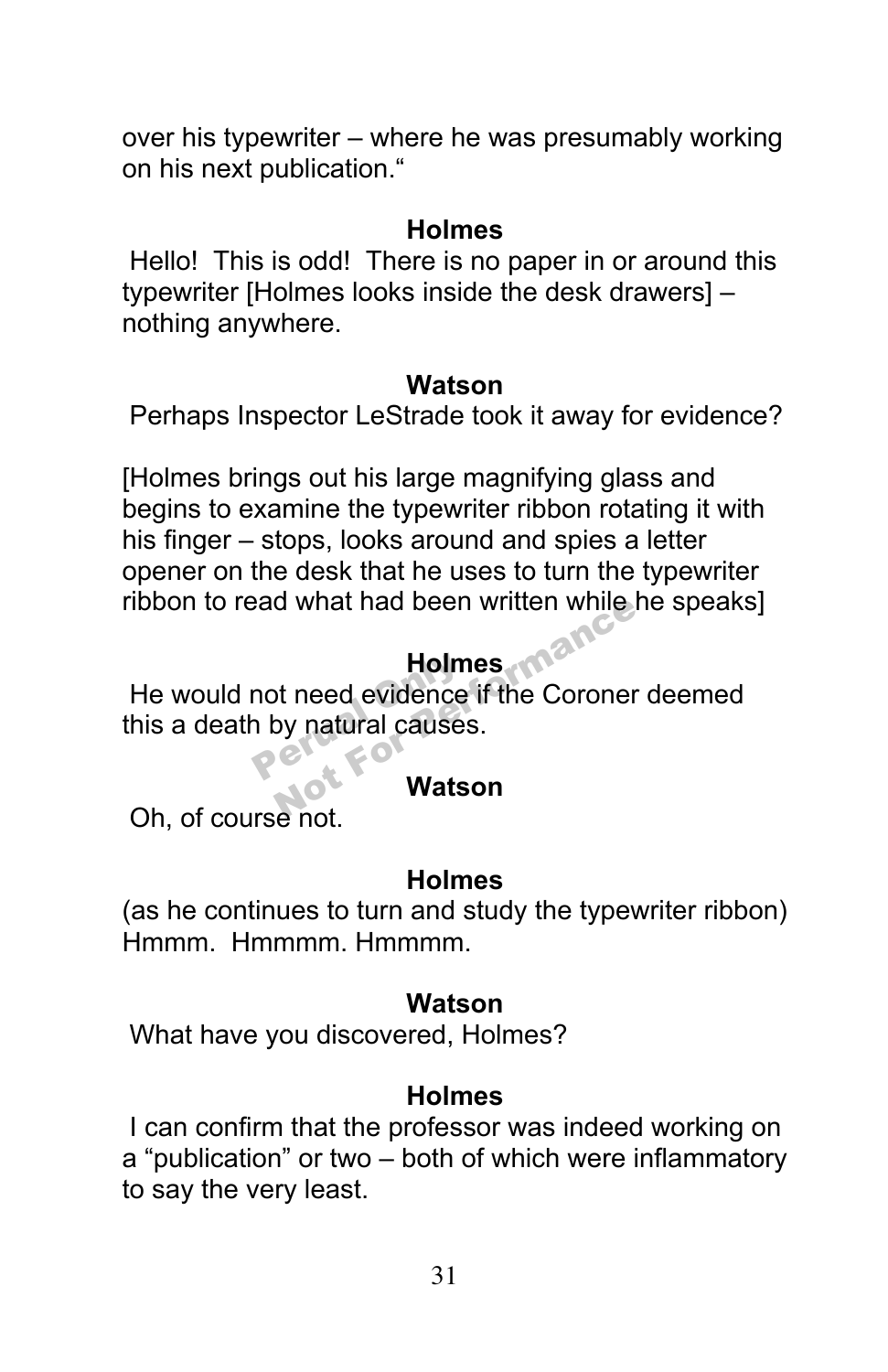[Holmes proceeds to examine the room for further clues. As he passes the table where the woman's lantern had been placed, he pauses , then looks at the drapes but doesn't say anything – then continues to search for other clues. He does not make it obvious that he suspects anything. He continues to look for clues in the room]

#### **Watson**

How can you be certain that young Sherlock and James will come here at this hour?

### **Holmes**

These two are intent on solving this crime. They will certainly come at an hour when they can gain entry surreptitiously and search for clues undisturbed so as not to give away their purpose. Durng the day, their young friend Harrision will be up and about - and they would prefer not to tell him what they suspect until they confirm that, in fact, it was murder. d Harrision will be<br>er not to tell him wh<br>t, in fact, it was mu y and search for clues undistured<br>way their purpose. Durng the c<br>Harrision will be up and about<br>not to tell him what they suspe<br>in fact, it was murder.<br>So when he finds a glass and us

[Holmes stops when he finds a glass and uses his handkerchief to lift it up and examine it. Then he smells the contents and replaces the glass in it's exact place and goes directly to the table with a brandy decanter. With his handkerchief, he removes the stopper and places it in his jacket pocket keeping his handkerchief with him. He lifts the decanter with his handkerchief. smells the contents of the decanter and pulls a vial (this can be pre-filled and obscured from view until after it is "filled") from his coat pocket. He collects a small sample of the liquid and places it in his jacket pocket]

#### **Watson**

Holmes! You have plenty of your own brandy! (Mumbling) Stealing a dead man's brandy!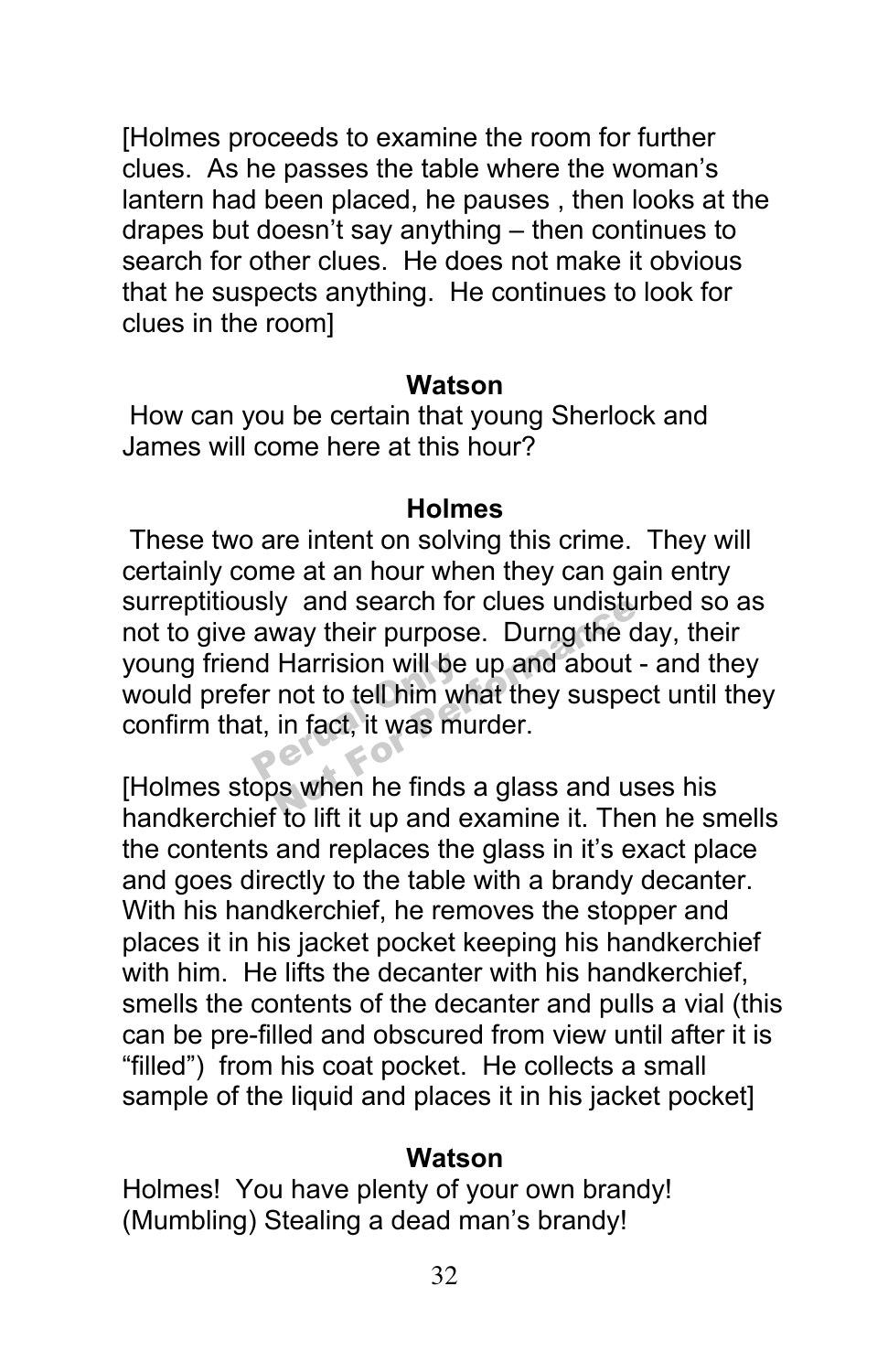## **Holmes**

I assure you Watson – this is entirely out of forensic interest. I intend to engage in a little "toxicology" and "comparative dactyloscopy".

#### **Watson**

You are going to do **what**?

### **Holmes**

To study the chemical contents of the brandy to determine the presence of any toxin and examine the decanter stopper for fingerprints.

#### **Watson**

(a little embarrassed) Of course you are!

# **Holmes**

This will confirm the mode of death and possibly reveal the identity of the murderer. onfirm the mode of<br>dentity of the murd<br>**Perual Converts** Holmes<br>firm the mode of death and posentity of the murderer.<br>Watson<br>it was murder?

# **Watson**

Do you think it was murder?

# **Holmes**

Clearly it is. The glass and decanter smell of Cyanide. It is baffling to me that LeStrade would discount a clue that is so obvious.

Waton: Good heavens, Holmes – you have already solved the crime!

### **Holmes**

No, Watson. This sugggests how the professor was murdered and his missing publication could possibly yield a motive. I have yet to discover who it is.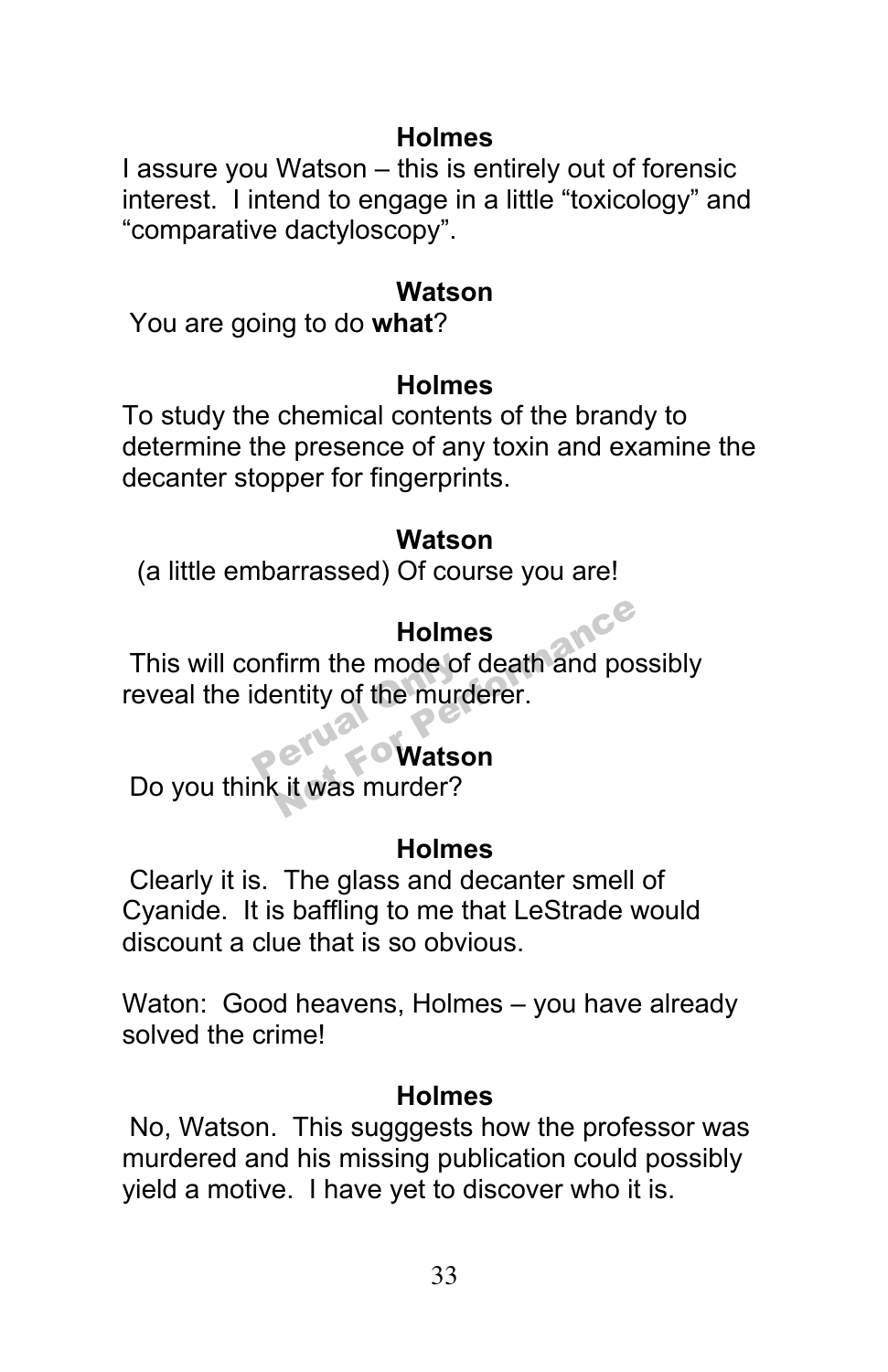#### **Watson**

What of our young **detectives**? If young Sherlock and James come to investigate this crime scene, will they be deprived of any important clues?

#### **Holmes**

Not at all, Watson, it will test their prowess as detectives. I have left the glass and the remainder of the decanter - which adequately reaveals the cause of death to any detective "valet sal est scriptor"

#### **Watson**

What kind of detective?

### **Holmes**

Worth - one's - salt.

[Holmes picks up a match from an ashtray and examines it and touches the tip, glances toward the drapes, then replaces it in the ashtray] cks up a match from<br>t and touches the time<br> $P^{\text{e}}$ S - salt.<br>
S up a match from an ashtray and touches the tip, glances to<br>
replaces it in the ashtray]<br>
used) Yes, of course. What has

Watson (amused) Yes, of course. What have you found?

#### **Holmes**

Clearly evidence of an untidy room.

### **Watson**

As you say.

### **Holmes**

I have what I need from this scene. Let's return to my study where I can confirm my suspicions.

[Indistinct voices of Sherlock and James are heard outside the door to the hallway – someone turns the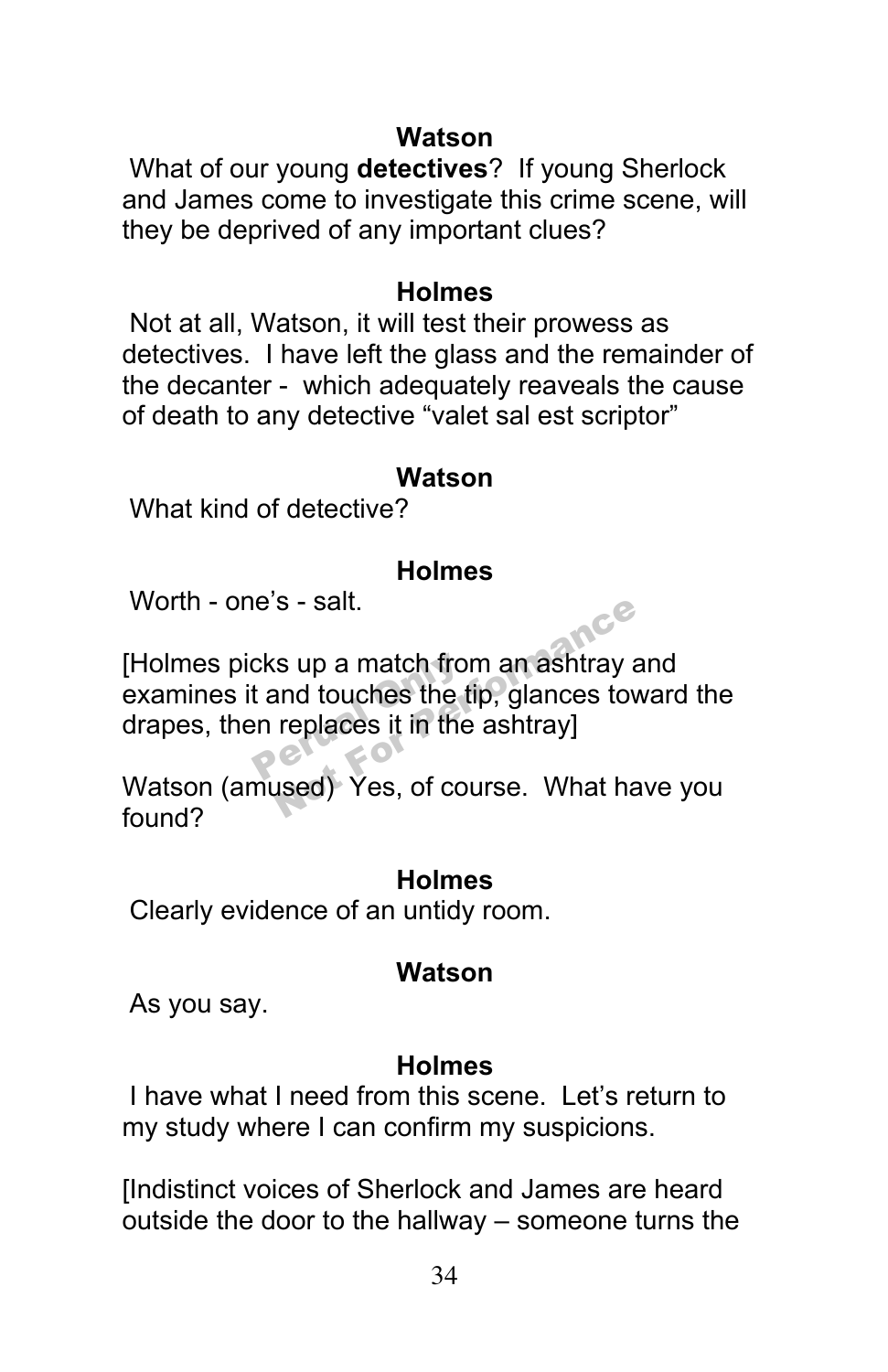door knob - and then gently shakes the door to find it jammed]

#### **Holmes**

(stage whisper) As expected! Watson, get the lights! Be certain to take the lantern - then leave!

#### **Watson**

(stage whisper) But Holmes, where will you be?

#### **Holmes**

(stage whisper) I will meet you in the garden off the veranda. Now hurry!

#### **Watson**

(stage whisper) What are you going to do?

# **Holmes**

(stage whisper) I'll remove the barricade and join you. Go! **Holme**<br>Sper) I'll remove the<br>Perual Terms Holmes<br>
Holmes<br>
Der) I'll remove the barricade a<br>
not mumbling of Sherlock and Johnson Lines<br>
Nation Looks at the N

[ Low, indistinct mumbling of Sherlock and James continue to be heard. Watson looks at the veranda door, shuts the lights off]

# **LIGHTS DIM to GHOST LIGHTS**

[Watson rushes out the veranda door and **EXITs**. Holmes quickly removes the blanket and waits for the door to be shaken. Voices of Sherlock and James are now heard outside of the door]

# **Sherlock**

Hurry up, James, open the door!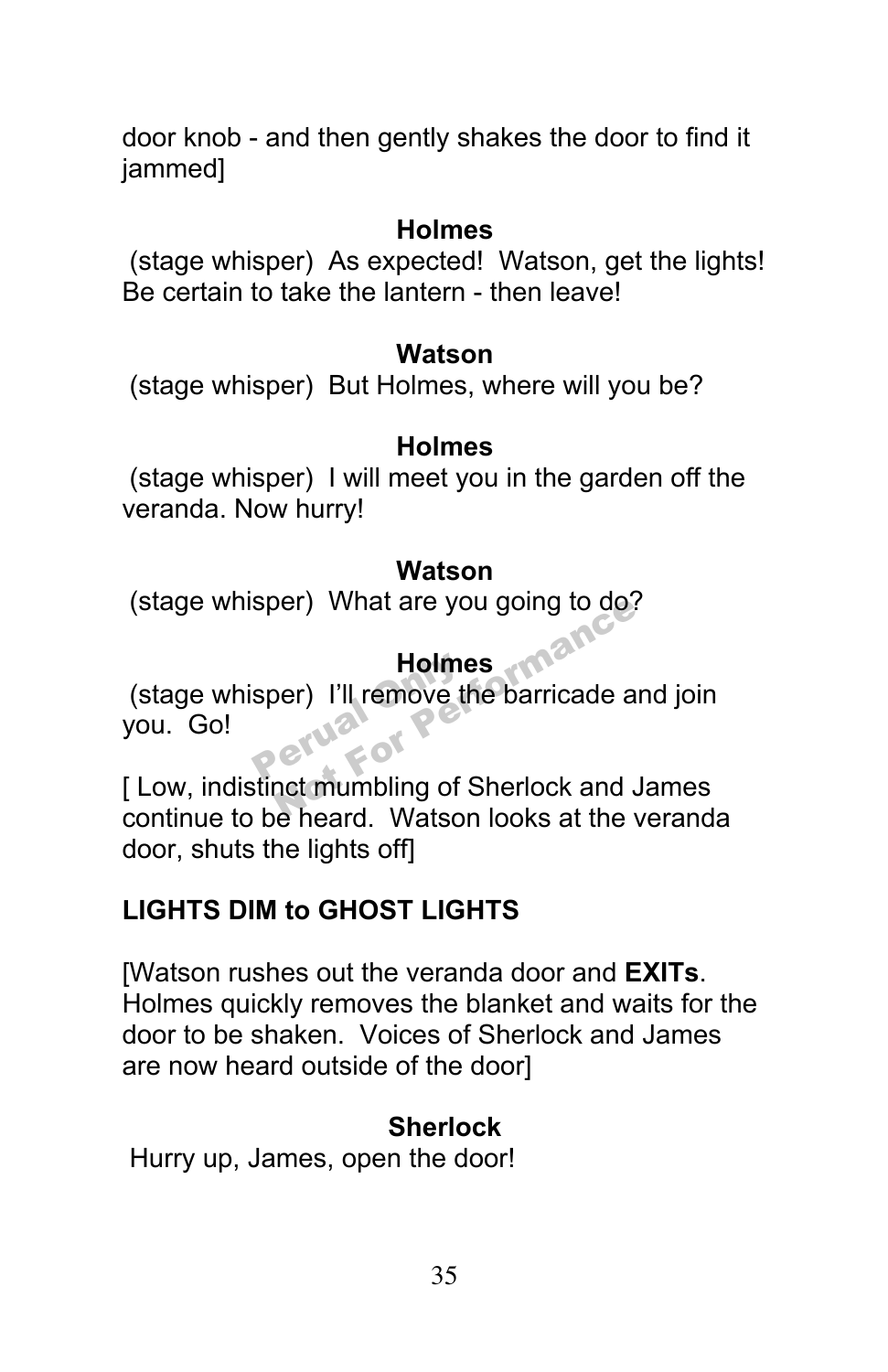#### **James**

I'm telling you, it's jammed!

# **Sherlock**

Try again!

### **James**

Move away!

[The door is shaken again. Holmes quickly removes the chair off to the side and **EXITs** the veranda door. The unknown caped woman peaks out from the drape and then quickly **EXITs** out the veranda door with her extinguished lantern. Voices of Sherlock and James are heard outside the door]

**Sherlock**<br>
Perual Only enter Let **me** give it a go! **O** 

# **James**

Give it a go if you will – but it is jammed! Sherlock<br>it a go!<br>Sherlock<br>For James<br>Fyou will – but it is jammed!

[**ENTER** - Sherlock gently opens the door and calmly walks in the room, goes to the switch to turn up the lights]

# **LIGHTS UP FULL**

[Sherlock looks back at James who follows him dumbfounded]

**James**

What?? It was jammed I say!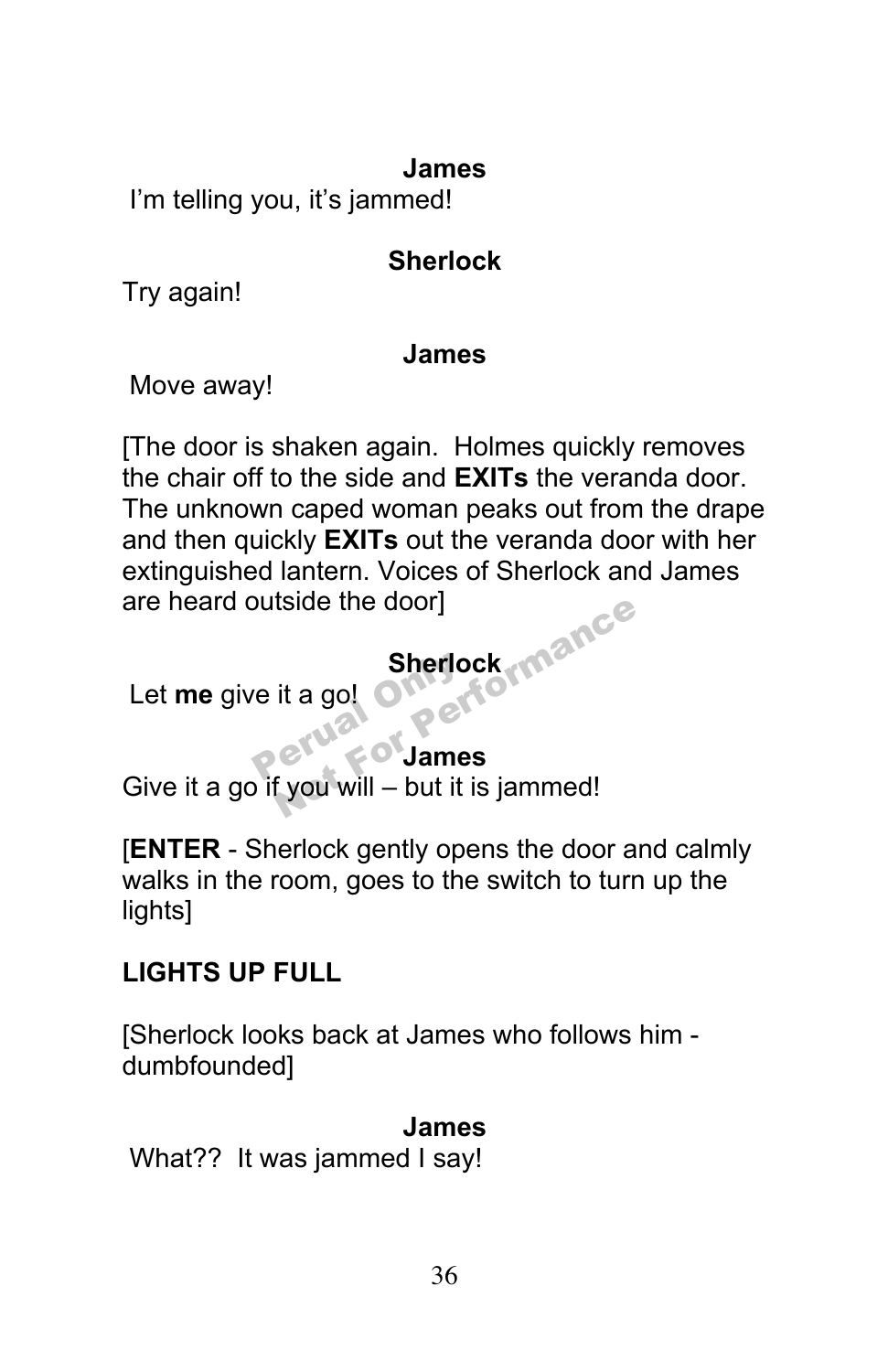# **Sherlock**

(sarcastically) It is quite all right, old boy, Shall I get you spectacles and a walking cane for your next birthday?

#### **James**

I am certain that this door would not open!

# **Sherlock**

Here - let me extinguish that lantern for you.

[James pulls the lantern away from Sherlock, then extinguishes it out of view of the audience]

### **James**

I am perfectly capable of extinguishing a lantern!

# **Sherlock**

I am perfectly capable of extinguishing a lantern!<br>
Sherlock<br>
Good! We have work to do now, James. Search for clues – and take nothing for granted. You take that side! James<br>Iy capable of extinguishing a la<br>Sherlock<br>ave work to do now, James. S<br>ake nothing for granted. You ta

### **James**

How did you know that Harrison's key was under the flower pot at the front door?

# **Sherlock**

(triumphantly) Elementary, LeStrade. He was always forgetting his key – and so he has kept a spare there since he was a child (as he notices the veranda door) I say, I had forgotten that there is another door in the study.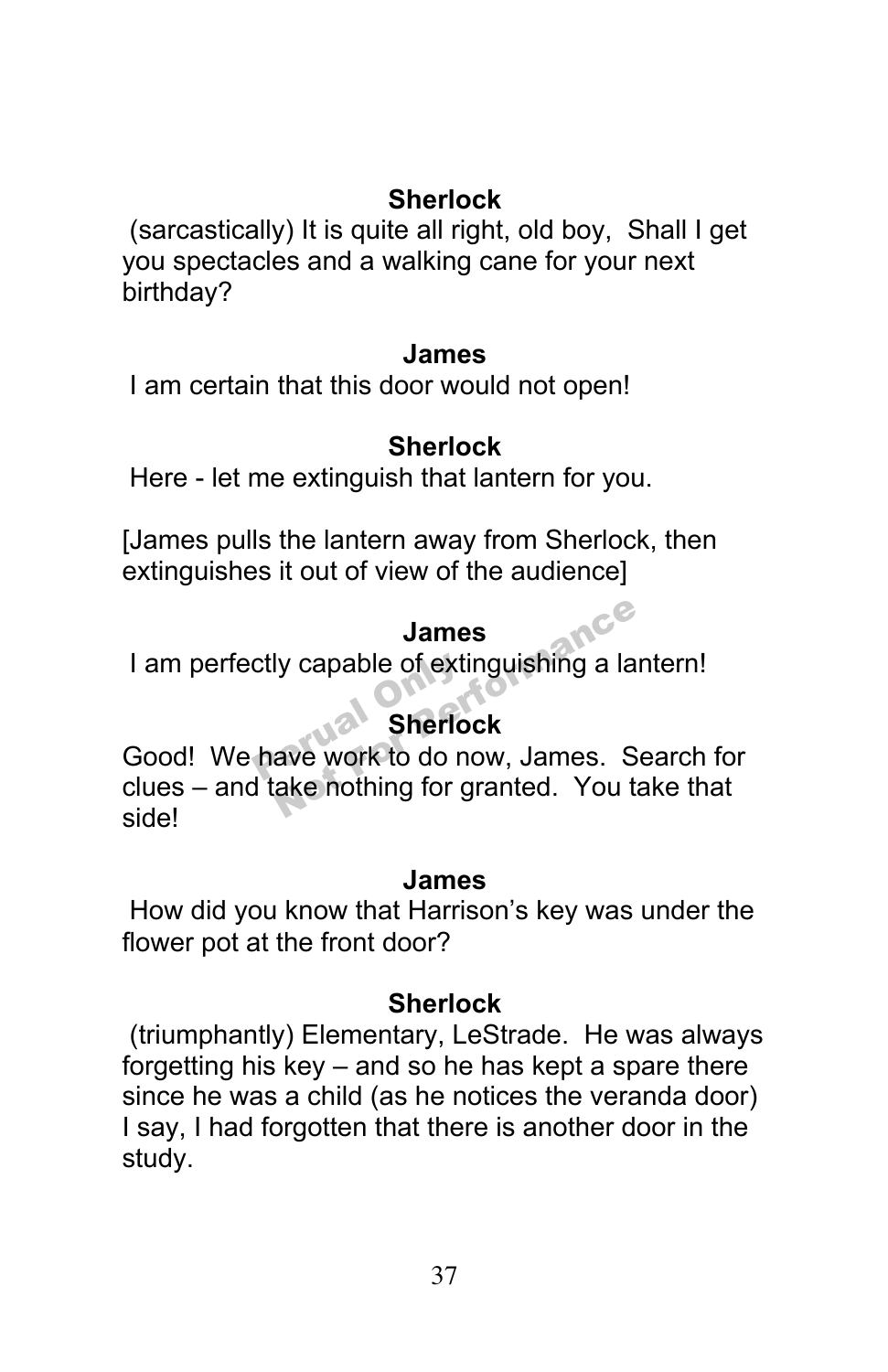[Sherlock goes over to investigate. James follows and sets the lantern on a table near the veranda door. Sherlock opens the door and finds it unlocked]

#### **Sherlock**

As I recall, this leads to a veranda. It is peculiar that it is unlocked though.

#### **James**

That would have been a much preferred entry for us since we took quite the risk of being discovered as we made our way through the house…and then the dog!

### **Sherlock**

Yes, we were rather lucky that Thomas has known me since he was a pup. Imance

### **James**

My heart skipped a beat when he met us at the front door. I was certain that he would give us away. James<br>
kipped a beat where<br>
s certain that he wo

### **Sherlock**

No, he's a good boy! (as he crosses back to the hallway door) I had best block this door – to give us more time to depart in the event that someone should hear us – or that Thomas should change his mind and decide to announce us.

[Sherlock sets a chair to jam the door (but does not put a blanket at the base of the door to block the light) – Sherlock and James move in different directions looking closely for clues.

Sherlock spots the glass on the side table. Sherlock takes out his handkerchief to pick it up and then smells the contents.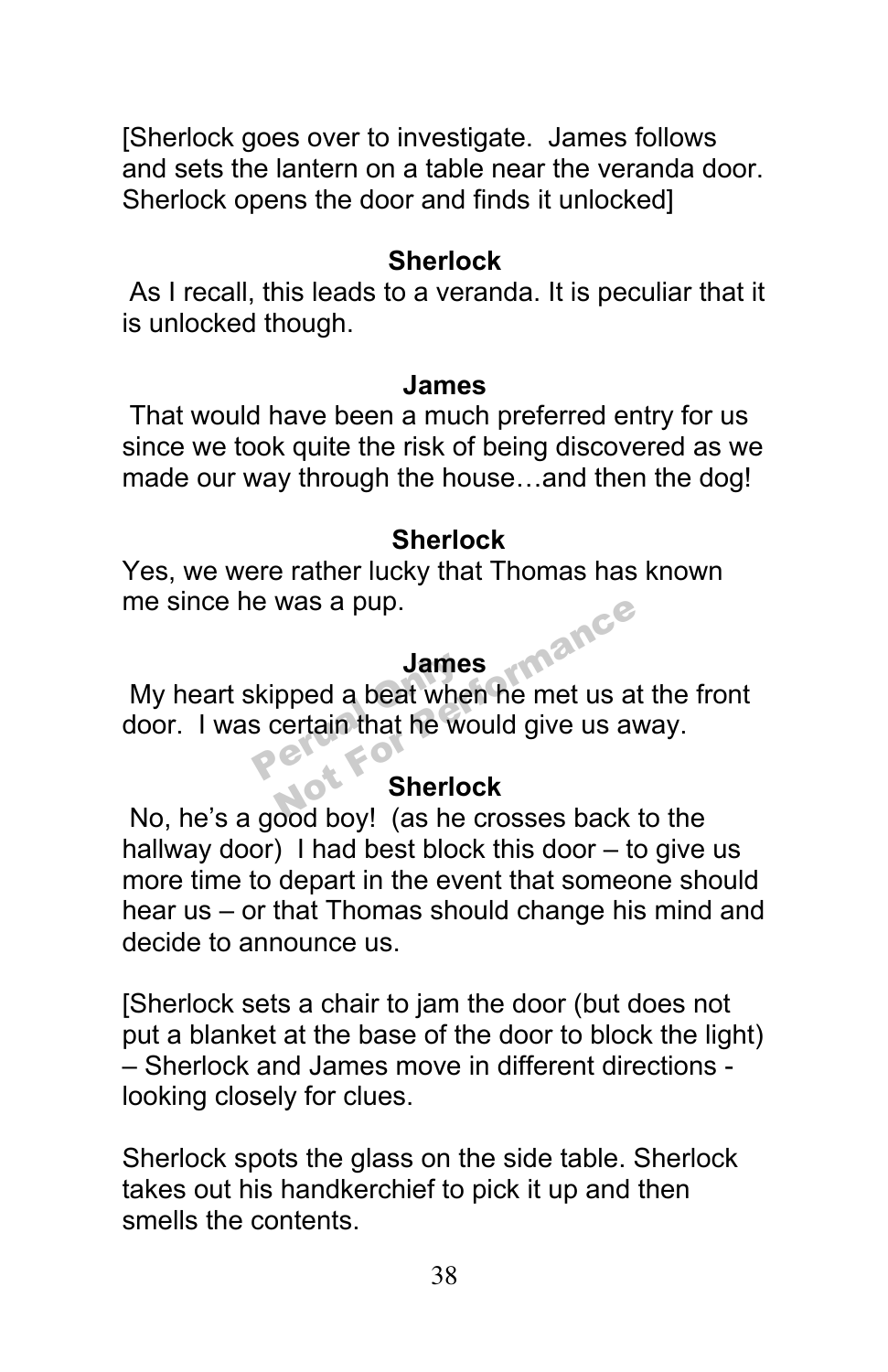[He looks at James with a serious look of discovery on his face]

#### **James**

What did you find?

#### **Sherlock**

Almonds!

#### **James**

You found almonds! Why is that a clue?

### **Sherlock**

It is a clue because the drink on this table was likely the professor's bedtime brandy. It smells like almonds.

# **James** iormance

Cyanide!

# **Sherlock**

Cyanide!<br>Hydrogen Cyanide to be exact.

### **James**

I am happy to know that my chemistry is, in fact, useful.

# **Sherlock**

We are right – it **was** murder! The professor was **poisoned**.

[James comes to view the evidence – and glances around the room]

### **James**

(looking around) There - a decanter! Ian open decanter. I don't see a stopper though.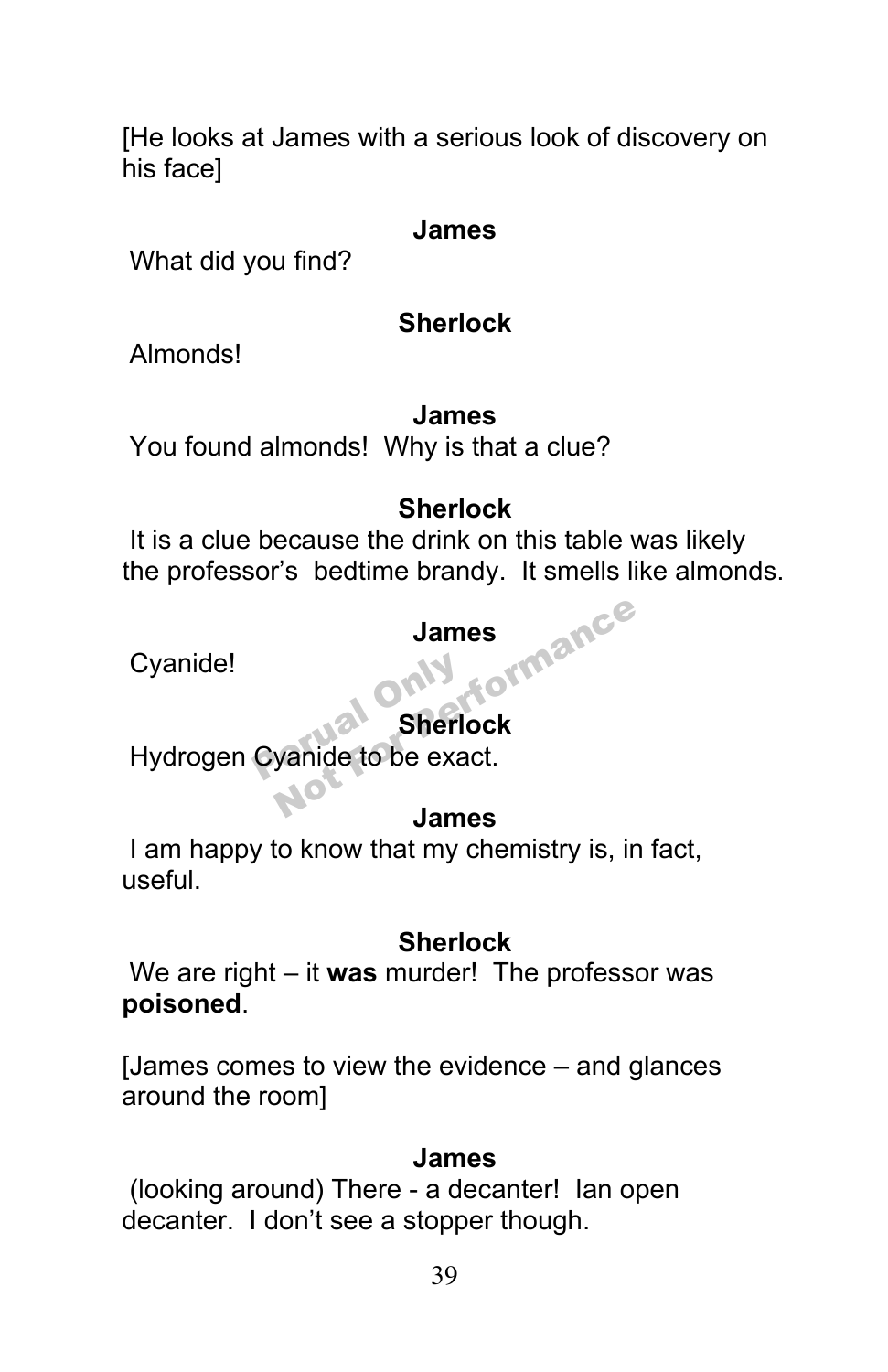[Sherlock goes to the decanter and picks it up with his handkerchief to examine it – then smells itl

#### **Sherlock**

The killer put the Cyanide in the decanter and Professor Blakely must have unknowingly poured his death along with his evening nightcap.

#### **James**

There is no sign of a struggle – no furniture up-ended or disturbed.

#### **Sherlock**

He would have died rather quickly – and likely the murderer was not present. The Professor may well have realized who it was and gotten to his typewriter before collapsing. S not present. The Professor in<br>
I who it was and gotten to his the sing.<br>
James<br>
Could have been placed in the d

#### **James**

before collapsing.<br> **James**<br>
The poison could have been placed in the decanter at any time.

#### **Sherlock**

(as he sees the ashtray with the match) It could.

[James notices Sherlock picking up a match from the table and examining, smelling, and touching it]

#### **James**

Say, isn't that one of those "lucifer matches"?

#### **Sherlock**

Well, it is a refined version of it anyway. This would rightly be called a "parlour match", much safer than its predecessor. They added a bit of fire retardant to this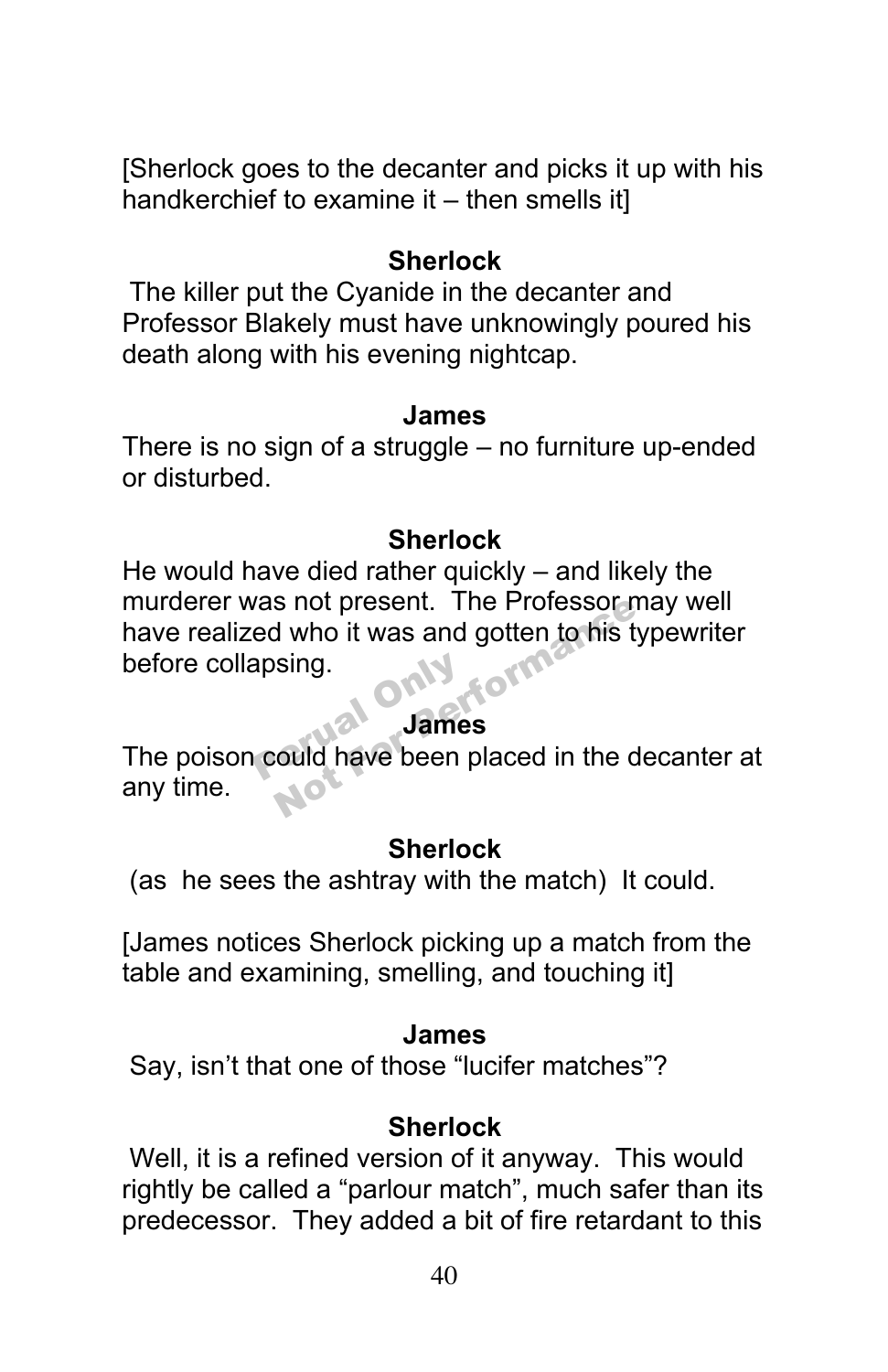one - in the form of alum, sodium silicate, and salt combination to the wooden stick to make it a bit safer - and longer lasting - as it burns more slowly.

#### **James**

I wasn't aware that Professor Blakely indulged in "smokes"…on a Professor's wage?

#### **Sherlock**

Nor was I - and your point is well-taken. Perhaps it was here for guests. There is no evidence of ashes having been in this "ash-tray" as they call it now – just this burned match head and most of the stick

#### **James**

What do you think that it suggests?

[James goes to the desk and looks sadly at the chair<br>
where he was found]<br>
Sherlock where he was found] I think that it suggests?<br>
to the desk and looks sadly at<br>
s found]<br>
Sherlock<br>
tain that it was here at the time<br>
looth, it cooms more recent the

# **Sherlock**

I am not certain that it was here at the time of the professor's death. It seems more recent than that. The odor of the sulfur mixture that burns is still quite strong and the match head is a bit warm.

#### **James**

(at the professor's chair at the desk now) It was here that they found him – presumably working on his latest publication.

#### **Sherlock**

It was reported that he was sitting in that chair (points to his chair near the glass) to enjoy his evening brandy. After the first sip, he must have realized that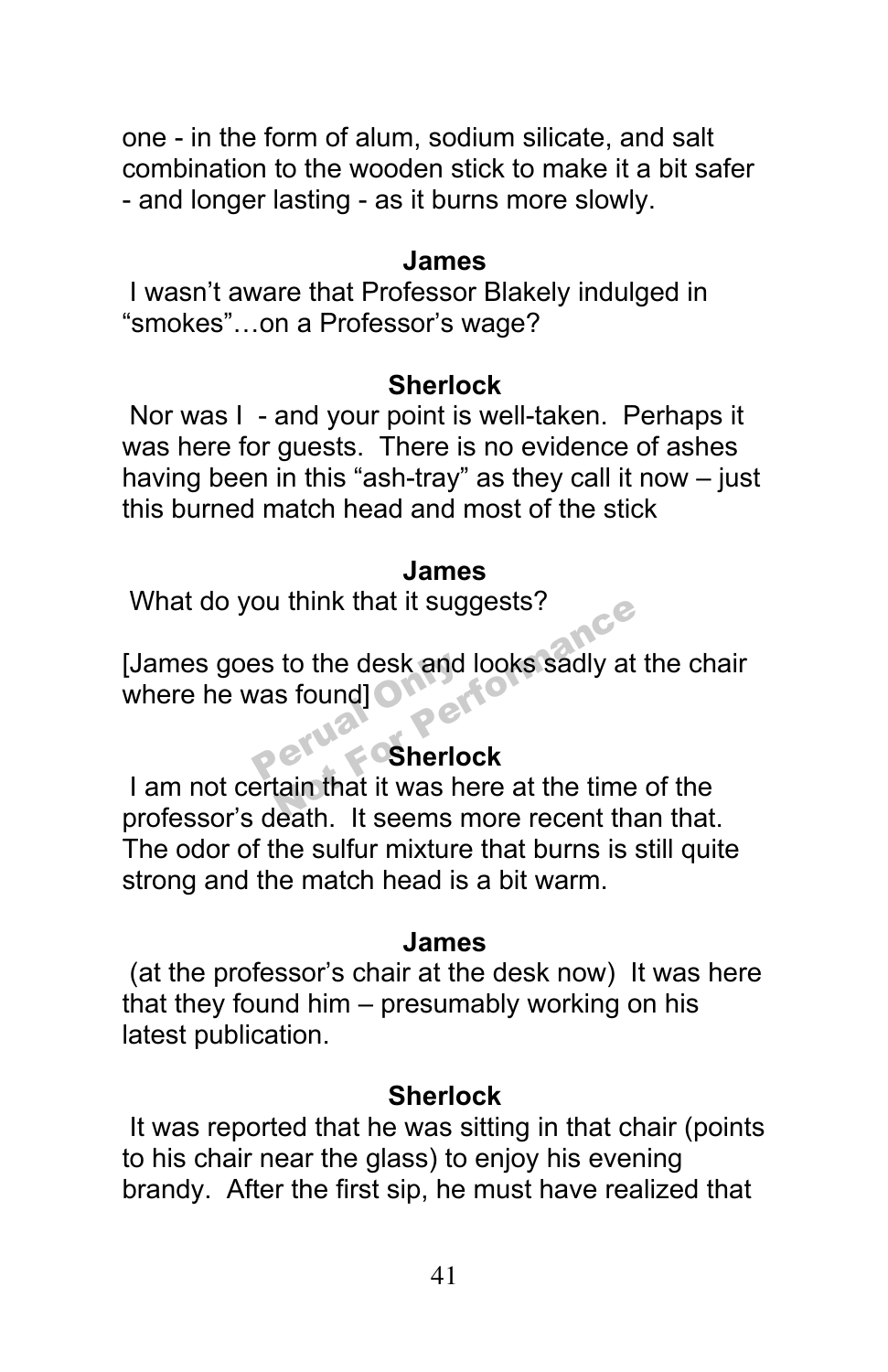it was poisoned and made it to his desk chair before he collapsed over his typewriter.

#### **James**

Poor Professor Blakely.

[Sherlock opens the desk drawers to look for papers. All drawers are empty]

#### **Sherlock**

There must be a clue here, James!

#### **James**

 You think that the professor realized what was happening in time to leave behind a clue?

# **Sherlock**

That is odd! There is no paper in his typewriter.

### **James**

That is odd! There is no paper in his typewriter.<br> **James**<br>
He was supposed to have been writing about his latest research. Sherlock<br>There is no paper in his typew<br>James<br>posed to have been writing abc<br>ch.

# **Sherlock**

As a matter of fact, there are no papers at his desk at all. That seems a bit odd if he was actually typing a publication. He would have at least had a supply of blank paper to use. It seems that everything has been removed.

[Sherlock examines the typewriter ribbon and then looks around and spies the letter opener on the desk – he uses it to wind the the ribbon of the typewriter just as Holmes had done previously. After only seconds of reading, he stops and brings out a small magnifying glass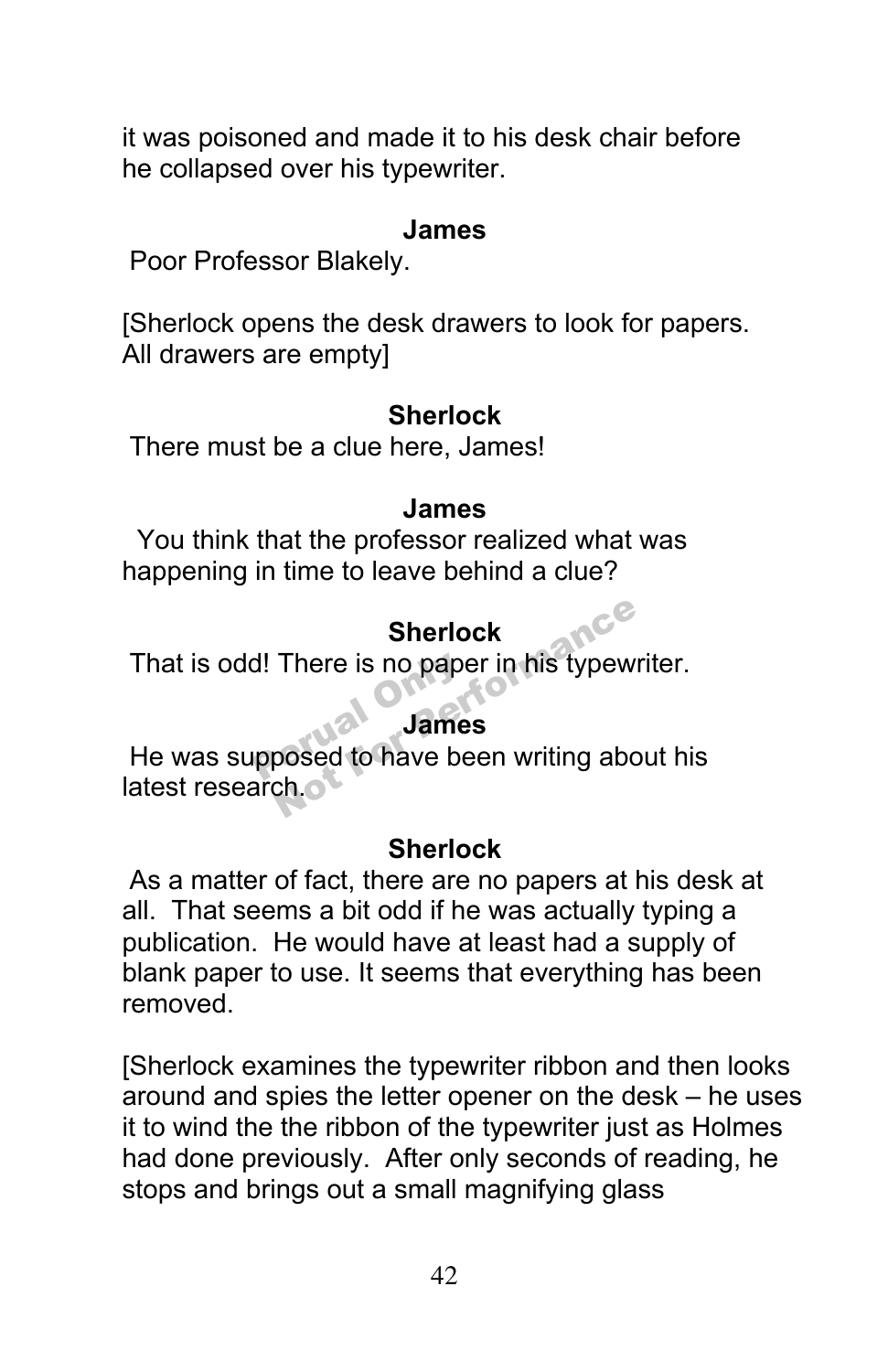(considerably smaller than the one used by Holmes - and then continues to read]

#### **James**

Perhaps the papers were removed by my father for evidence?

#### **Sherlock**

The Inspector would have had no reason to do so. Remember – the Coroner said that the professor's death was from natural causes. They wouldn't remove evidence unless it was a crime scene.

#### **James**

Of course.

#### **Sherlock**

(still reading the typewriter ribbon) Oh dear! Sherlock<br>the typewriter ribbon) Oh dear<br>James<br>ermine what he was typing?<br>Sherlock

#### **James**

still reading the typewriter ribbon) Oh de<br> **James**<br>
Can you determine what he was typing?

#### **Sherlock**

Hmmm – it seems that he **was** going to publish his latest research!

#### **James**

You have already read all of that in those few minutes? It was rather short for a research publication.

#### **Sherlock**

I've read enough to grasp the intent of what is being said.

[Sherlock continues to read the ribbon until voices are heard in the hallway]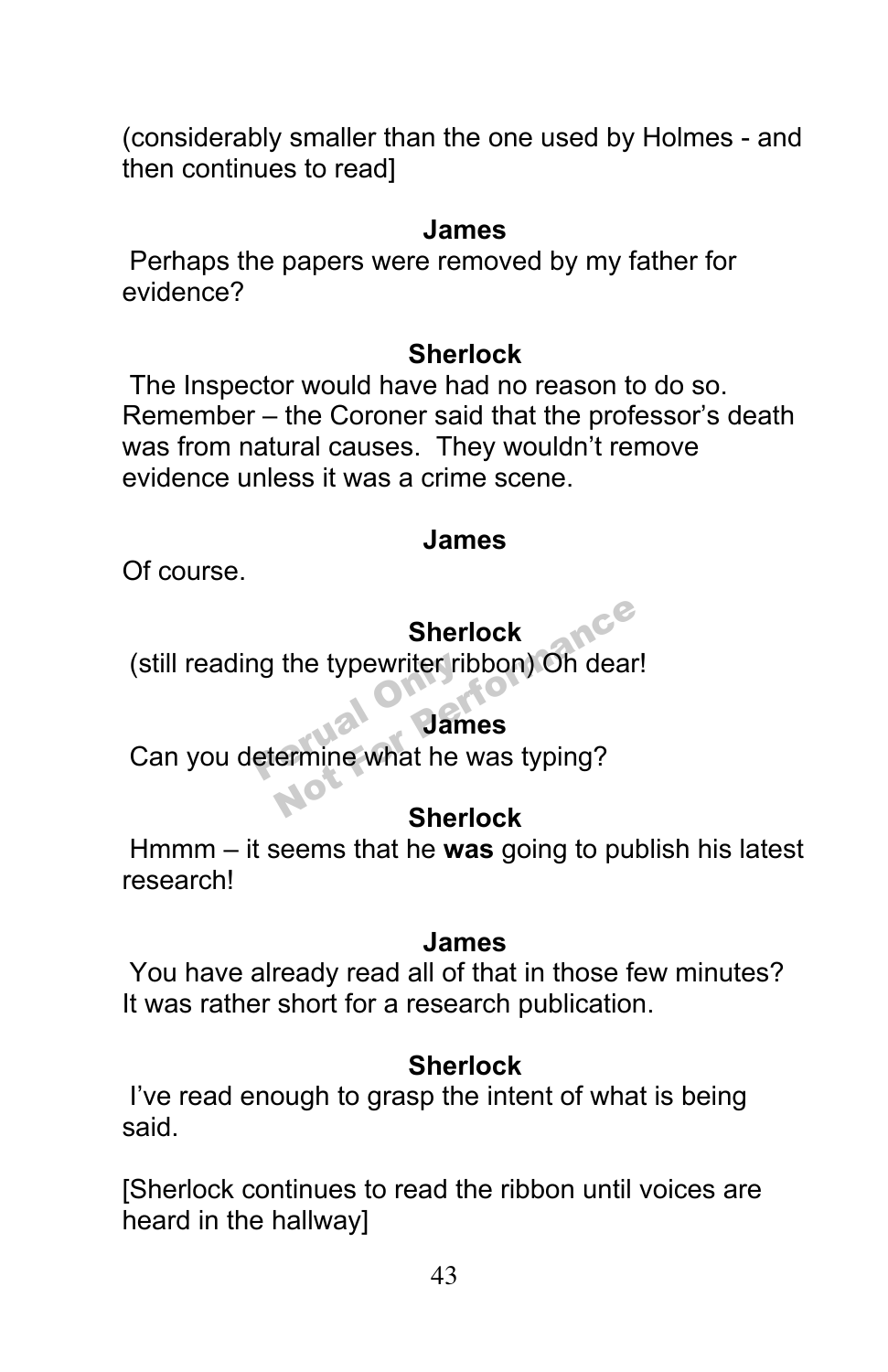### **Turner**

(off stage) I heard voices coming from within this room – and the light is on!

#### **Bullard**

(off stage) I am **certain** that I extinguished it earlier.

[Occasional shakes of the door and knob are heard while the people off stage are trying unsuccessfully to open the door while Sherlock and James act quickly and speak rapidly to one another]

# **Sherlock**

(stage whisper) I forgot to block the light from the door! We need to leave NOW!

# **Turner** formance

(off stage) Go get the key!

### **James**

off stage) Go get the key!<br>
James<br>
(stage whisper) I will extinguish the lights!

# **Sherlock**

(He picks up the decanter with his handkerchief and hands it to James) (stage whisper) No! They already know that the lights are on. If you extinguish them, it will alert them to our presence. Here, take this with you! I'll get the door!

### **James**

(stage whisper) (takes the decanter with the handkerchief quickly but carefully) I can't conceal an entire decanter in my frock coat!

### **Sherlock**

(stage whisper) When we get outside, you can remove your waistcoat and wrap it like a parcel.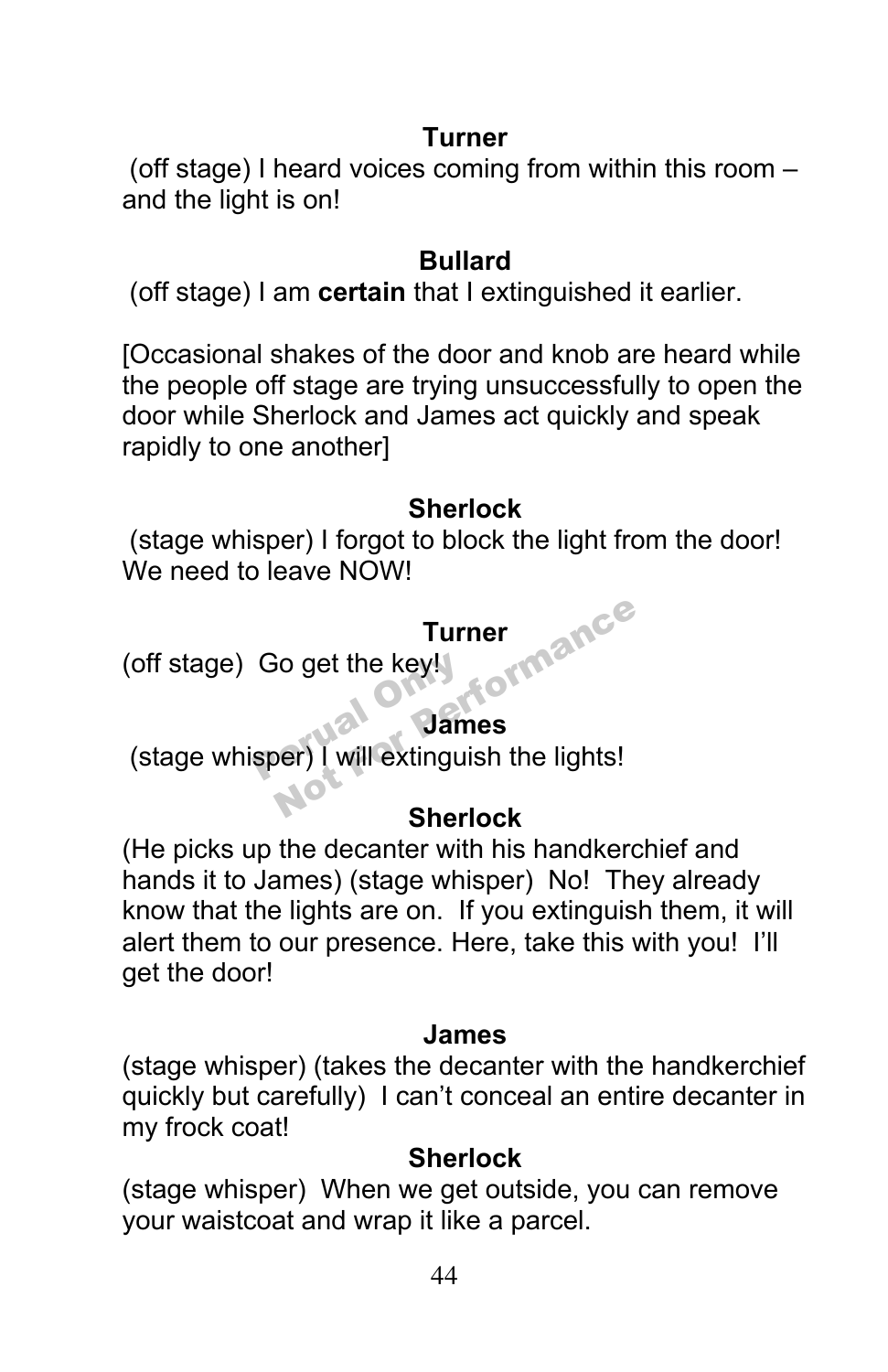#### **James**

(stage whisper) **My** waistcoat? And how do **you** factor into this equation?

#### **Sherlock**

(stage whisper) I am carrying the lantern. Now, tempus fugit!

#### **James**

(stage whisper) Yes, yes, time flies - I was in your Latin class, you know.

### **Sherlock**

Go!

#### **Turner**

(off stage) Now, try the key!

# **Bullard**

(offstage) It is not locked, mum. The door is jammed! **Perual Only Only 1999** 

[James **EXITs** the veranda door with decanter concealed as best as possible. Sherlock waits for the door to be shaken, then quickly removes the chair and starts to leave. He takes a few steps and remembers the lantern – goes back and grabs it from the table] Furner<br>
ow, try the key!<br>
Bullard<br>
is not locked, mum. The door is<br>
is the veranda door with decan<br>
accible. Shorlock waits for the

[Sherlock **EXITs** quickly out the veranda door ]

### **Turner**

(offstage) Let me try it!

# **BLACKOUT**

[End Scene 2] (set change to 221B Baker Street)